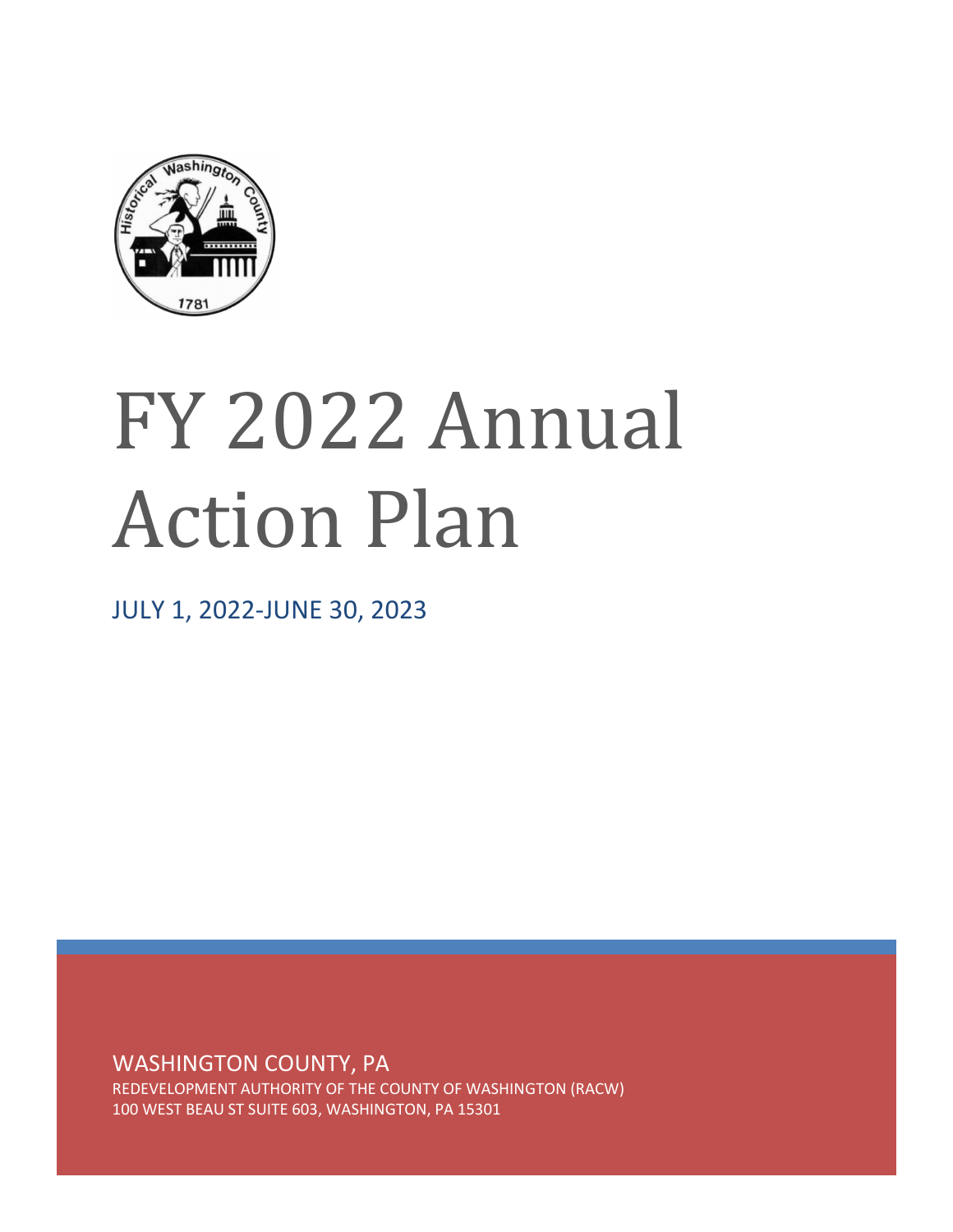# **Table of Contents**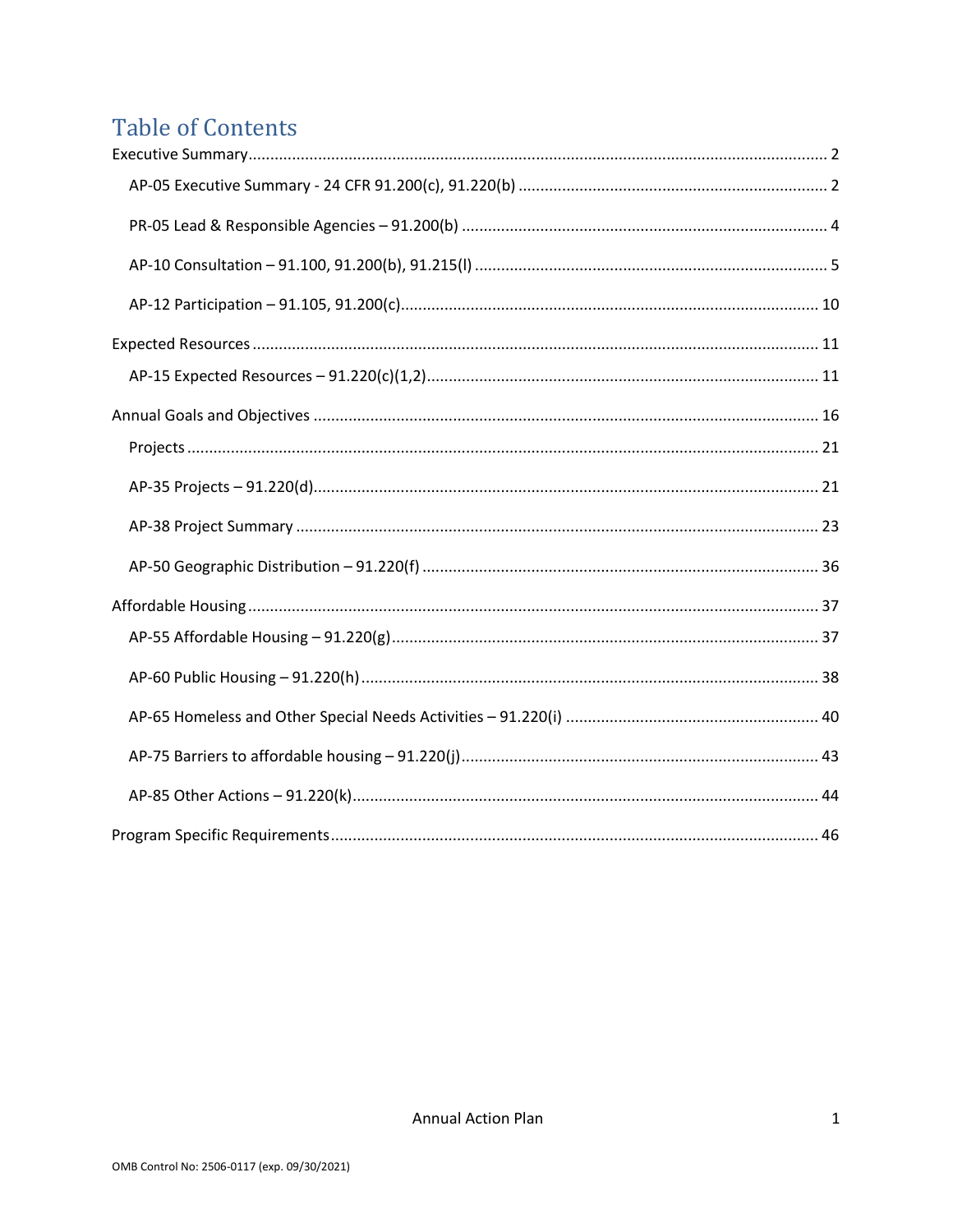# **Executive Summary**

## <span id="page-2-1"></span><span id="page-2-0"></span>**AP-05 Executive Summary - 24 CFR 91.200(c), 91.220(b)**

## **1. Introduction**

Each year, Washington County receives federal grants through the U.S. Department of Housing and Urban Development (HUD) for the Community Development Block Grant (CDBG), Home Investment Partnerships (HOME) and Emergency Solutions Grant (ESG) Programs. HUD requires the County to prepare an Annual Action Plan (AAP) to guide the investment of CDBG, HOME and ESG grant funds to address the County's housing, community development and economic development needs. This AAP covers the period from July 1, 2022, to June 30, 2023.

## **2. Summarize the objectives and outcomes identified in the Plan**

The purpose of the AAP is to guide federal funding investments over the year. The AAP is guided by three overarching goals that are applied according to a community's needs. The goals are:

- To provide decent housing by preserving the affordable housing stock, increasing the availability of affordable housing, reducing discriminatory barriers, increasing the supply of supportive housing for those with special needs, and transitioning homeless persons and families into housing.
- To provide a suitable living environment through safer, more livable neighborhoods, greater integration of low- and moderate- income residents throughout the Consortium, increased housing opportunities, and reinvestment in deteriorating neighborhoods.
- To expand economic opportunities through more jobs paying self-sufficient wages, homeownership opportunities, development activities that promote long-term community viability, and the empowerment of low- and moderate- income persons to achieve selfsufficiency.

## **3. Evaluation of past performance**

The most recently prepared CAPER is for fiscal year 2020 and reported on the period from July 1, 2020, through June 30, 2021. During FY 2020, activities undertaken with CDBG funds included disposition, fire equipment, park and recreational facility improvements, public facility improvements, sewer improvements, sidewalk improvements, Section 108 loan payment, code enforcement demolition, home rehabilitation, street improvements, central business district revitalization and transportation services.

The County utilized 97.4% of its CDBG funds for activities that benefited low- and moderate-income persons.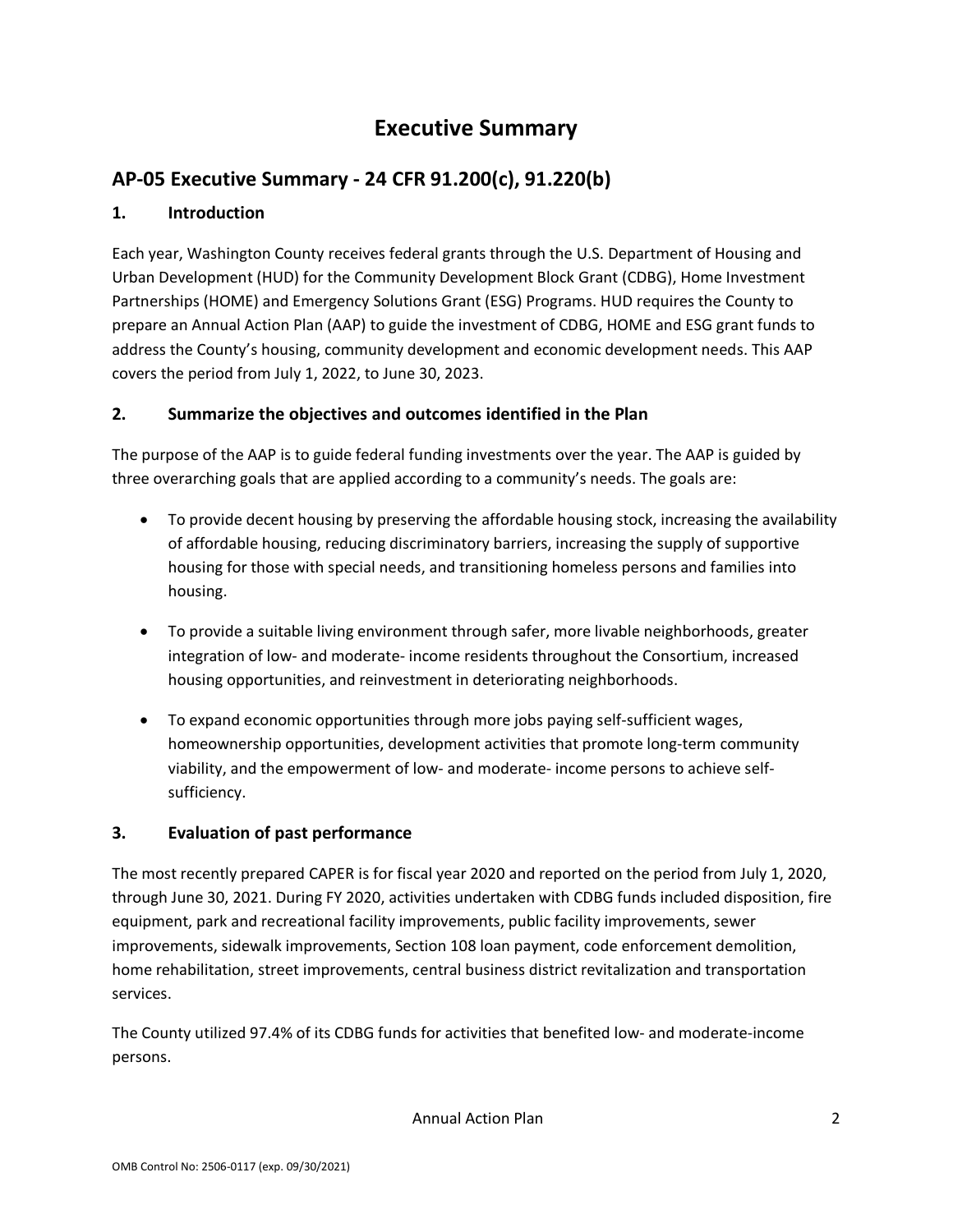During FY 2020, activities undertaken with HOME funds included the CHDO Homebuyer Assistance Program, the Home Rehabilitation Program, and the Countywide Homebuyer Assistance Program (HAP).

During FY 2020, activities undertaken with ESG funds included activities to support homeless prevention, emergency shelters, transitional housing, and case management of homeless and at-risk persons.

Washington County has made significant progress towards meeting or exceeding goals established in the FY 2020-2024 Five-Year CP. Overall, the County was very successful in its accomplishments in FY 2020. Specifically, the street improvements have exceeded the one-year goal, while demolition activities completed in 2020 are tracking well towards the five-year goal. These activities are all identified as high priority activities in the CP. The County is underway with sewer improvements, sidewalk improvement, public facility, recreation improvements and transportation service projects in 2020, but did not complete any of these activities in 2020. The County also made progress in CP activity goals including expanding homeownership opportunities through rehabilitation, homeless prevention, and improving the housing stock.

## **4. Summary of Citizen Participation Process and consultation process**

As part of its FY 2020-2024 Consolidated Plan process, the Redevelopment Authority of the County of Washington (RACW) developed an outreach effort to maximize input from a large cross-section of stakeholders. This outreach effort included public meetings, published meeting notices, and stakeholder meetings. The RACW reached out to County municipalities to identify needs and potential eligible projects to meet identified need. Meetings and ongoing relationships with County municipalities are a great way to identify needs in the communities throughout the entire County. The RACW also reached out to the Housing Authority to discuss its capital needs for the 2022 year, as well as the Department of Human Services to identify homeless needs.

In addition, four public hearings were held to solicit feedback. Two virtual hearings were held on December 14, 2021. One in-person meeting was held on June 1, 2022 and one in-person meeting was held on June 2, 2022. These hearings were advertised in the *Mon Valley Independent* and *Observer Reporter*.

## **5. Summary of public comments**

No comments were received during the public comment period.

## **6. Summary of comments or views not accepted and the reasons for not accepting them**

No comments were received during the public comment period.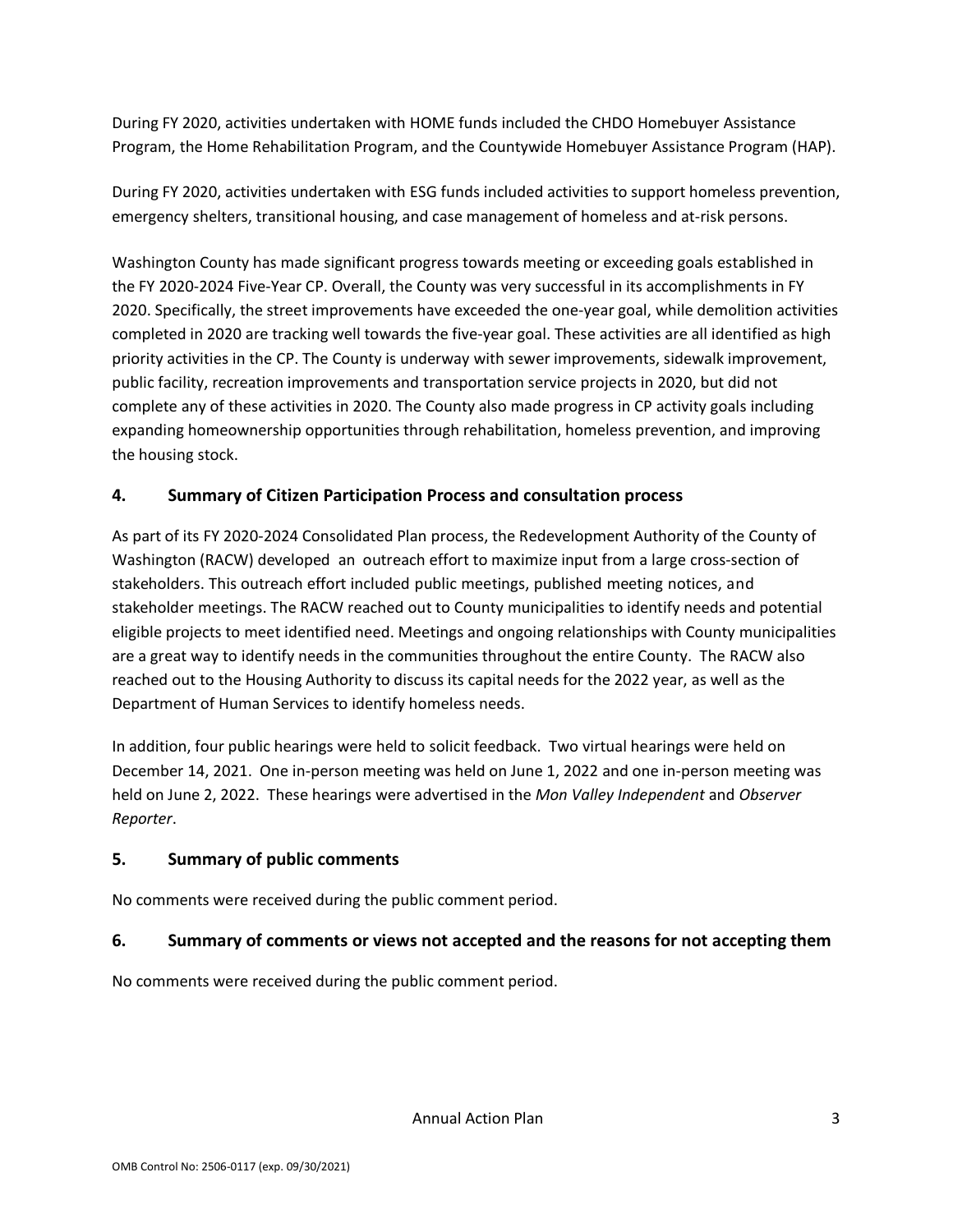## <span id="page-4-0"></span>**PR-05 Lead & Responsible Agencies – 91.200(b)**

## **1. Agency/entity responsible for preparing/administering the Consolidated Plan**

Describe the agency/entity responsible for preparing the Consolidated Plan and those responsible for administration of each grant program and funding source.

| <b>Agency Role</b>        | <b>Name</b>                    | Department/Agency                   |
|---------------------------|--------------------------------|-------------------------------------|
| Lead Agency               | <b>Redevelopment Authority</b> | Department of Community Development |
|                           | of the County of               |                                     |
|                           | Washington                     |                                     |
| <b>CDBG Administrator</b> | <b>Redevelopment Authority</b> | Department of Community Development |
|                           | of the County of               |                                     |
|                           | Washington                     |                                     |
| <b>HOME Administrator</b> | <b>Redevelopment Authority</b> | Department of Community Development |
|                           | of the County of               |                                     |
|                           | Washington                     |                                     |
| <b>ESG Administrator</b>  | <b>Washington County</b>       | Department of Human Services        |
|                           | Department of Human            |                                     |
|                           | Services                       |                                     |

**Table 1 – Responsible Agencies**

#### **Consolidated Plan Public Contact Information**

Brenda Williamson, Community Development Senior Director Redevelopment Authority of the County of Washington 100 West Beau Street, Suite 603 Washington, PA 15301 724-228-6875 ext. 219 fax: 724-228-6829 brenda.williamson@racw.net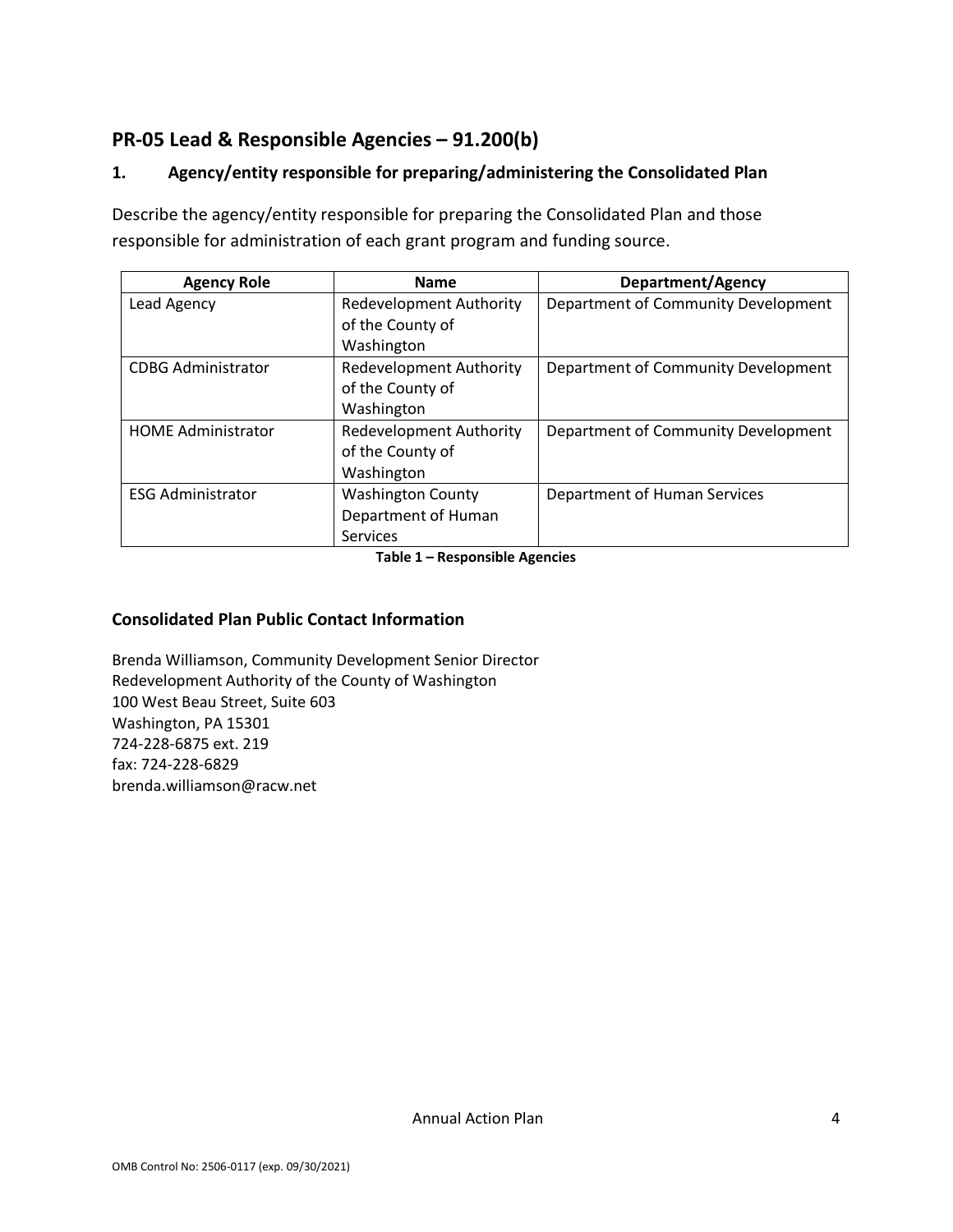## <span id="page-5-0"></span>**AP-10 Consultation – 91.100, 91.200(b), 91.215(l)**

#### **1. Introduction**

As part of its FY 2020-2024 Consolidated Plan process, RACW developed an outreach effort to maximize input from a large cross-section of stakeholders. This outreach effort included public meetings, published meeting notices, and stakeholder meetings. The RACW reached out to County municipalities to identify needs and potential eligible projects to meet identified need. Meetings and ongoing relationships with County municipalities are a great way to identify needs in the communities throughout the entire County. The RACW also reached out to the Housing Authority to discuss its capital needs for the 2022 year, as well as the Department of Human Services to identify homeless needs.

## **Provide a concise summary of the jurisdiction's activities to enhance coordination between public and assisted housing providers and private and governmental health, mental health and service agencies (91.215(l))**

Washington County actively consulted with a variety of municipalities, non-profits, social service providers, community residents, and governmental agencies to determine the needs of the County and better allocate entitlement resources. As RACW continues to determine the best use for its supplemental CDBG-CV and ESG-CV funds, it coordinates closely with the Department of Human Services as well as local groups that serve seniors to determine unmet needs.

In addition, four public hearings were held to solicit feedback. Two virtual hearings were held on December 14, 2021. One in-person meeting was held on June 1, 2022 and one in-person meeting was held on June 2, 2022. These hearings were advertised in the *Mon Valley Independent* and *Observer Reporter*.

## **Describe coordination with the Continuum of Care and efforts to address the needs of homeless persons (particularly chronically homeless individuals and families, families with children, veterans, and unaccompanied youth) and persons at risk of homelessness.**

Washington County participates in the Western PA Balance of State Continuum of Care. The County is one of 11 counties that comprise the Southwest PA Regional Homeless Advisory Board. As part of the Consolidated Plan planning process, the RACW, which is the lead agency for the preparation of the Consolidated Plan, consulted with the Washington County Department of Human Services (DHS), which is the County's homeless assistance coordinator and representative to the CoC. The DHS administers the County's Emergency Solutions Grant (ESG) Program funds and determines the best use of the County's annual ESG funding allocation to address the needs of the County's homeless population and persons at risk of homelessness.

## **Describe consultation with the Continuum(s) of Care that serves the jurisdiction's area in determining how to allocate ESG funds, develop performance standards for and evaluate**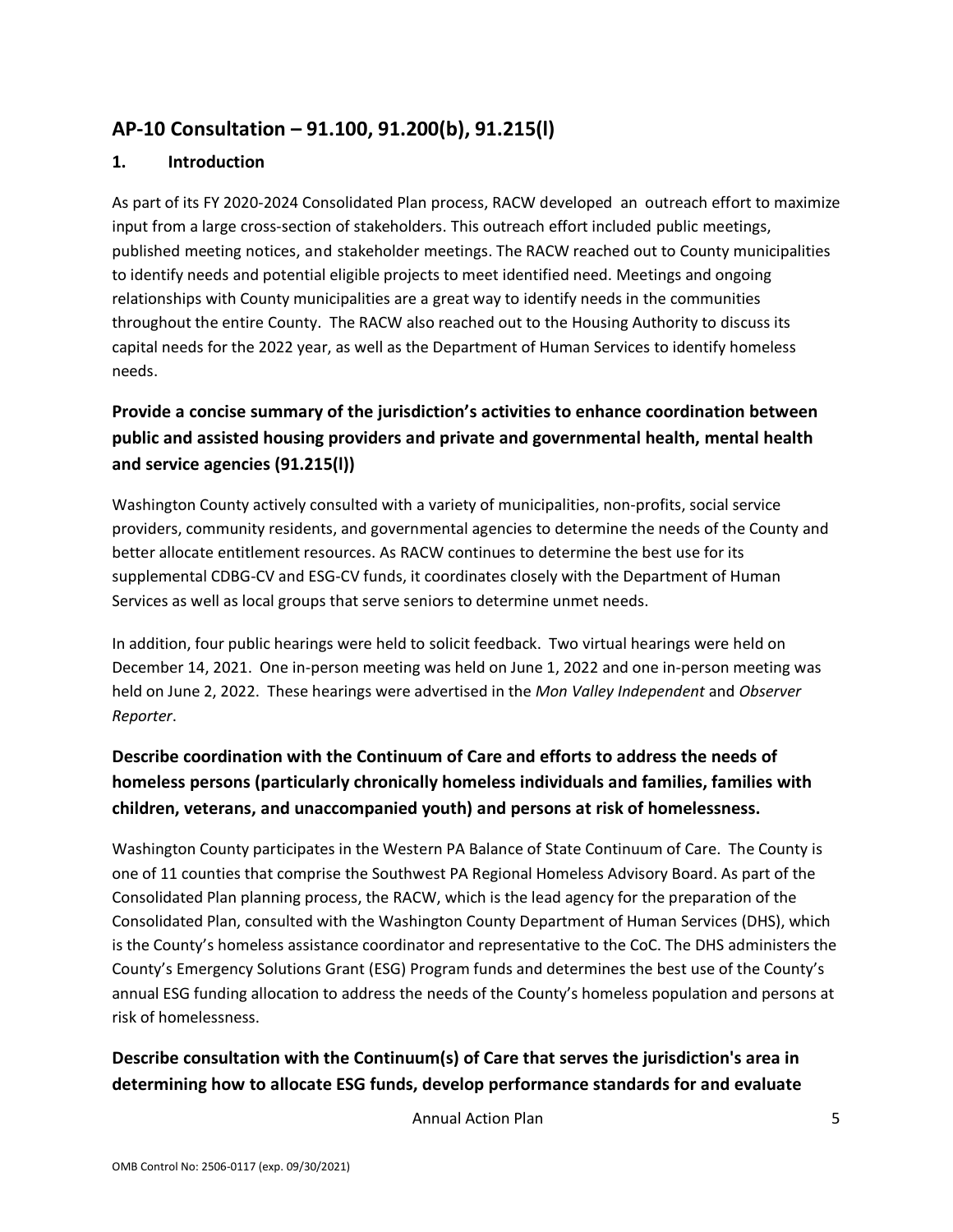## **outcomes of projects and activities assisted by ESG funds, and develop funding, policies and procedures for the operation and administration of HMIS**

As noted above, Washington County relies on its Department of Human Services (DHS), which represents the County on the CoC, for recommendations on how to allocate its annual allotment of ESG funds. The performance standards for activities funded under the Washington County ESG Program were developed by the CoC through consultation with Washington County and other local government ESG program recipients. The DHS participates in the PAHMIS, which is the HMIS provider for the Western PA Continuum of Care. The HMIS Governance Charter describes policies and procedures for the administration of HMIS.

## **2. Describe Agencies, groups, organizations, and others who participated in the process and describe the jurisdiction's consultations with housing, social service agencies and other entities**

As part of its FY 2020-2024 Consolidated Plan process, RACW developed an outreach effort to maximize input from a large cross-section of stakeholders. This outreach effort included public meetings, published meeting notices, and stakeholder meetings. The RACW reached out to County municipalities to identify needs and potential eligible projects to meet identified need. Meetings and ongoing relationships with County municipalities are a great way to identify needs in the communities throughout the entire County. The RACW also reached out to the Housing Authority to discuss its capital needs for the 2022 year, as well as the Department of Human Services to identify homeless needs.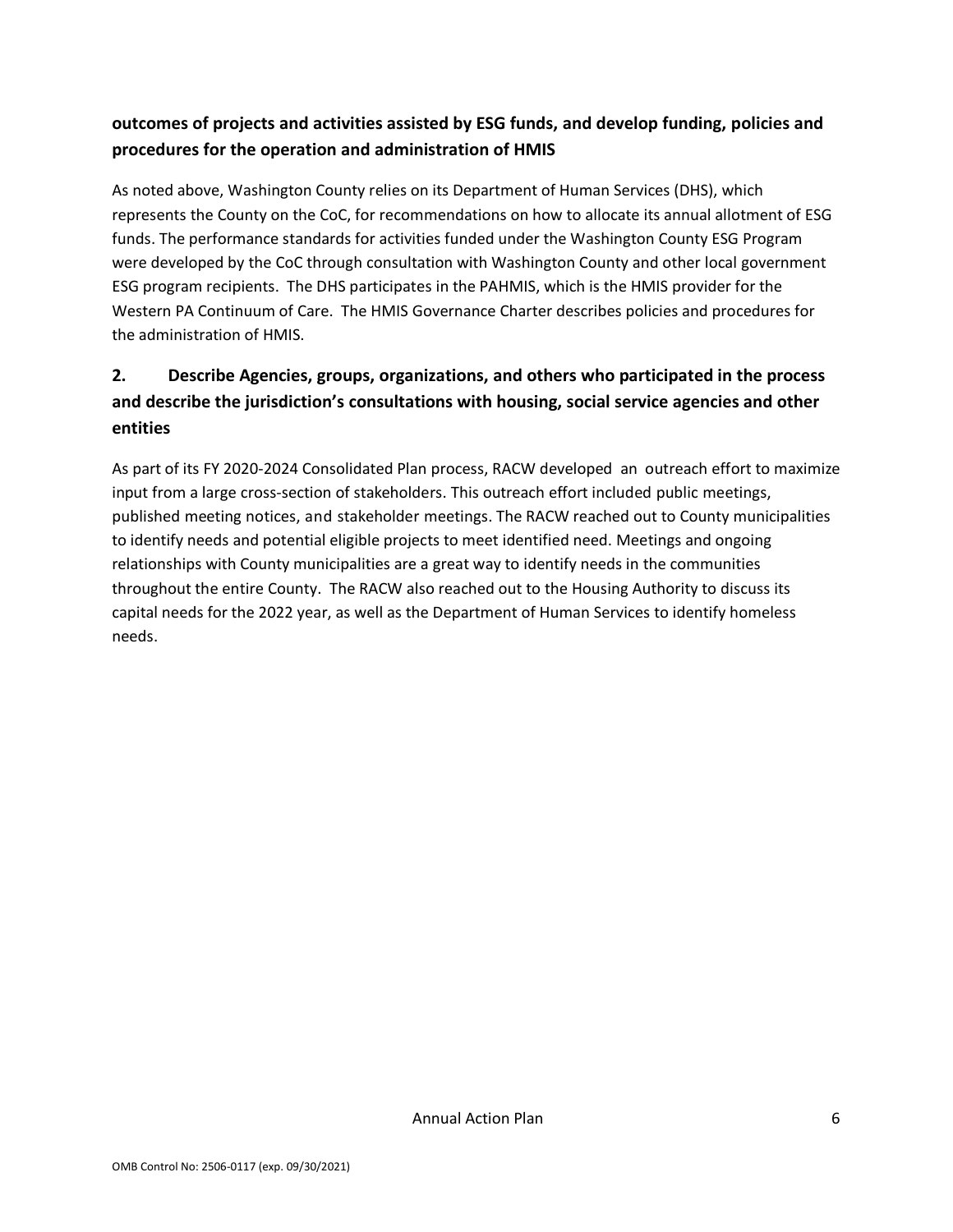| $\mathbf{1}$   | Agency/Group/Organization                                                                                                                                                   | <b>Washington County Housing Authority</b>                                                                                                                                                                                                                                                                                                           |
|----------------|-----------------------------------------------------------------------------------------------------------------------------------------------------------------------------|------------------------------------------------------------------------------------------------------------------------------------------------------------------------------------------------------------------------------------------------------------------------------------------------------------------------------------------------------|
|                | <b>Agency/Group/Organization Type</b>                                                                                                                                       | PHA                                                                                                                                                                                                                                                                                                                                                  |
|                | What section of the Plan was addressed by<br><b>Consultation?</b>                                                                                                           | <b>Public Housing Needs</b>                                                                                                                                                                                                                                                                                                                          |
|                | <b>Briefly describe how the</b><br>Agency/Group/Organization was consulted. What<br>are the anticipated outcomes of the consultation<br>or areas for improved coordination? | This agency was consulted via survey. The<br>goal of the survey was to obtain information<br>on the needs of public housing residents in<br>the County, plus any capital needs of the<br>PHA.                                                                                                                                                        |
| $\overline{2}$ | Agency/Group/Organization                                                                                                                                                   | Redevelopment Authority of Washington<br>County                                                                                                                                                                                                                                                                                                      |
|                | Agency/Group/Organization Type                                                                                                                                              | Government                                                                                                                                                                                                                                                                                                                                           |
|                | What section of the Plan was addressed by<br><b>Consultation?</b>                                                                                                           | <b>Economic Development</b>                                                                                                                                                                                                                                                                                                                          |
|                | <b>Briefly describe how the</b><br>Agency/Group/Organization was consulted. What<br>are the anticipated outcomes of the consultation<br>or areas for improved coordination? | This agency was consulted via multiple<br>virtual interviews. The goal of the interviews<br>was to obtain information on the affordable<br>housing needs of the County.                                                                                                                                                                              |
| 3              | Agency/Group/Organization                                                                                                                                                   | WASHINGTON COUNTY DEPARTMENT OF<br><b>HUMAN SERVICES</b>                                                                                                                                                                                                                                                                                             |
|                | <b>Agency/Group/Organization Type</b>                                                                                                                                       | Services - Housing<br>Services-Children<br>Services-Elderly Persons<br>Services-Persons with Disabilities<br>Services-Persons with HIV/AIDS<br>Services-Victims of Domestic Violence<br>Services-homeless<br>Services-Health<br>Services-Education<br>Services-Employment<br>Service-Fair Housing<br>Services - Victims<br>Other government - County |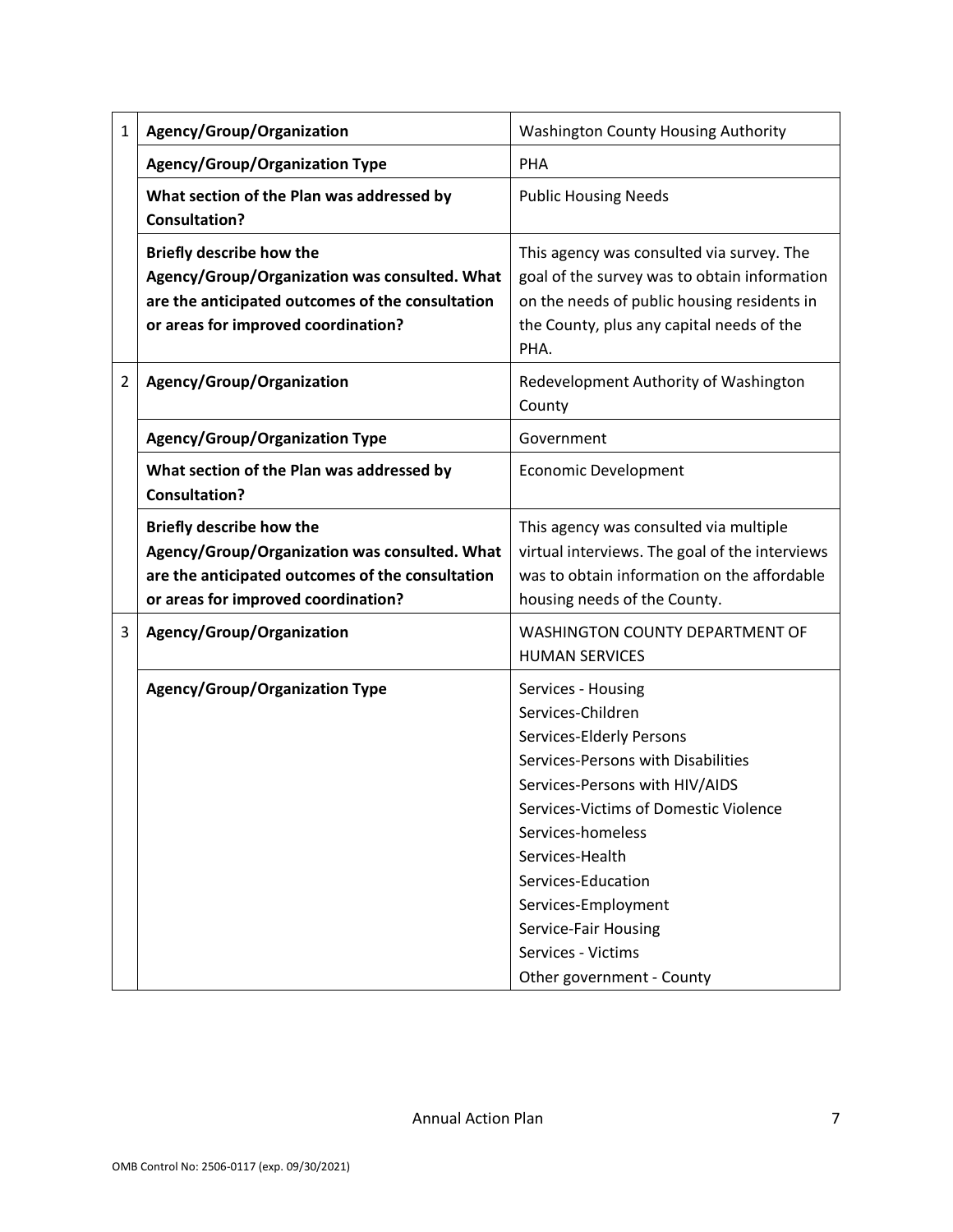| What section of the Plan was addressed by<br>Consultation?                                                                    | Homeless Needs - Chronically homeless<br>Homeless Needs - Families with children<br>Homelessness Needs - Veterans<br>Homelessness Needs - Unaccompanied<br>vouth<br><b>Homelessness Strategy</b> |
|-------------------------------------------------------------------------------------------------------------------------------|--------------------------------------------------------------------------------------------------------------------------------------------------------------------------------------------------|
| Briefly describe how the<br>Agency/Group/Organization was consulted. What<br>are the anticipated outcomes of the consultation | This agency was consulted via survey. The<br>goal of the survey was to obtain information<br>on the affordable and accessible housing                                                            |
| or areas for improved coordination?                                                                                           | needs of the County as well as housing<br>needs for those in crisis.                                                                                                                             |

**Table 2 – Agencies, groups, organizations who participated**

#### **Identify any Agency Types not consulted and provide rationale for not consulting**

Housing developers were not directly targeted for outreach during the development of the Annual Plan. Feedback and needs identified during the five-year Consolidated Plan outreach were deemed still applicable and appropriate by the County and were incorporated in this Action Plan.

County broadband providers did not participate in stakeholder or needs meetings. The County instead consulted PolicyMap data for available broadband providers, availability of coverage and estimates of households with subscriptions to broadband service. This data was used in the development of the fiveyear Consolidated Plan.

The County Department of Public Safety did not participate in stakeholder or needs meetings. The County does have an All Hazard Mitigation Plan which is an umbrella plan created to protect life, safety, and property by reducing the potential for future damages and economic losses that result from natural hazards; speed recovery and redevelopment following future disaster events; and improve community resiliency following a disaster event. The plan includes input from local municipalities and the public. The Count's All Hazard Mitigation Plan was used in the development of the five-year Consolidated Plan.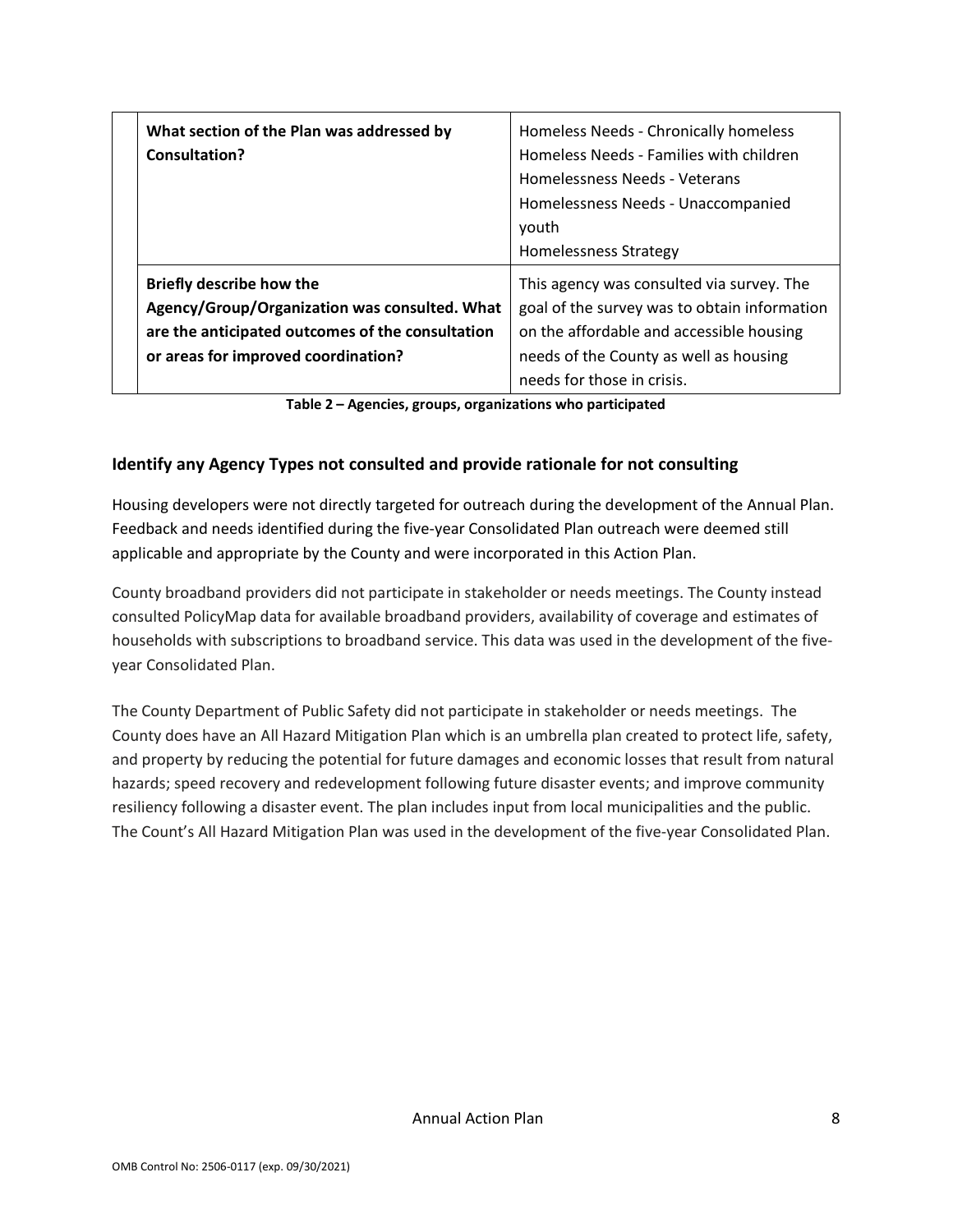## **Other local/regional/state/federal planning efforts considered when preparing the Plan**

| Name of Plan                                                                        | <b>Lead Organization</b>     | How do the goals of your<br><b>Strategic Plan overlap with the</b><br>goals of each plan?                                                                                                                                                                                                                                               |
|-------------------------------------------------------------------------------------|------------------------------|-----------------------------------------------------------------------------------------------------------------------------------------------------------------------------------------------------------------------------------------------------------------------------------------------------------------------------------------|
| Western PA Coc Five-Year<br>Strategic Plan to Reduce and<br><b>End Homelessness</b> | Western PA Continuum of Care | Continuum of Care goals<br>regarding preventing and<br>reducing homelessness overlap<br>with Strategic Plan goals to<br>address the needs of homeless<br>persons through providing<br><b>Emergency Solutions Grants</b><br>Program funds to agencies that<br>provide emergency shelter and<br>transitional housing for the<br>homeless. |

**Table 3 – Other local / regional / federal planning efforts**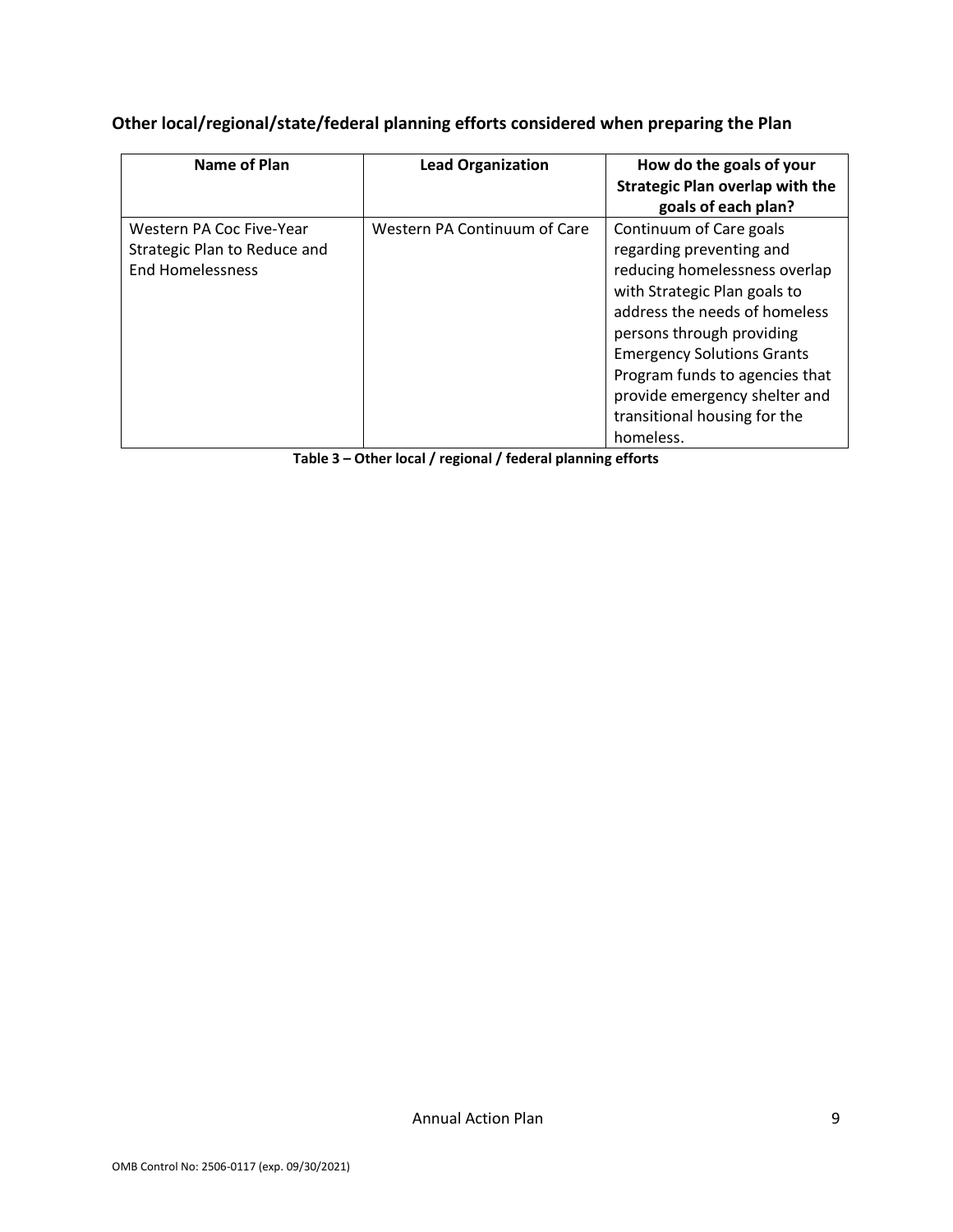## **AP-12 Participation – 91.105, 91.200(c)**

## **1. Summary of citizen participation process/Efforts made to broaden citizen participation Summarize citizen participation process and how it impacted goal-setting**

On March 25, 2022, HUD issued a waiver allowing public hearings to be held virtually to allow for social distancing and limited public gatherings during a public health emergency. In 2020, the County revised its Citizen Participation Plan to allow for virtual public meetings during public health emergencies. The County is continuing to follow local, state, and federal recommendations to limit public gatherings during the COVID-19 public health emergency. As such, the County is utilizing the waiver during the development of its 2022 AAP and will solicit public comment and conduct public hearings in a virtual way in accordance with its Citizen Participation Plan. Accommodations will be made for persons with disabilities and LEP persons. Documents for public review will be shared via the RACW's Website.

#### <span id="page-10-0"></span>**Citizen Participation Outreach**

| <b>Sort Order</b> | <b>Mode of Outreach</b> | <b>Target of Outreach</b> | Summary of           | <b>Summary of</b> | <b>Summary of comments</b> | URL (If     |
|-------------------|-------------------------|---------------------------|----------------------|-------------------|----------------------------|-------------|
|                   |                         |                           | response/attendance  | comments received | not accepted               | applicable) |
|                   |                         |                           |                      |                   | and reasons                |             |
|                   |                         | Non-                      | No persons           |                   |                            |             |
|                   | <b>Public Hearing</b>   | targeted/broad            | commented or         | N/A               | N/A                        |             |
|                   |                         | community                 | attended hearing.    |                   |                            |             |
|                   |                         | Non-                      | No persons           |                   |                            |             |
|                   | <b>Public Hearing</b>   | targeted/broad            | commented or         | N/A               | N/A                        |             |
|                   |                         | community                 | attended hearing.    |                   |                            |             |
|                   |                         | Non-                      | Not yet occurred $-$ |                   |                            |             |
| 3                 | <b>Public Meeting</b>   | targeted/broad            | June 1 & 2, 2022     | N/A               | N/A                        |             |
|                   |                         | community                 |                      |                   |                            |             |
|                   | Public Display          | Non-                      | May 16, 2022 - June  |                   |                            |             |
| 4                 |                         | targeted/broad            | 14, 2022             | N/A               | N/A                        |             |
|                   | Period                  | community                 |                      |                   |                            |             |

**Table 4 – Citizen Participation Outreach**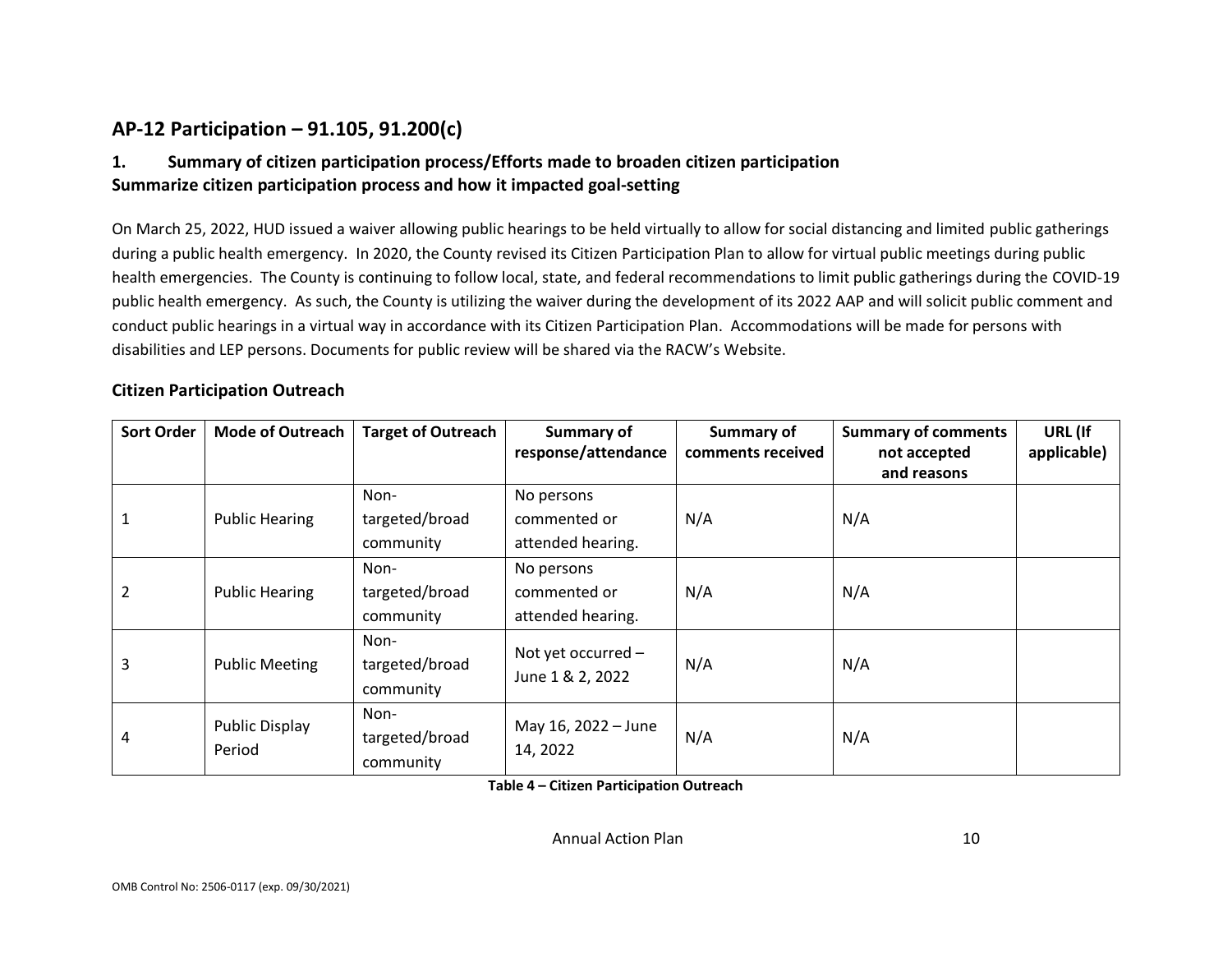# **Expected Resources**

## **AP-15 Expected Resources – 91.220(c)(1,2)**

#### **Introduction**

<span id="page-11-1"></span><span id="page-11-0"></span>Washington County receives CDBG, HOME, and ESG funds for public facility and infrastructure improvements, demolition, home rehabilitation, homebuyer assistance programs, central business district revitalization, public services, and homeless services. These funding sources are expected to be available over the next two years.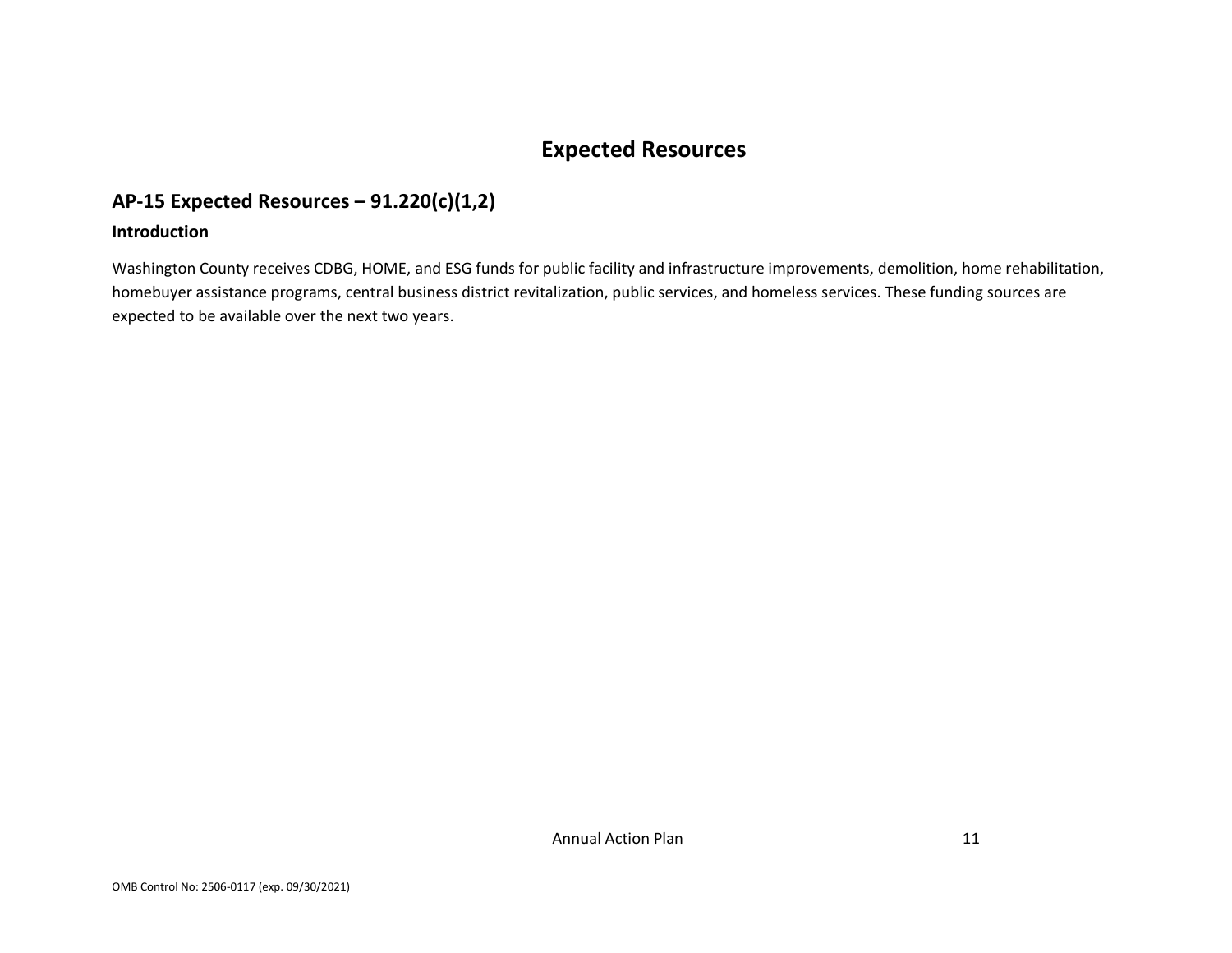**Anticipated Resources**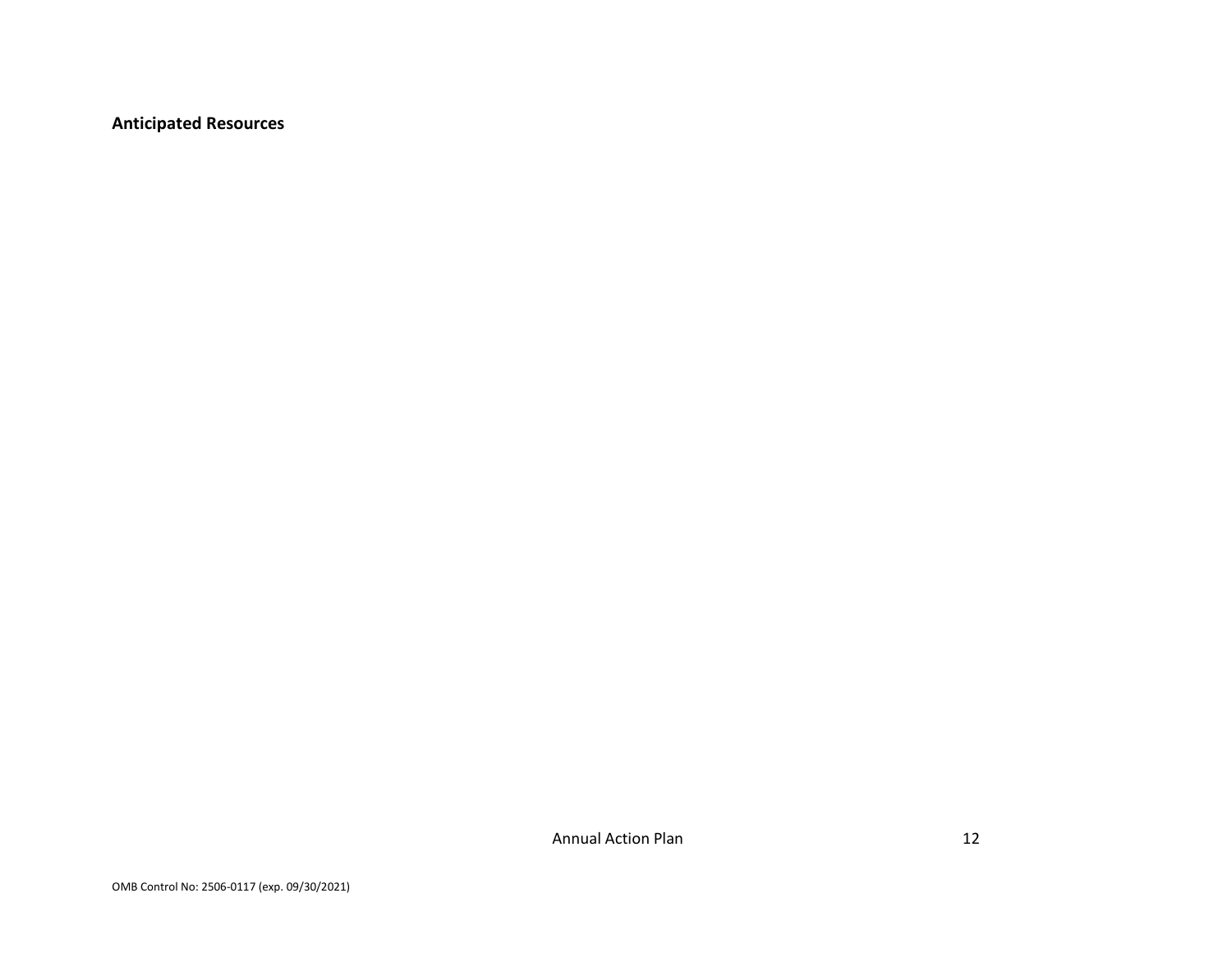| Program     | Source       | <b>Uses of Funds</b>           |                    |            | <b>Expected Amount Available Year 1</b> |             | <b>Expected</b>  | <b>Narrative Description</b> |
|-------------|--------------|--------------------------------|--------------------|------------|-----------------------------------------|-------------|------------------|------------------------------|
|             | οf           |                                | Annual             | Program    | <b>Prior Year</b>                       | Total:      | Amount           |                              |
|             | <b>Funds</b> |                                | <b>Allocation:</b> | Income: \$ | <b>Resources:</b>                       | \$          | <b>Available</b> |                              |
|             |              |                                | S                  |            |                                         |             | Remainder        |                              |
|             |              |                                |                    |            |                                         |             | of ConPlan       |                              |
|             |              |                                |                    |            |                                         |             | \$               |                              |
| <b>CDBG</b> | Public       | Acquisition                    | \$3,520,435        | \$30,000   | \$0                                     | \$3,550,435 | \$7,060,000      | Funds for housing and        |
|             |              | Admin and                      |                    |            |                                         |             |                  | non-housing                  |
|             | federal      | Planning                       |                    |            |                                         |             |                  | community                    |
|             |              | Demolition                     |                    |            |                                         |             |                  | development needs.           |
|             |              | Economic                       |                    |            |                                         |             |                  | Remainder available is       |
|             |              | Development                    |                    |            |                                         |             |                  | approximately two            |
|             |              | Housing                        |                    |            |                                         |             |                  | times annual                 |
|             |              | <b>Public Facilities &amp;</b> |                    |            |                                         |             |                  | allocation.                  |
|             |              | Improvements                   |                    |            |                                         |             |                  |                              |
|             |              | <b>Public Services</b>         |                    |            |                                         |             |                  |                              |
| <b>HOME</b> | public       | Acquisition                    | \$655,656          | \$0        | \$0\$                                   | \$655,656   | \$1,100,000      | Funds for housing            |
|             |              | Homebuyer                      |                    |            |                                         |             |                  | development.                 |
|             | federal      | assistance                     |                    |            |                                         |             |                  | Remainder available is       |
|             |              | Homeowner                      |                    |            |                                         |             |                  | approximately two            |
|             |              | rehab                          |                    |            |                                         |             |                  | times annual                 |
|             |              | Rental new                     |                    |            |                                         |             |                  | allocation.                  |
|             |              | construction                   |                    |            |                                         |             |                  |                              |
|             |              | Rental                         |                    |            |                                         |             |                  |                              |
|             |              | rehabilitation                 |                    |            |                                         |             |                  |                              |
|             |              | New construction               |                    |            |                                         |             |                  |                              |
|             |              | for ownership                  |                    |            |                                         |             |                  |                              |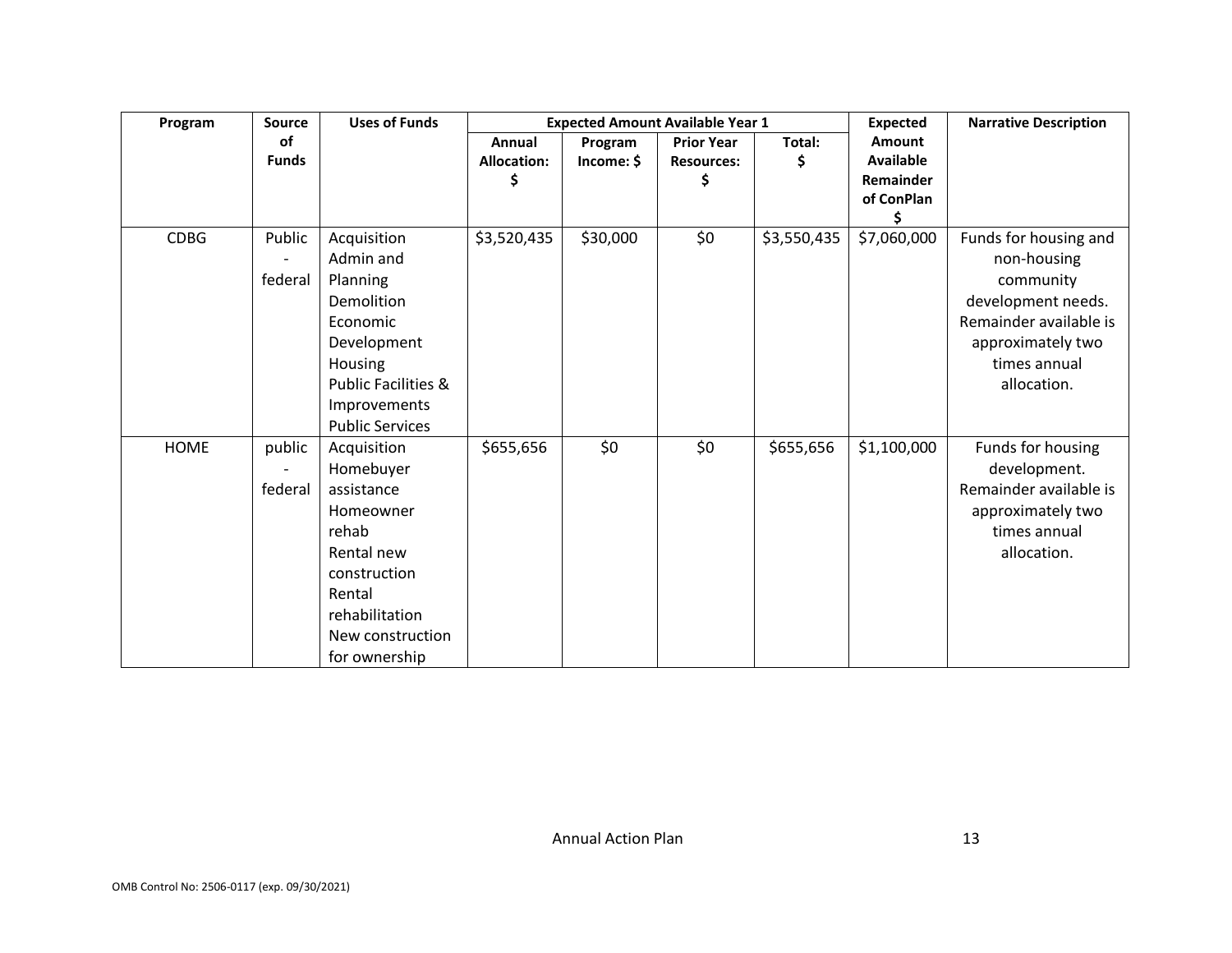| <b>FSG</b> | Public- | Conversion and           | \$302,297 | \$0 | \$0 | \$302,297 | \$610,040 | <b>Funds for homeless</b> |
|------------|---------|--------------------------|-----------|-----|-----|-----------|-----------|---------------------------|
|            |         |                          |           |     |     |           |           |                           |
|            | federal | rehab for                |           |     |     |           |           | and at risk of            |
|            |         | transitional             |           |     |     |           |           | homelessness              |
|            |         | housing                  |           |     |     |           |           | activities. Remainder     |
|            |         | Financial                |           |     |     |           |           | available is              |
|            |         | Assistance               |           |     |     |           |           | approximately two         |
|            |         | Overnight shelter        |           |     |     |           |           | times annual allocation   |
|            |         | Rapid re-housing         |           |     |     |           |           |                           |
|            |         | (rental assistance)      |           |     |     |           |           |                           |
|            |         | <b>Rental Assistance</b> |           |     |     |           |           |                           |
|            |         | Services                 |           |     |     |           |           |                           |
|            |         | Transitional             |           |     |     |           |           |                           |
|            |         | housing                  |           |     |     |           |           |                           |

**Table 5 - Expected Resources – Priority Table**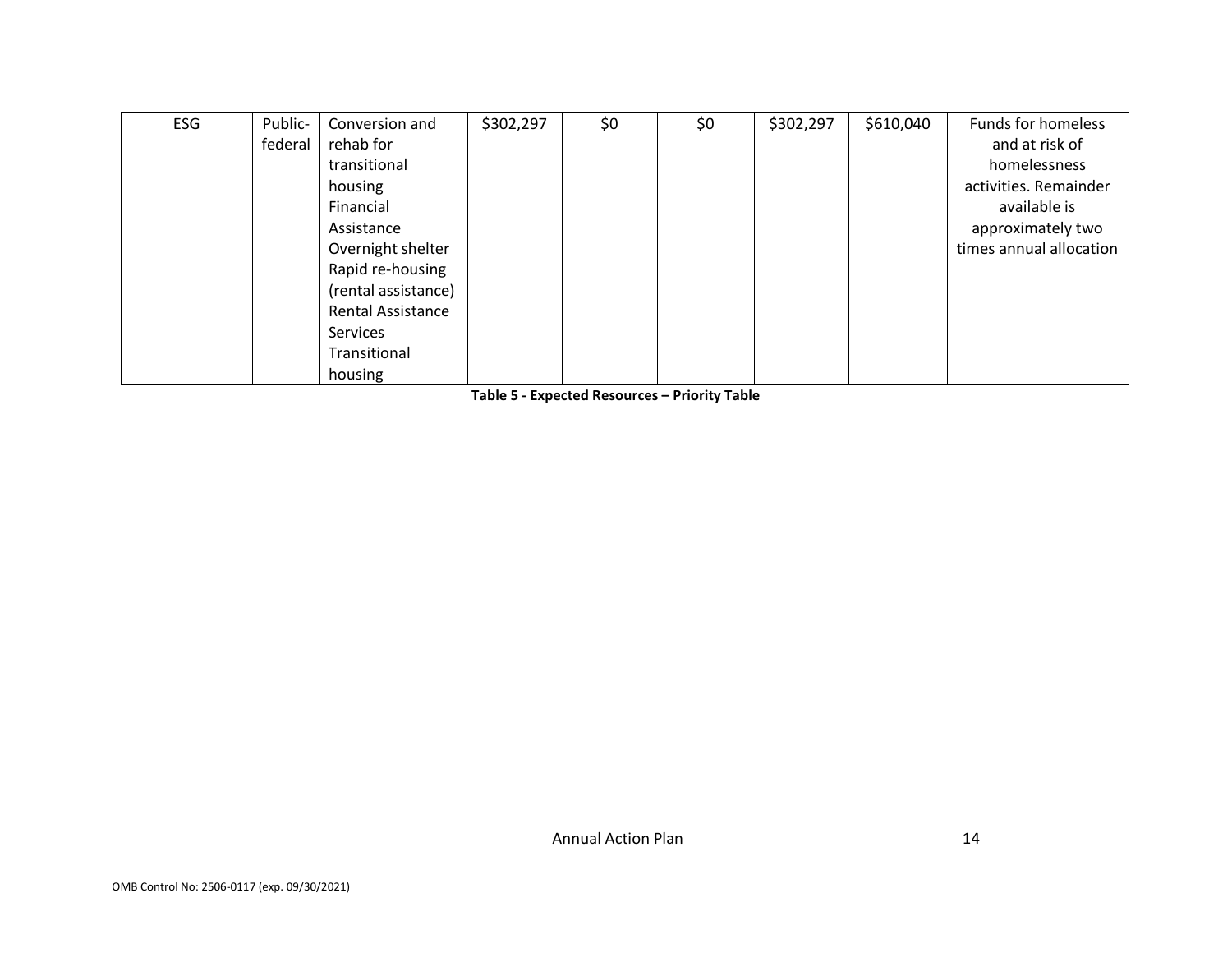## **Explain how federal funds will leverage those additional resources (private, state and local funds), including a description of how matching requirements will be satisfied**

Washington County will continue to partner with other public agencies and non-profit organizations, when feasible, to leverage resources and maximize outcomes in housing and community development. Leveraged resources include, but are not limited to, Local Share Account funds, Continuum of Care dollars, Washington County Homeless Assistance Program dollars, Washington County Department of Human Services dollars, Housing Authority resources, Mental Health, Drug and Alcohol services, LIHTC, and Act 137 (Affordable Housing Trust Fund) dollars. The HOME program requirement of 25% match for every dollar in program funds will be met by utilizing eligible match funds for housing activities.  Match may include non-Federal cash contributions and below-market interest rate loans to the project. Developer equity from a LIHTC deal will not be counted as match. Act 137-funded projects may be used as match to the HOME program. The Department of Human Services will be responsible for collecting and documenting ESG matching requirements.

## **If appropriate, describe publicly owned land or property located within the jurisdiction that may be used to address the needs identified in the plan**

Washington County has an active land bank with nine municipalities participating. Parcels acquired by the land bank can be used to address needs identified in the Plan.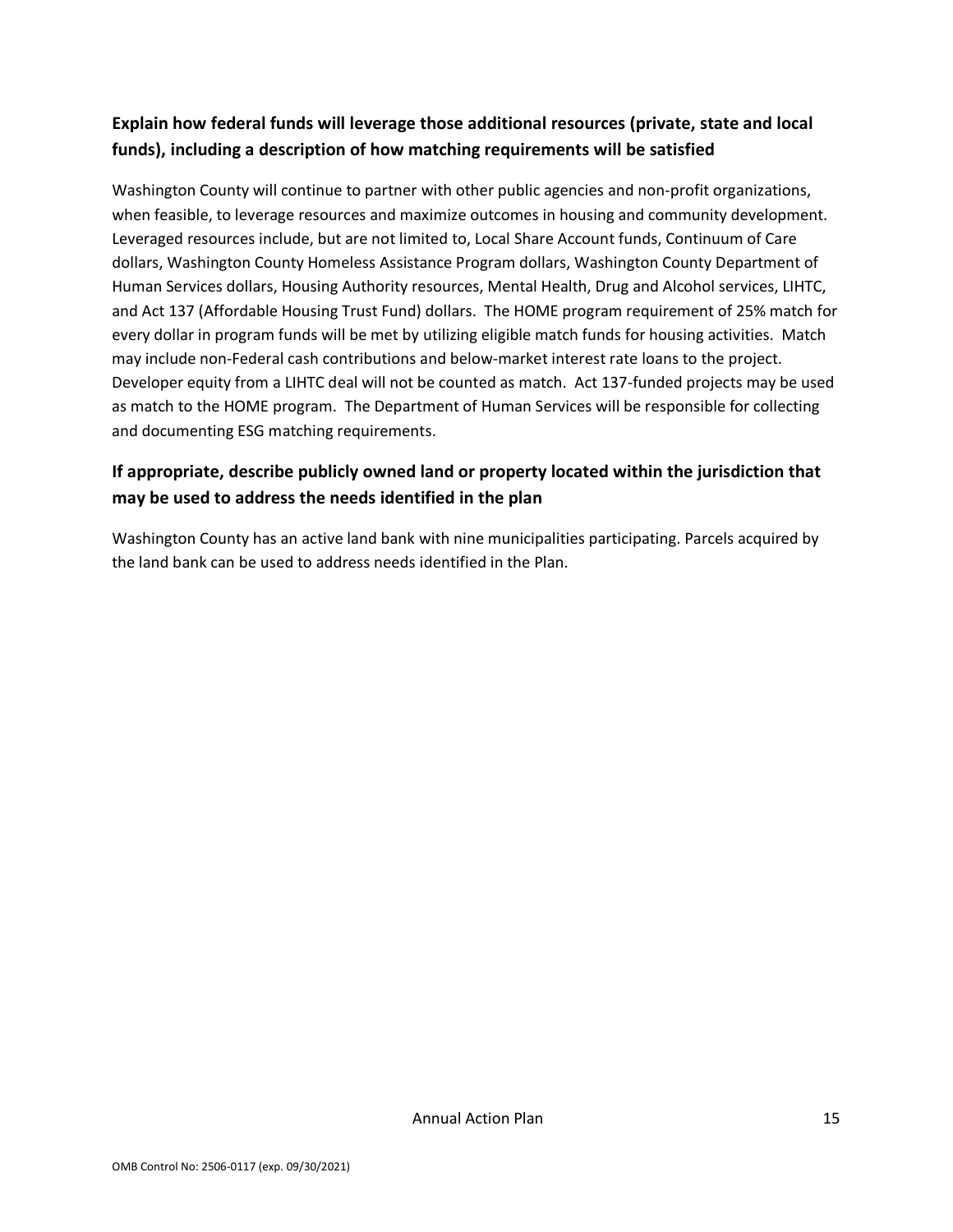# **Annual Goals and Objectives**

# **AP-20 Annual Goals and Objectives**

#### **Goals Summary Information**

<span id="page-16-0"></span>

| Sort           | <b>Goal Name</b>                 | <b>Start</b> | End  | Category    | Geographic | <b>Needs Addressed</b>           | <b>Funding</b> | <b>Goal Outcome Indicator</b> |
|----------------|----------------------------------|--------------|------|-------------|------------|----------------------------------|----------------|-------------------------------|
| Order          |                                  | Year         | Year |             | Area       |                                  |                |                               |
| 1              | <b>Street Improvements</b>       | 2020         | 2024 | Non-Housing | Countywide | Improve Public                   | CDBG:          | Public Facility or            |
|                |                                  |              |      | Community   |            | Infrastructure                   | \$612,000      | Infrastructure Activities     |
|                |                                  |              |      | Development |            |                                  |                | other than Low/Moderate       |
|                |                                  |              |      |             |            |                                  |                | Income Housing Benefit:       |
|                |                                  |              |      |             |            |                                  |                | 616 Persons Assisted          |
| $\overline{2}$ | Sidewalk Improvements            | 2020         | 2024 | Non-Housing | Countywide | Improve Public                   | CDBG:          | Public Facility or            |
|                |                                  |              |      | Community   |            | Infrastructure                   | \$303,000      | Infrastructure Activities     |
|                |                                  |              |      | Development |            |                                  |                | other than Low/Moderate       |
|                |                                  |              |      |             |            |                                  |                | Income Housing Benefit:       |
|                |                                  |              |      |             |            |                                  |                | 8,485 Persons Assisted        |
| 3              | <b>Improve Public Facilities</b> | 2020         | 2024 | Non-Housing | Countywide | <b>Improve Public Facilities</b> | CDBG:          | Public Facility or            |
|                |                                  |              |      | Community   |            |                                  | \$100,000      | Infrastructure other than     |
|                |                                  |              |      | Development |            |                                  |                | Low/Moderate Income           |
|                |                                  |              |      |             |            |                                  |                | Housing Benefit: 394          |
|                |                                  |              |      |             |            |                                  |                | persons                       |
| 4              | <b>Improve Recreation</b>        | 2020         | 2024 | Non-Housing | Countywide | <b>Improve Recreation</b>        | CDBG:          | Public Facility or            |
|                | Opportunities                    |              |      | Community   |            |                                  | \$85,800       | Infrastructure other than     |
|                |                                  |              |      | Development |            |                                  |                | Low/Moderate Income           |
|                |                                  |              |      |             |            |                                  |                | Housing Benefit: 4590         |
|                |                                  |              |      |             |            |                                  |                | persons                       |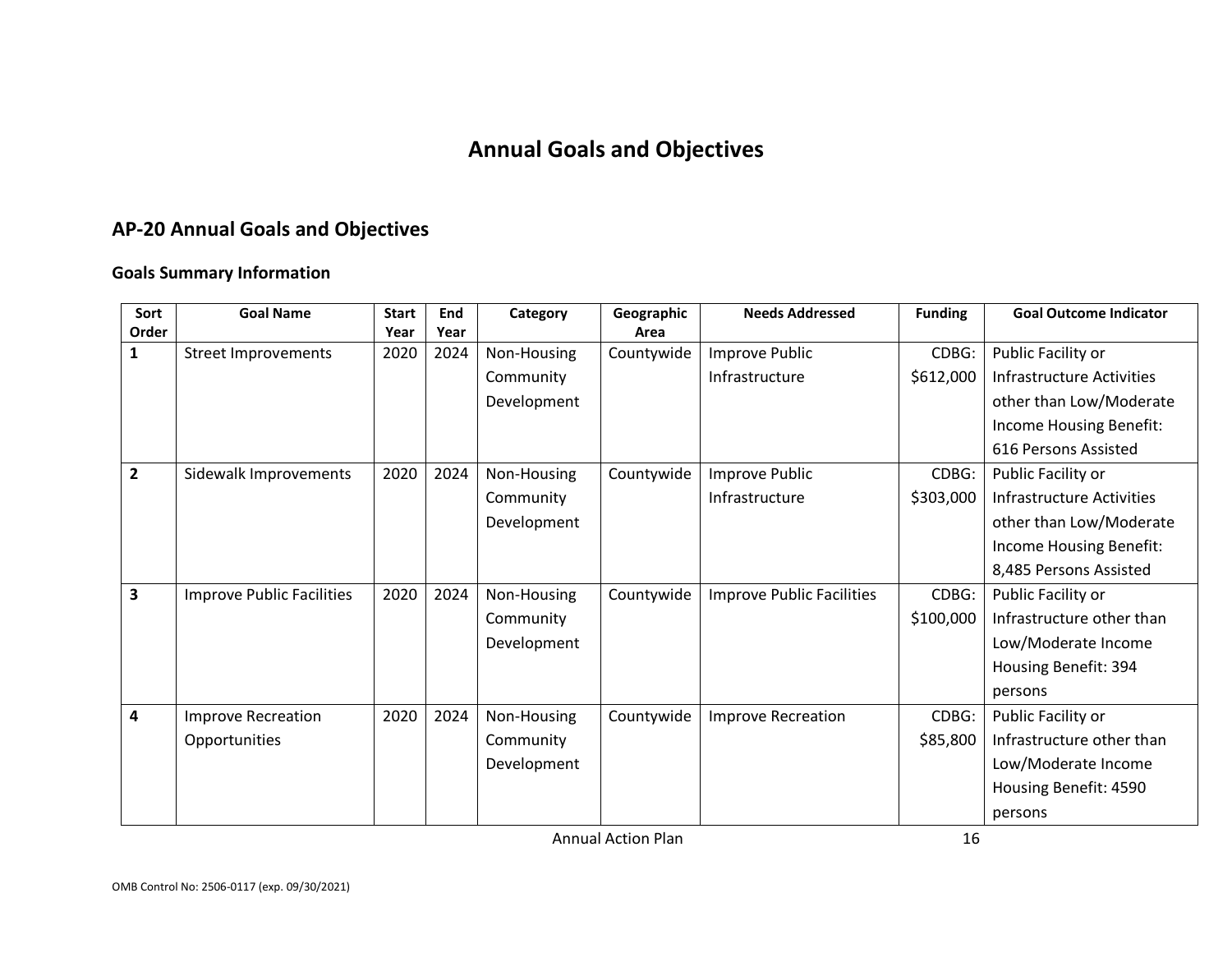| Sort                    | <b>Goal Name</b>                  | <b>Start</b> | End  | Category    | Geographic | <b>Needs Addressed</b>   | <b>Funding</b> | <b>Goal Outcome Indicator</b>      |
|-------------------------|-----------------------------------|--------------|------|-------------|------------|--------------------------|----------------|------------------------------------|
| Order                   |                                   | Year         | Year |             | Area       |                          |                |                                    |
| 5                       | Fire Station/Equipment            | 2020         | 2024 | Non-Housing | Countywide | Fire Station/Equipment   | CDBG:          | Public Facility or                 |
|                         | Improvements                      |              |      | Community   |            | Improvements             | \$30,000       | Infrastructure other than          |
|                         |                                   |              |      | Development |            |                          |                | Low/Moderate Income                |
|                         |                                   |              |      |             |            |                          |                | Housing Benefit: 4,230             |
|                         |                                   |              |      |             |            |                          |                | persons                            |
| 6                       | Demolish Dilapidated              | 2020         | 2024 | Non-Housing | Countywide | Eliminate Slum/Blighting | CDBG:          | <b>Buildings Demolished: 21</b>    |
|                         | <b>Structures</b>                 |              |      | Community   |            | <b>Influences</b>        | \$218,200      | <b>Buildings</b>                   |
|                         |                                   |              |      | Development |            |                          |                |                                    |
| $\overline{\mathbf{z}}$ | Rehabilitate Existing             | 2020         | 2024 | Affordable  | Countywide | <b>Increase Access</b>   | CDBG:          | Homeowner Housing                  |
|                         | <b>Housing Stock</b>              |              |      | Housing     |            | to/Quality of Affordable | \$951,000      | Rehabilitated: 40                  |
|                         |                                   |              |      |             |            | Housing                  | HOME:          | <b>Household Housing Units</b>     |
|                         |                                   |              |      |             |            |                          | \$311,742      |                                    |
| 8                       | Improve Infrastructure            | 2020         | 2024 | Non-Housing | Countywide | Improve Public           | CDBG:          | Public Facility or                 |
|                         | <b>Central Business Districts</b> |              |      | Community   |            | Infrastructure           | \$205,300      | Infrastructure other than          |
|                         |                                   |              |      | Development |            |                          |                | Low/Moderate Income                |
|                         |                                   |              |      |             |            |                          |                | Housing Benefit: 11,995            |
|                         |                                   |              |      |             |            |                          |                | persons                            |
| 9                       | Increase Homeownership            | 2020         | 2024 | Affordable  | Countywide | <b>Increase Access</b>   | HOME:          | <b>Direct Financial Assistance</b> |
|                         |                                   |              |      | Housing     |            | to/Quality of Affordable | \$278,349      | to Homebuyers: 5                   |
|                         |                                   |              |      |             |            | Housing                  |                | households                         |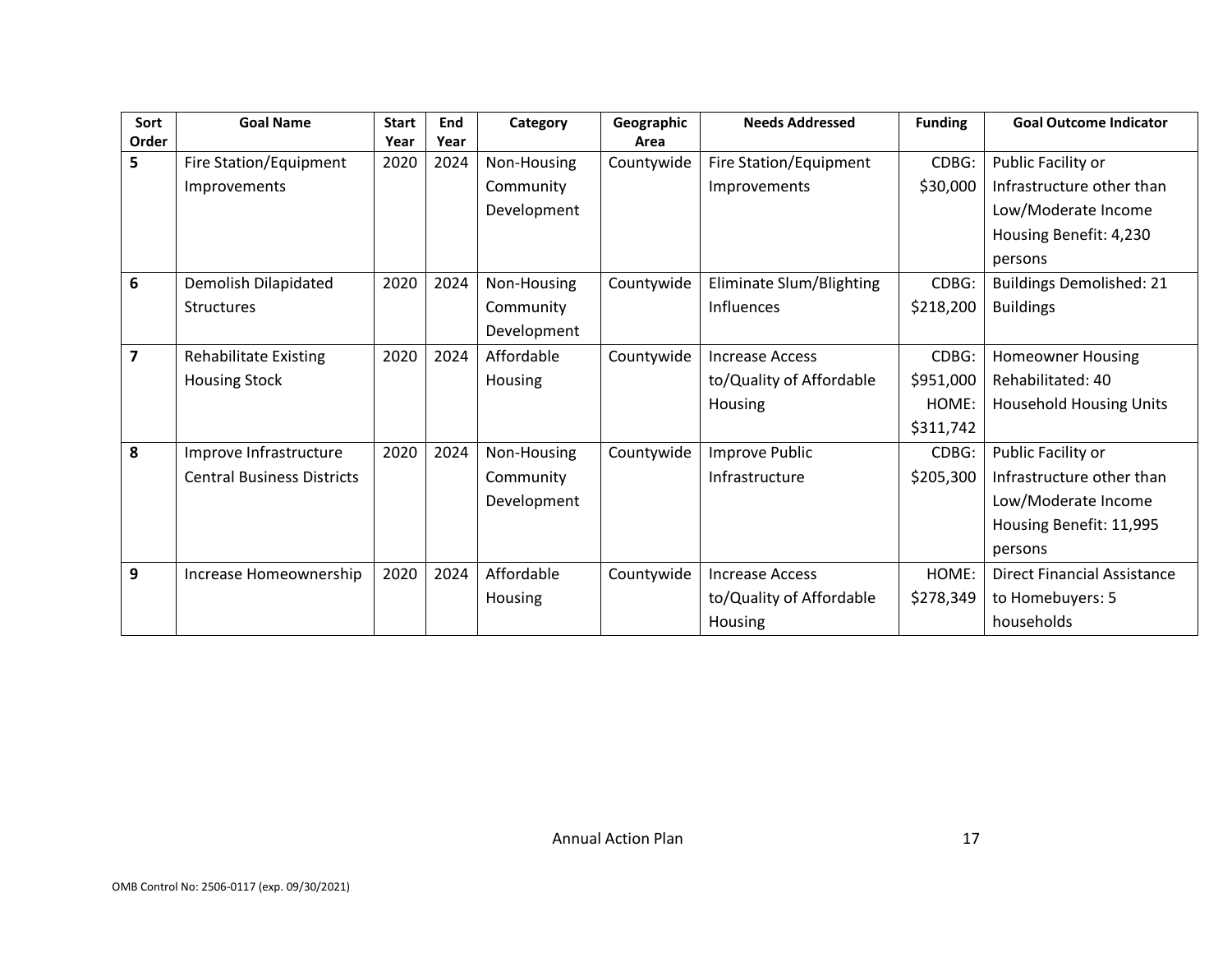| Sort  | <b>Goal Name</b>            | <b>Start</b> | End  | Category | Geographic | <b>Needs Addressed</b>      | <b>Funding</b> | <b>Goal Outcome Indicator</b> |
|-------|-----------------------------|--------------|------|----------|------------|-----------------------------|----------------|-------------------------------|
| Order |                             | Year         | Year |          | Area       |                             |                |                               |
| 10    | <b>Provide Homeless</b>     | 2020         | 2024 | Homeless | Countywide | <b>Provide Homeless</b>     | ESG:           | Tenant-based rental           |
|       | <b>Housing and Services</b> |              |      |          |            | <b>Housing and Services</b> | \$302,297      | assistance / Rapid            |
|       | (ESG)                       |              |      |          |            |                             |                | Rehousing: 12 Households      |
|       |                             |              |      |          |            |                             |                | Assisted                      |
|       |                             |              |      |          |            |                             |                | Overnight/Emergency           |
|       |                             |              |      |          |            |                             |                | Shelter/Transitional          |
|       |                             |              |      |          |            |                             |                | Housing Beds added: 270       |
|       |                             |              |      |          |            |                             |                | <b>Beds</b>                   |
|       |                             |              |      |          |            |                             |                | Homelessness Prevention:      |
|       |                             |              |      |          |            |                             |                | 57 Persons Assisted           |
| 11    | Planning/Administration     | 2020         | 2024 | Admin    | Countywide | Planning/Administration     | CDBG:          | Other: 1 Other                |
|       |                             |              |      |          |            |                             | \$709,600      |                               |
|       |                             |              |      |          |            |                             | HOME:          |                               |
|       |                             |              |      |          |            |                             | \$65,565       |                               |

**Table 6 – Goals Summary**

#### **Goal Descriptions**

| <b>Goal Name</b>   | Street Improvements                                                                                                     |
|--------------------|-------------------------------------------------------------------------------------------------------------------------|
| Goal               | Reconstruction of streets in CDBG-eligible areas of Washington County, including streetscaping amenities such as street |
| <b>Description</b> | lighting, tree planting, and curb cut improvements, particularly in the Central Business Districts.                     |
| <b>Goal Name</b>   | Sidewalk Improvements                                                                                                   |
| Goal               | Installation/reconstruction of sidewalks to be brought into compliance with ADA standards in CDBG-eligible areas of     |
| <b>Description</b> | Washington County.                                                                                                      |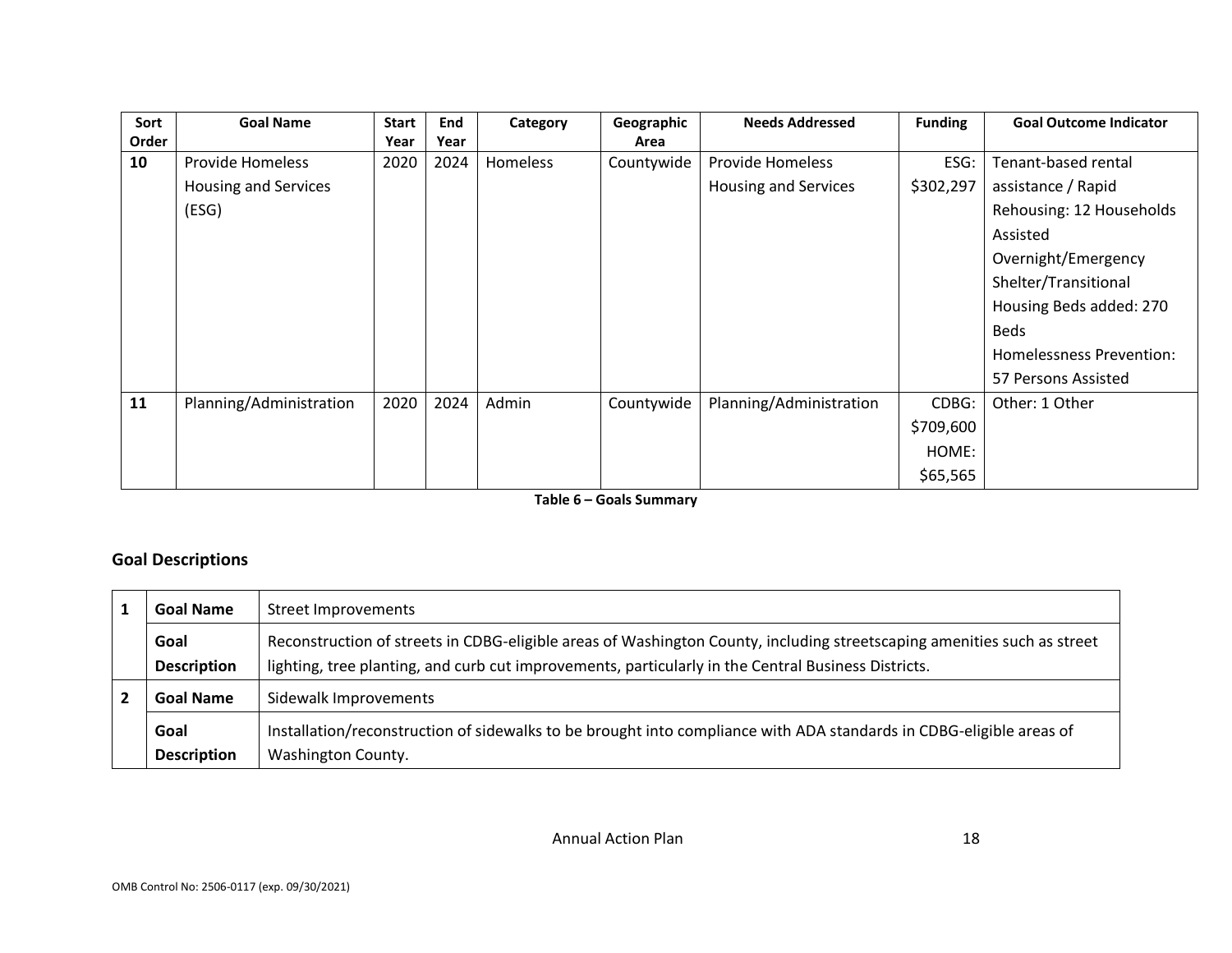| $\overline{\mathbf{3}}$ | <b>Goal Name</b>           | <b>Improve Public Facilities</b>                                                                                                                                                                                                                                                      |  |
|-------------------------|----------------------------|---------------------------------------------------------------------------------------------------------------------------------------------------------------------------------------------------------------------------------------------------------------------------------------|--|
|                         | Goal<br><b>Description</b> | Public facility improvements to provide adequate space for the provision of services and address public safety concerns,<br>including removal of architectural barriers.                                                                                                              |  |
| 4                       | <b>Goal Name</b>           | <b>Improve Recreation Opportunities</b>                                                                                                                                                                                                                                               |  |
|                         | Goal<br><b>Description</b> | Upgrades to existing recreation amenities and creation of new opportunities.                                                                                                                                                                                                          |  |
| 5                       | <b>Goal Name</b>           | Fire Station/Equipment Improvements                                                                                                                                                                                                                                                   |  |
|                         | Goal<br><b>Description</b> | Ensuring the County's fire departments have safe and up to date equipment and facilities.                                                                                                                                                                                             |  |
| 6                       | <b>Goal Name</b>           | <b>Demolish Dilapidated Structures</b>                                                                                                                                                                                                                                                |  |
|                         | Goal<br><b>Description</b> | The County of Washington seeks to improve the sustainability of suitable living environments through the acquisition<br>and demolition of abandoned buildings.                                                                                                                        |  |
| $\overline{\mathbf{z}}$ | <b>Goal Name</b>           | Rehabilitate Existing Housing Stock                                                                                                                                                                                                                                                   |  |
|                         | Goal<br><b>Description</b> | The County of Washington seeks to improve the sustainability of suitable living environments through the acquisition<br>and rehabilitation of abandoned buildings as well as providing owner-occupied housing rehabilitation.                                                         |  |
| 8                       | <b>Goal Name</b>           | Improve Infrastructure Central Business Districts                                                                                                                                                                                                                                     |  |
|                         | Goal<br><b>Description</b> | Bond payment for the Central Business District Revitalization Project, which involves public infrastructure improvements,<br>including water, sewer, streets, stormwater drainage, sidewalk and curb cut improvements for ADA accessibility, within<br>the Central Business District. |  |
| 9                       | <b>Goal Name</b>           | Increase Homeownership                                                                                                                                                                                                                                                                |  |
|                         | Goal<br><b>Description</b> | The County will provide down payment/closing cost assistance to first-time homebuyers through various programs.                                                                                                                                                                       |  |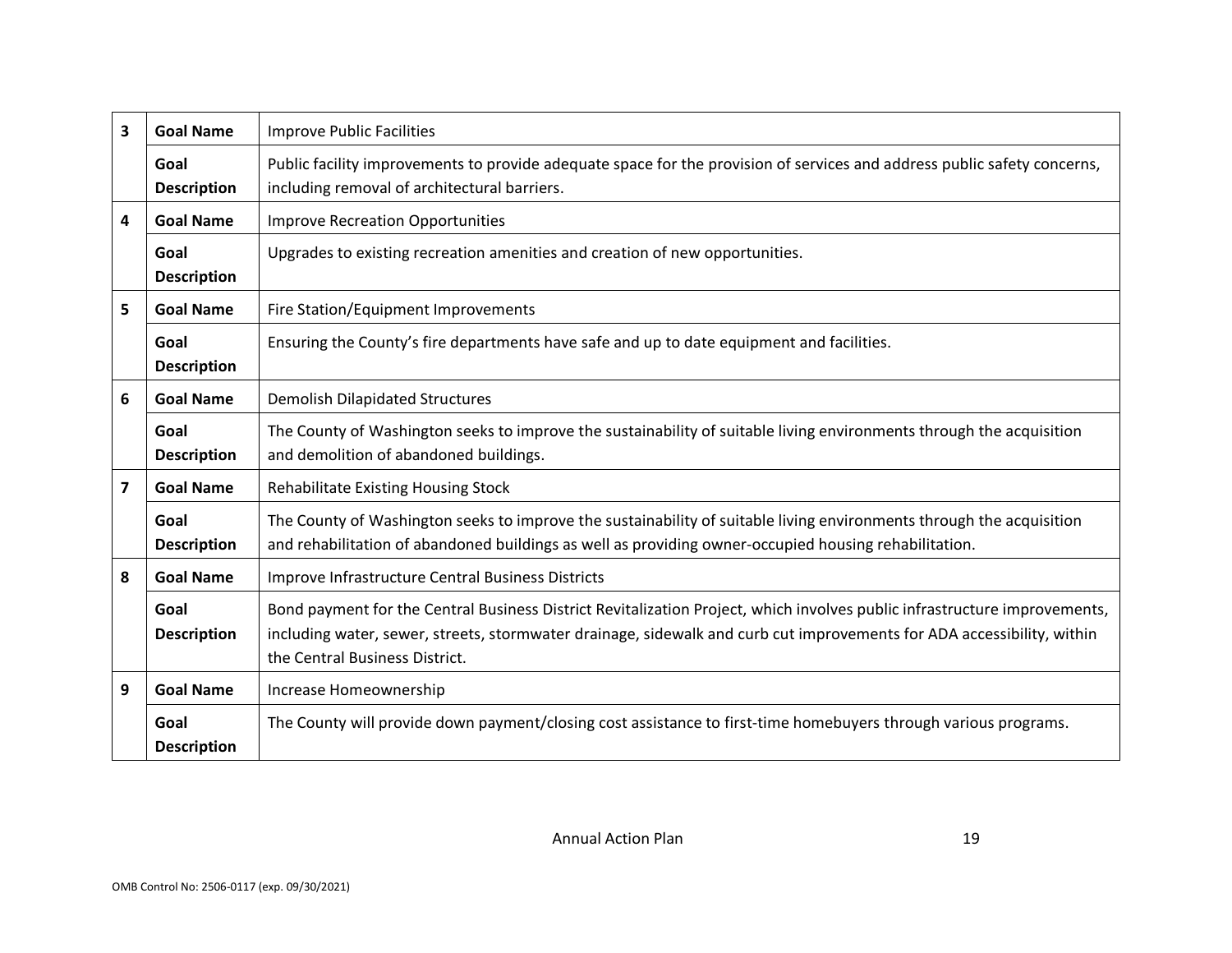| 10 | <b>Goal Name</b>           | Provide Homeless Housing and Services (ESG)                                                                                                                                                                                                                                |  |
|----|----------------------------|----------------------------------------------------------------------------------------------------------------------------------------------------------------------------------------------------------------------------------------------------------------------------|--|
|    | Goal<br><b>Description</b> | The County will use ESG funds to address a number of homeless needs, including emergency shelter operations, shelter<br>and assistance for victims of domestic violence, rental and financial assistance for households that are homeless and at-<br>risk of homelessness. |  |
|    | <b>Goal Name</b>           | Planning/Administration                                                                                                                                                                                                                                                    |  |
|    | Goal<br><b>Description</b> | Funds to administer and implement CDBG and HOME Programs.                                                                                                                                                                                                                  |  |

Through its home rehabilitation and homebuyer assistance programs, the County expects to serve up to 41 low-income households per year.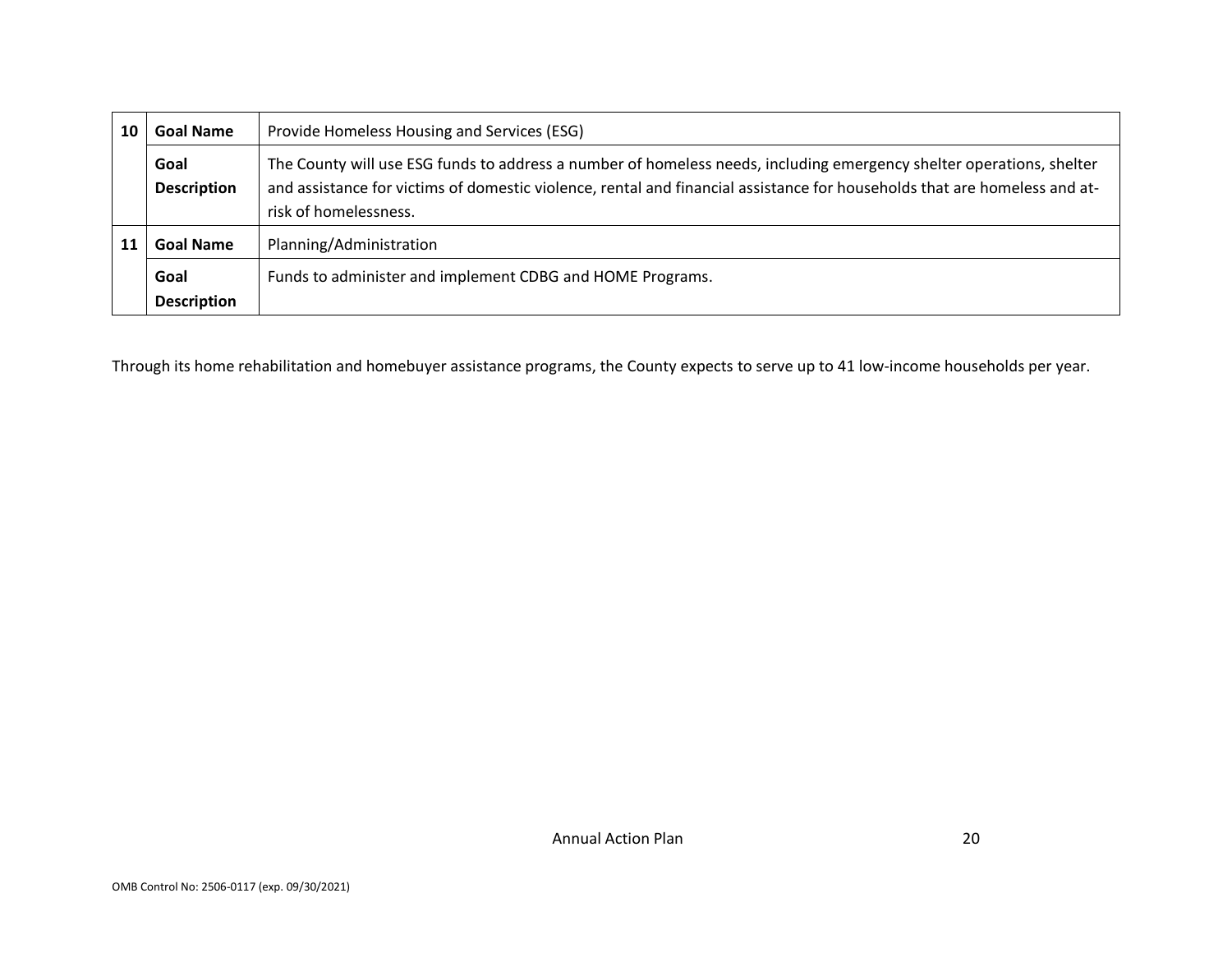# **Projects**

## <span id="page-21-1"></span><span id="page-21-0"></span>**AP-35 Projects – 91.220(d)**

#### **Introduction**

The County will fund a variety of public infrastructure and housing projects during the 2022 program year.

#### **Projects**

| #              | <b>Project Name</b>                                 |
|----------------|-----------------------------------------------------|
| 1              | <b>Allenport Street Reconstruction</b>              |
| $\overline{2}$ | Canonsburg Street Reconstruction                    |
| 3              | <b>Centerville Demolition</b>                       |
| 4              | Charleroi Sidewalk Improvements                     |
| 5              | <b>Donora Street Reconstruction</b>                 |
| 6              | <b>Donora Recreation Improvements</b>               |
| 7              | Dunlevy Neighborhood Facility Improvements          |
| 8              | East Washington ADA Sidewalk Improvements           |
| 9              | Midway Street Reconstruction                        |
| 10             | Monongahela Street Reconstruction                   |
| 11             | Monongahela Sidewalk Reconstruction                 |
| 12             | Monongahela Demolition                              |
| 13             | Monongahela Fire Station Improvements               |
| 14             | <b>Roscoe Demolition</b>                            |
| 15             | <b>Stockdale Street Reconstruction</b>              |
| 16             | <b>Washington Demolition</b>                        |
| 17             | Washington Central Business District Revitalization |
| 18             | West Finley Street Reconstruction                   |
| 19             | West Pike Run Solid Waste Disposal Improvements     |
| 20             | Home Rehabilitation Program                         |
| 21             | <b>CDBG Planning</b>                                |
| 22             | <b>CDBG Administration</b>                          |
| 23             | CHDO - Homebuyer Program                            |
| 24             | <b>HOME Rehabilitation Program</b>                  |
| 25             | Homebuyer Assistance Program                        |
| 26             | <b>HOME Administration</b>                          |
| 27             | <b>ESG 2022</b>                                     |

#### **Table 7 - Project Information**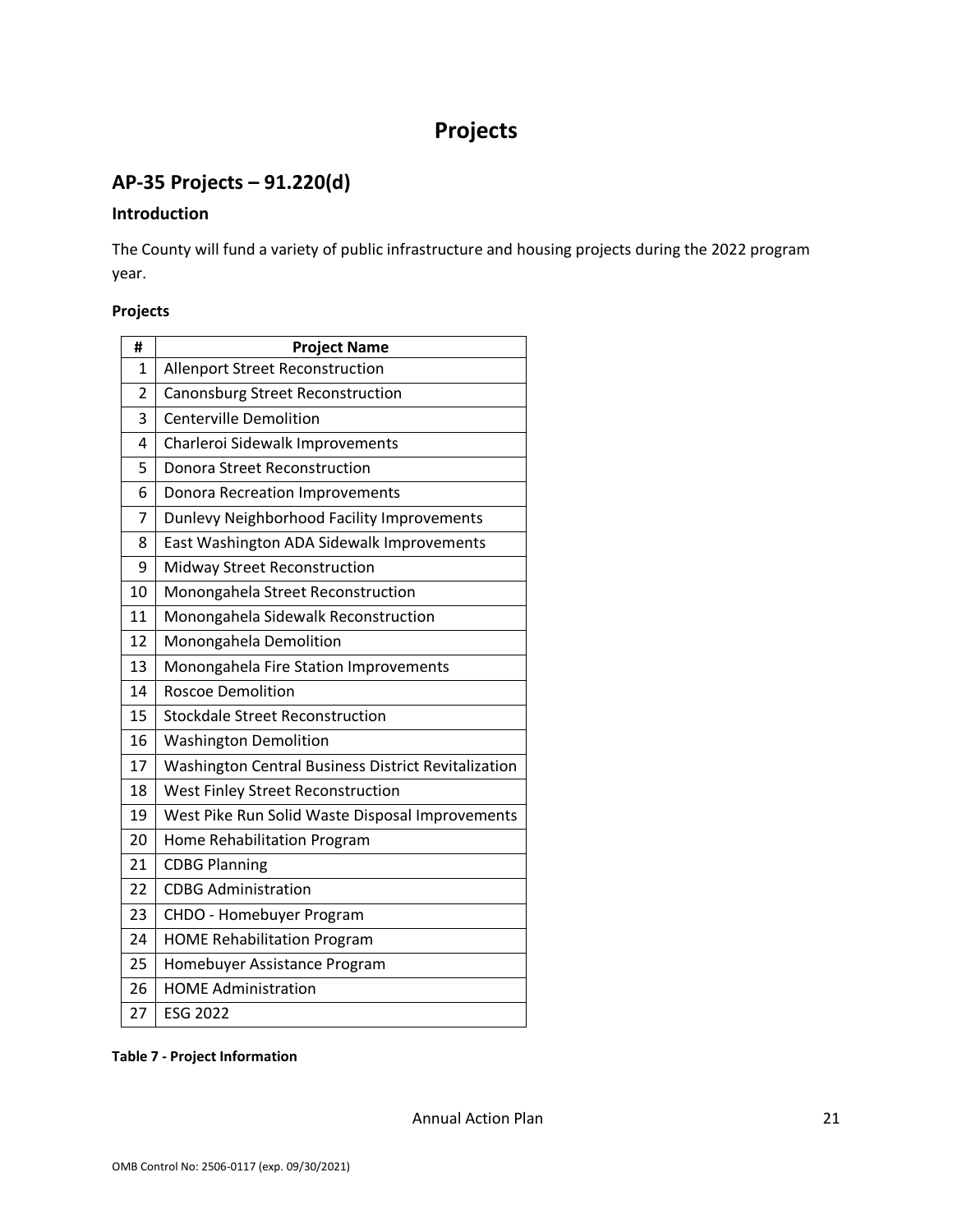#### **Describe the reasons for allocation priorities and any obstacles to addressing underserved needs**

CDBG and HOME funds are intended to provide low- and moderate-income households with viable communities, including decent housing, a suitable living environment, and expanded economic opportunities. Eligible activities include community facilities and improvements, housing rehabilitation and preservation, affordable housing development activities, public services, economic development, planning, and administration.

The system for establishing the priority for the selection of these projects is predicated upon the following criteria:

- Meeting the statutory requirements of the CDBG and HOME programs.
- Meeting the needs of very-low, low-, and moderate-income residents.
- Focus on low- and moderate-income areas or neighborhoods.
- Coordination and leveraging of resources.
- Response to expressed needs.
- Sustainability and/or long-term impact.
- The ability to measure or demonstrate progress and success.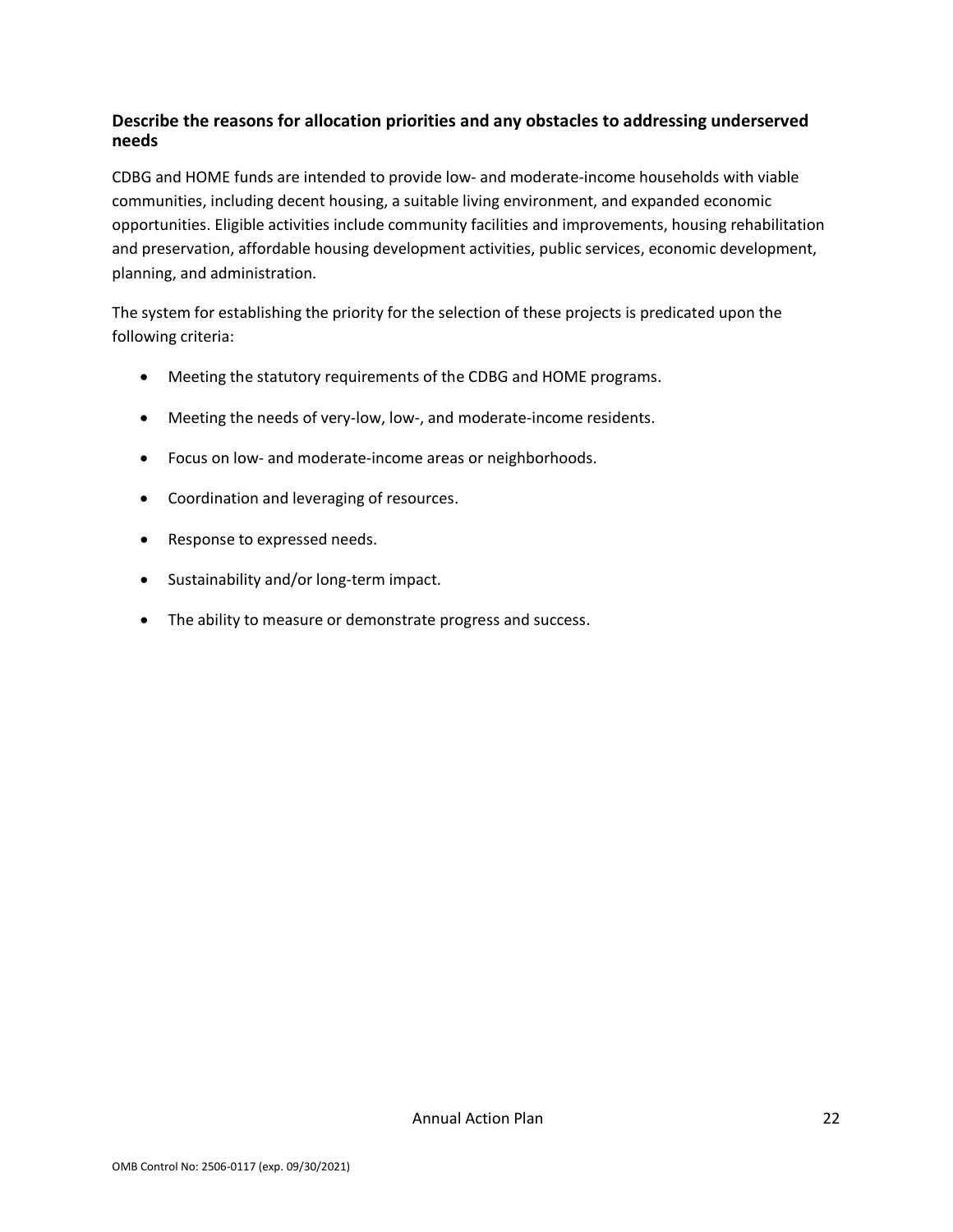## <span id="page-23-0"></span>**AP-38 Project Summary**

## **Project Summary Information**

| $\mathbf{1}$            | <b>Project Name</b>                                                                                     | <b>Allenport Street Reconstruction</b>                                                       |
|-------------------------|---------------------------------------------------------------------------------------------------------|----------------------------------------------------------------------------------------------|
|                         | <b>Target Area</b>                                                                                      |                                                                                              |
|                         | <b>Goals Supported</b>                                                                                  | <b>Street Improvements</b>                                                                   |
|                         | <b>Needs Addressed</b>                                                                                  | Improve Public Infrastructure                                                                |
|                         | <b>Funding</b>                                                                                          | CDBG: \$45,400                                                                               |
|                         | <b>Description</b>                                                                                      | Reconstruction of First Street and Middle Street                                             |
|                         | <b>Target Date</b>                                                                                      | 6/30/2023                                                                                    |
|                         | <b>Estimate the number</b><br>and type of families that<br>will benefit from the<br>proposed activities | 26 persons will benefit from proposed street reconstruction<br>activities.                   |
|                         | <b>Location Description</b>                                                                             | First St. from J.F. Kennedy St. to Riverview St.<br>Middle Street from First St. to terminus |
|                         | <b>Planned Activities</b>                                                                               | <b>Street Reconstruction Matrix Code 03K</b>                                                 |
| $\overline{2}$          | <b>Project Name</b>                                                                                     | Canonsburg Street Reconstruction                                                             |
|                         | <b>Target Area</b>                                                                                      |                                                                                              |
|                         | <b>Goals Supported</b>                                                                                  | <b>Street Improvements</b>                                                                   |
|                         | <b>Needs Addressed</b>                                                                                  | Improve Public Infrastructure                                                                |
|                         | <b>Funding</b>                                                                                          | CDBG: \$270,000                                                                              |
|                         | <b>Description</b>                                                                                      | <b>Reconstruction of East Pitt Street</b>                                                    |
|                         | <b>Target Date</b>                                                                                      | 6/30/2023                                                                                    |
|                         | <b>Estimate the number</b><br>and type of families that<br>will benefit from the<br>proposed activities | 52 persons will benefit from proposed street reconstruction<br>activities.                   |
|                         | <b>Location Description</b>                                                                             | East Pitt Street from McKnown Avenue to Tannehill Street                                     |
|                         | <b>Planned Activities</b>                                                                               | <b>Street Reconstruction Matrix Code 03K</b>                                                 |
| $\overline{\mathbf{3}}$ | <b>Project Name</b>                                                                                     | <b>Centerville Demolition</b>                                                                |
|                         | <b>Target Area</b>                                                                                      |                                                                                              |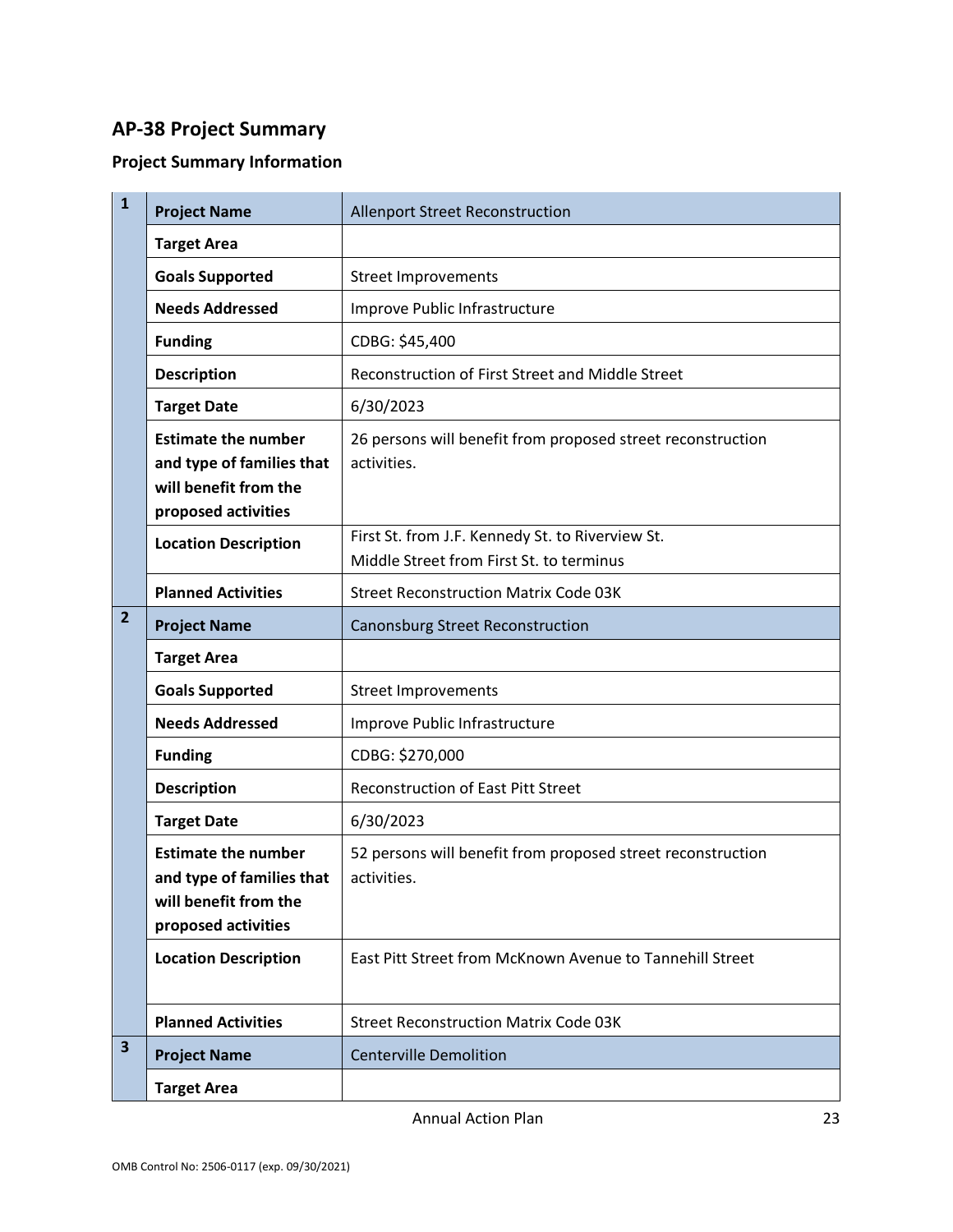|   | <b>Goals Supported</b>                                                                                  | <b>Demolish Dilapidated Structures</b>                                                                                                                                                                                                  |
|---|---------------------------------------------------------------------------------------------------------|-----------------------------------------------------------------------------------------------------------------------------------------------------------------------------------------------------------------------------------------|
|   | <b>Needs Addressed</b>                                                                                  | Eliminate Slum/Blighting Influences                                                                                                                                                                                                     |
|   | <b>Funding</b>                                                                                          | CDBG: \$48,200                                                                                                                                                                                                                          |
|   | <b>Description</b>                                                                                      | Demolition and site clearance of approximately 5 properties in<br>Centerville Borough.                                                                                                                                                  |
|   | <b>Target Date</b>                                                                                      | 6/30/2023                                                                                                                                                                                                                               |
|   | <b>Estimate the number</b><br>and type of families that<br>will benefit from the<br>proposed activities | Approximately 5 structures will be demolished.                                                                                                                                                                                          |
|   | <b>Location Description</b>                                                                             | Scattered sites in Centerville Borough                                                                                                                                                                                                  |
|   | <b>Planned Activities</b>                                                                               | Clearance, demolition, and removal of slum and blighted properties<br>to be undertaken by the County. Matrix Code 04                                                                                                                    |
| 4 | <b>Project Name</b>                                                                                     | Charleroi Sidewalk Improvements                                                                                                                                                                                                         |
|   | <b>Target Area</b>                                                                                      |                                                                                                                                                                                                                                         |
|   | <b>Goals Supported</b>                                                                                  | Sidewalk Improvements                                                                                                                                                                                                                   |
|   | <b>Needs Addressed</b>                                                                                  | Improve Public Infrastructure                                                                                                                                                                                                           |
|   | <b>Funding</b>                                                                                          | CDBG: \$139,700                                                                                                                                                                                                                         |
|   | <b>Description</b>                                                                                      | This project involves the reconstruction of portions of sidewalks in<br>the Borough central business district:<br>1. Fallowfield Avenue between 8th Street and 5th Street<br>2. 6th Street between McKean Avenue and Followfield Avenue |
|   | <b>Target Date</b>                                                                                      | 6/30/2023                                                                                                                                                                                                                               |
|   | <b>Estimate the number</b><br>and type of families that<br>will benefit from the<br>proposed activities | 4,020 persons will benefit from proposed sidewalk improvements in<br>Charleroi                                                                                                                                                          |
|   | <b>Location Description</b>                                                                             | Fallowfield Avenue between 8th Street and 5th Street                                                                                                                                                                                    |
|   |                                                                                                         | 6th Street between McKean Avenue and Followfield Avenue                                                                                                                                                                                 |
|   | <b>Planned Activities</b>                                                                               | Sidewalk Improvements Matrix Code 03L                                                                                                                                                                                                   |
| 5 | <b>Project Name</b>                                                                                     | <b>Donora Street Reconstruction</b>                                                                                                                                                                                                     |
|   | <b>Target Area</b>                                                                                      |                                                                                                                                                                                                                                         |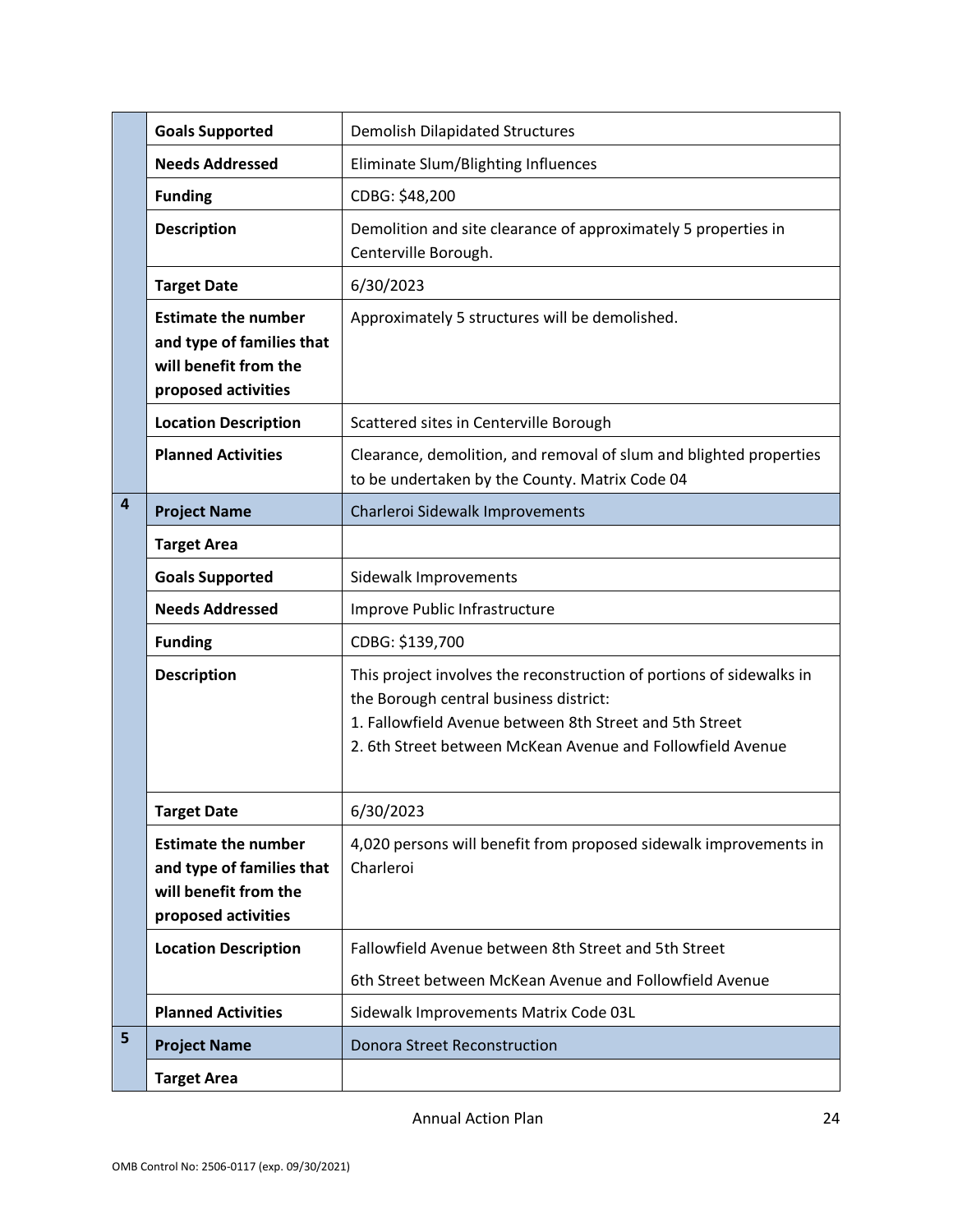|                         | <b>Goals Supported</b>                                                                                  | <b>Street Improvements</b>                                                                                                                |
|-------------------------|---------------------------------------------------------------------------------------------------------|-------------------------------------------------------------------------------------------------------------------------------------------|
|                         | <b>Needs Addressed</b>                                                                                  | <b>Improve Public Facilities</b>                                                                                                          |
|                         | <b>Funding</b>                                                                                          | CDBG: \$100,000                                                                                                                           |
|                         | <b>Description</b>                                                                                      | This project involves reconstruction of Walnut Street from Modisette<br><b>Avenue to Bank Street</b>                                      |
|                         | <b>Target Date</b>                                                                                      | 6/30/2023                                                                                                                                 |
|                         | <b>Estimate the number</b><br>and type of families that<br>will benefit from the<br>proposed activities | 121 persons will benefit from proposed street reconstruction<br>activities.                                                               |
|                         | <b>Location Description</b>                                                                             | Walnut Street from Modisette Avenue to Bank Street                                                                                        |
|                         | <b>Planned Activities</b>                                                                               | <b>Street Reconstruction Matrix Code 03K</b>                                                                                              |
| $6\phantom{1}6$         | <b>Project Name</b>                                                                                     | <b>Donora Recreation Improvements</b>                                                                                                     |
|                         | <b>Target Area</b>                                                                                      |                                                                                                                                           |
|                         | <b>Goals Supported</b>                                                                                  | <b>Improve Recreation Opportunities</b>                                                                                                   |
|                         | <b>Needs Addressed</b>                                                                                  | <b>Improve Public Facilities</b>                                                                                                          |
|                         | <b>Funding</b>                                                                                          | CDBG: \$85,800                                                                                                                            |
|                         | <b>Description</b>                                                                                      | Construction of a dek hockey court in Palmer Park.                                                                                        |
|                         | <b>Target Date</b>                                                                                      | 6/30/2023                                                                                                                                 |
|                         | <b>Estimate the number</b><br>and type of families that<br>will benefit from the<br>proposed activities | Approximately 4,590 persons will benefit from the proposed<br>recreation improvements.                                                    |
|                         | <b>Location Description</b>                                                                             |                                                                                                                                           |
|                         | <b>Planned Activities</b>                                                                               | Recreation Improvements Matrix Code 03F                                                                                                   |
| $\overline{\mathbf{z}}$ | <b>Project Name</b>                                                                                     | Dunlevy Neighborhood Facility Improvements                                                                                                |
|                         | <b>Target Area</b>                                                                                      |                                                                                                                                           |
|                         | <b>Goals Supported</b>                                                                                  | <b>Improve Public Facilities</b>                                                                                                          |
|                         | <b>Needs Addressed</b>                                                                                  | <b>Improve Public Facilities</b>                                                                                                          |
|                         | <b>Funding</b>                                                                                          | CDBG: \$50,000                                                                                                                            |
|                         | <b>Description</b>                                                                                      | This project involves renovations of the Dunlevy Community Building<br>including interior remodeling and upgrading of mechanical systems. |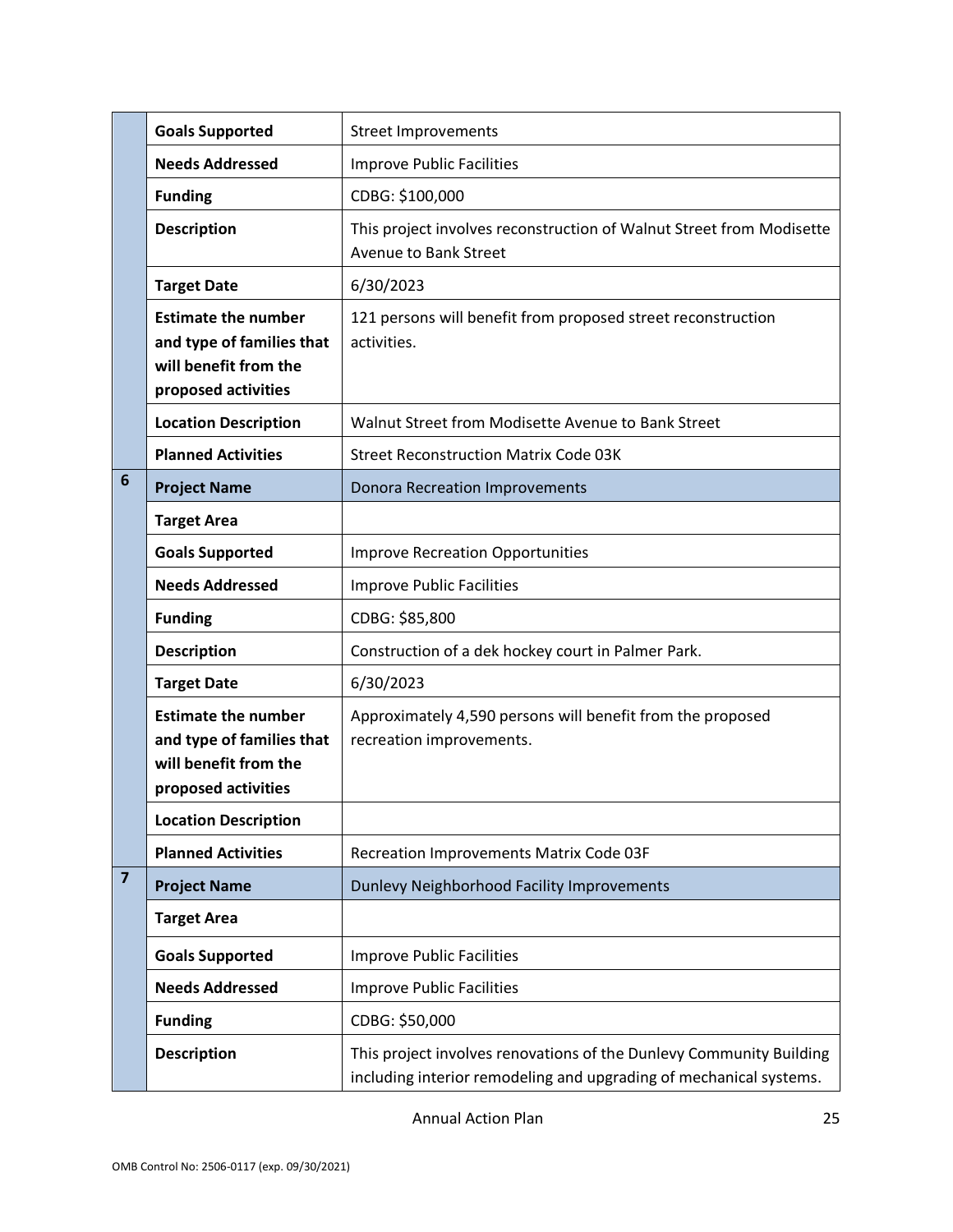|   | <b>Target Date</b>                                                                                      | 6/30/2023                                                                                                                                                                        |
|---|---------------------------------------------------------------------------------------------------------|----------------------------------------------------------------------------------------------------------------------------------------------------------------------------------|
|   | <b>Estimate the number</b><br>and type of families that<br>will benefit from the<br>proposed activities | 380 persons                                                                                                                                                                      |
|   | <b>Location Description</b>                                                                             |                                                                                                                                                                                  |
|   | <b>Planned Activities</b>                                                                               | Neighborhood Facility Improvements Matrix Code 03E                                                                                                                               |
| 8 | <b>Project Name</b>                                                                                     | East Washington ADA Sidewalk Improvements                                                                                                                                        |
|   | <b>Target Area</b>                                                                                      |                                                                                                                                                                                  |
|   | <b>Goals Supported</b>                                                                                  | Sidewalk Improvements                                                                                                                                                            |
|   | <b>Needs Addressed</b>                                                                                  | Improve Public Infrastructure                                                                                                                                                    |
|   | <b>Funding</b>                                                                                          | CDBG: \$50,000                                                                                                                                                                   |
|   | <b>Description</b>                                                                                      | This project involves sidewalk reconstruction including curb cuts at<br>intersections to comply with the Americans with Disabilities Act at<br>locations throughout the Borough. |
|   | <b>Target Date</b>                                                                                      | 6/30/2023                                                                                                                                                                        |
|   | <b>Estimate the number</b><br>and type of families that<br>will benefit from the<br>proposed activities | 235 persons                                                                                                                                                                      |
|   | <b>Location Description</b>                                                                             | Scattered sites in East Washington                                                                                                                                               |
|   | <b>Planned Activities</b>                                                                               | Sidewalk Improvements Matrix Code 03L                                                                                                                                            |
| 9 | <b>Project Name</b>                                                                                     | Midway Street Reconstruction                                                                                                                                                     |
|   | <b>Target Area</b>                                                                                      |                                                                                                                                                                                  |
|   | <b>Goals Supported</b>                                                                                  | <b>Street Improvements</b>                                                                                                                                                       |
|   | <b>Needs Addressed</b>                                                                                  | Improve Public Infrastructure                                                                                                                                                    |
|   |                                                                                                         |                                                                                                                                                                                  |
|   | <b>Funding</b>                                                                                          | CDBG: \$50,000                                                                                                                                                                   |
|   | <b>Description</b>                                                                                      | This project involves the reconstruction of Jefferson Street from<br>Railroad Street to West Dickson Street.                                                                     |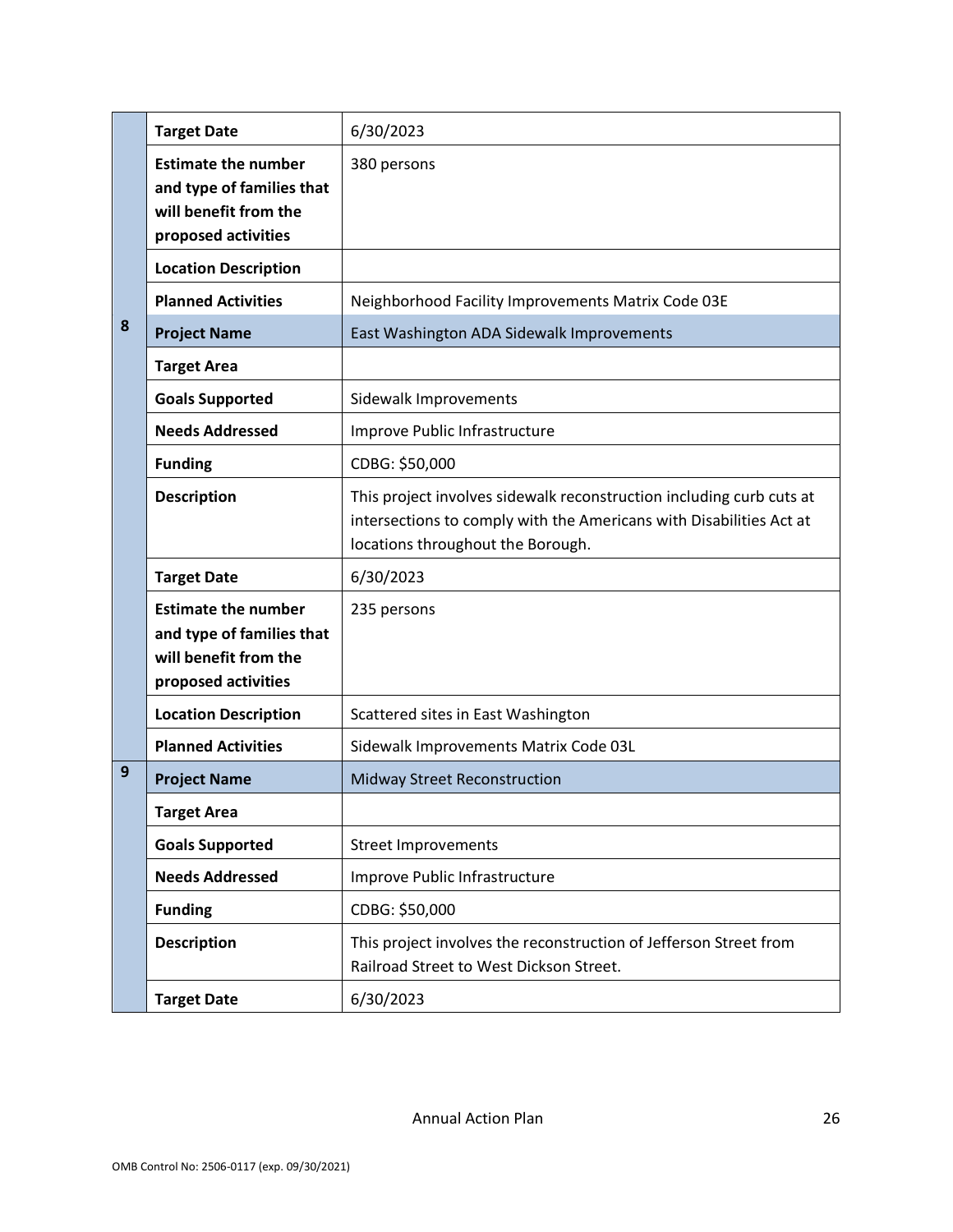|    | <b>Estimate the number</b><br>and type of families that<br>will benefit from the<br>proposed activities | 30 persons                                                                                                                                                |
|----|---------------------------------------------------------------------------------------------------------|-----------------------------------------------------------------------------------------------------------------------------------------------------------|
|    | <b>Location Description</b>                                                                             | Jefferson Street from Railroad Street to West Dickson Street                                                                                              |
|    | <b>Planned Activities</b>                                                                               | <b>Street reconstruction Matrix Code 03K</b>                                                                                                              |
| 10 | <b>Project Name</b>                                                                                     | Monongahela Street Reconstruction                                                                                                                         |
|    | <b>Target Area</b>                                                                                      |                                                                                                                                                           |
|    | <b>Goals Supported</b>                                                                                  | <b>Street Improvements</b>                                                                                                                                |
|    | <b>Needs Addressed</b>                                                                                  | Improve Public Infrastructure                                                                                                                             |
|    | <b>Funding</b>                                                                                          | CDBG: \$50,000                                                                                                                                            |
|    | <b>Description</b>                                                                                      | This project involves the reconstruction of Chess Street from Fifth<br>Street to Fourth Street.                                                           |
|    | <b>Target Date</b>                                                                                      | 6/30/2023                                                                                                                                                 |
|    | <b>Estimate the number</b><br>and type of families that<br>will benefit from the<br>proposed activities | 23 persons                                                                                                                                                |
|    | <b>Location Description</b>                                                                             | Chess Street from Fifth Street to Fourth Street.                                                                                                          |
|    | <b>Planned Activities</b>                                                                               | <b>Street reconstruction Matrix Code 03K</b>                                                                                                              |
| 11 | <b>Project Name</b>                                                                                     | Monongahela Sidewalk Reconstruction                                                                                                                       |
|    | <b>Target Area</b>                                                                                      |                                                                                                                                                           |
|    | <b>Goals Supported</b>                                                                                  | Sidewalk Improvements                                                                                                                                     |
|    | <b>Needs Addressed</b>                                                                                  | Improve Public Infrastructure                                                                                                                             |
|    | <b>Funding</b>                                                                                          | CDBG: \$113,300                                                                                                                                           |
|    | <b>Description</b>                                                                                      | This project involves the construction of new sidewalk including ADA<br>curb cuts along Railroad Street between Second Street and Fourth<br><b>Street</b> |
|    | <b>Target Date</b>                                                                                      | 6/30/2023                                                                                                                                                 |
|    | <b>Estimate the number</b><br>and type of families that<br>will benefit from the<br>proposed activities | 4,230 persons                                                                                                                                             |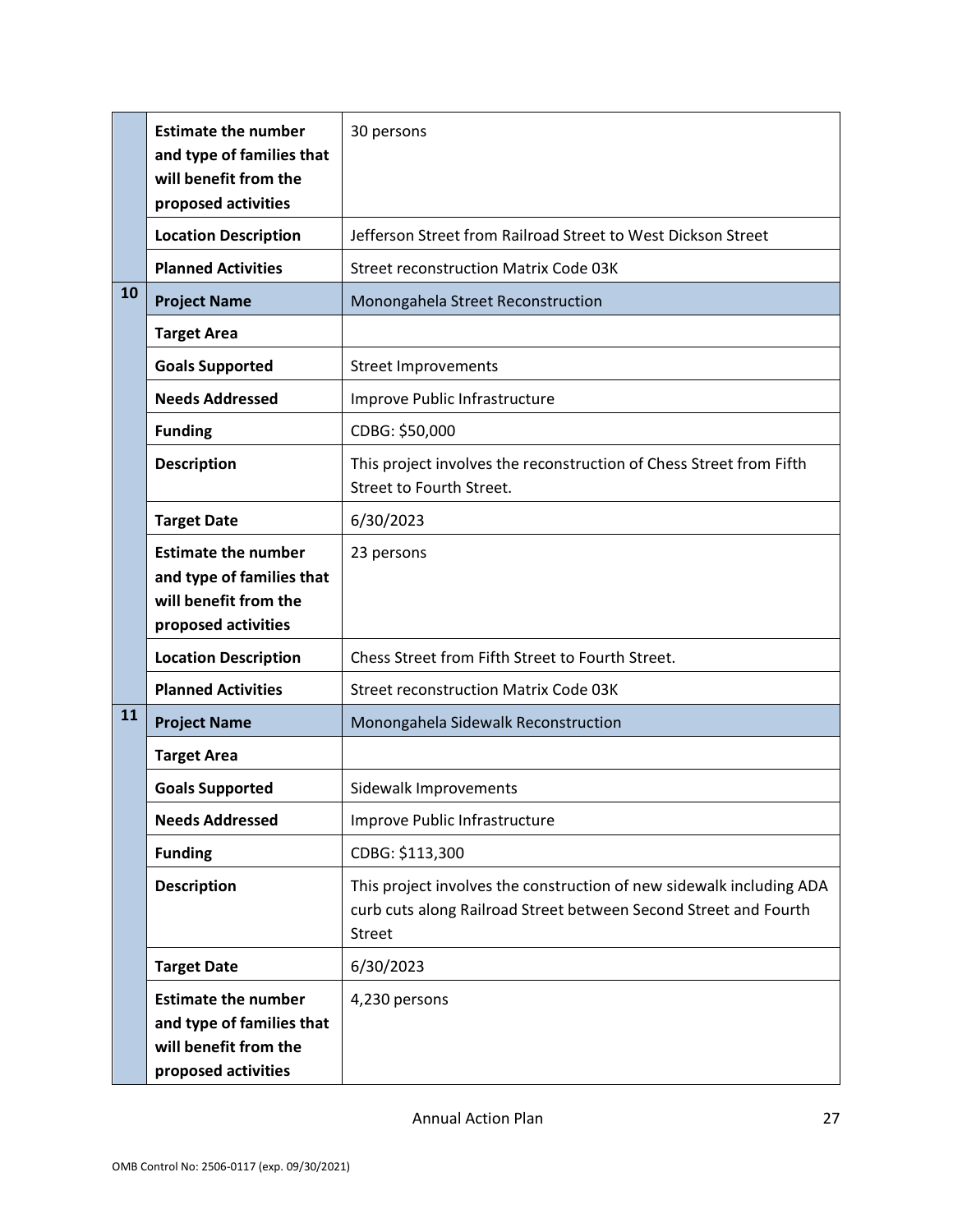|    | <b>Location Description</b>                                                                             | Railroad Street between Second Street and Fourth Street                                                                                                                                                    |
|----|---------------------------------------------------------------------------------------------------------|------------------------------------------------------------------------------------------------------------------------------------------------------------------------------------------------------------|
|    | <b>Planned Activities</b>                                                                               | Sidewalk Improvements Matrix Code 03L                                                                                                                                                                      |
| 12 | <b>Project Name</b>                                                                                     | Monongahela Demolition                                                                                                                                                                                     |
|    | <b>Target Area</b>                                                                                      |                                                                                                                                                                                                            |
|    | <b>Goals Supported</b>                                                                                  | <b>Demolish Dilapidated Structures</b>                                                                                                                                                                     |
|    | <b>Needs Addressed</b>                                                                                  | Eliminate Slum/Blighting Influences                                                                                                                                                                        |
|    | <b>Funding</b>                                                                                          | CDBG: \$10,000                                                                                                                                                                                             |
|    | <b>Description</b>                                                                                      | This project involves the demolition and site clearance of one to two<br>blighted residential structures in the City of Monongahela that have<br>been condemned through the City Code Enforcement Program. |
|    | <b>Target Date</b>                                                                                      | 6/30/2023                                                                                                                                                                                                  |
|    | <b>Estimate the number</b><br>and type of families that<br>will benefit from the<br>proposed activities | 1 building demolished                                                                                                                                                                                      |
|    | <b>Location Description</b>                                                                             | Scattered sites in Monongahela                                                                                                                                                                             |
|    | <b>Planned Activities</b>                                                                               | <b>Demolition Matrix Code 04</b>                                                                                                                                                                           |
| 13 | <b>Project Name</b>                                                                                     | Monongahela Fire Station Improvements                                                                                                                                                                      |
|    | <b>Target Area</b>                                                                                      |                                                                                                                                                                                                            |
|    | <b>Goals Supported</b>                                                                                  | Fire Station/Equipment Improvements                                                                                                                                                                        |
|    | <b>Needs Addressed</b>                                                                                  | Fire Station/Equipment Improvements                                                                                                                                                                        |
|    | <b>Funding</b>                                                                                          | CDBG: \$30,000                                                                                                                                                                                             |
|    | <b>Description</b>                                                                                      | This project involves replacement of the existing entrance sidewalk<br>and steps to the City of Monongahela fire station.                                                                                  |
|    | <b>Target Date</b>                                                                                      | 6/30/2023                                                                                                                                                                                                  |
|    | <b>Estimate the number</b><br>and type of families that<br>will benefit from the<br>proposed activities | 4,230 persons                                                                                                                                                                                              |
|    | <b>Location Description</b>                                                                             | Monongahela Fire Station                                                                                                                                                                                   |
|    | <b>Planned Activities</b>                                                                               | Fire Station Improvements Matrix Code 03O                                                                                                                                                                  |
|    | <b>Project Name</b>                                                                                     | <b>Roscoe Demolition</b>                                                                                                                                                                                   |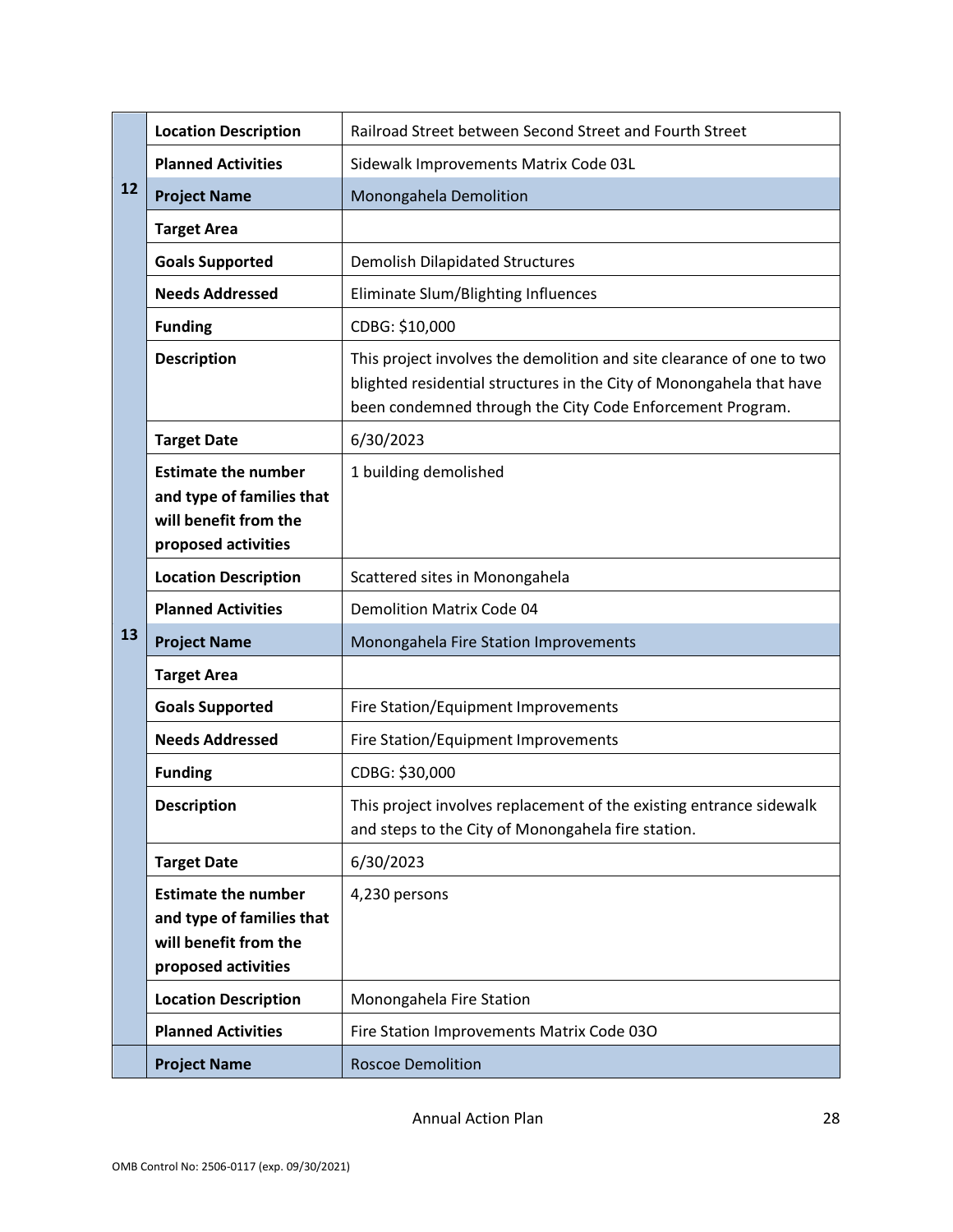| 14 | <b>Target Area</b>                                                                                      |                                                                                                                                                                                               |
|----|---------------------------------------------------------------------------------------------------------|-----------------------------------------------------------------------------------------------------------------------------------------------------------------------------------------------|
|    | <b>Goals Supported</b>                                                                                  | <b>Demolish Dilapidated Structures</b>                                                                                                                                                        |
|    | <b>Needs Addressed</b>                                                                                  | Eliminate Slum/Blighting Influences                                                                                                                                                           |
|    | <b>Funding</b>                                                                                          | CDBG: \$50,000                                                                                                                                                                                |
|    | <b>Description</b>                                                                                      | This project involves the demolition and site clearance of<br>approximately 5 blighted structures in Roscoe Borough that have<br>been condemned through the Borough Code Enforcement Program. |
|    | <b>Target Date</b>                                                                                      | 6/30/2023                                                                                                                                                                                     |
|    | <b>Estimate the number</b><br>and type of families that<br>will benefit from the<br>proposed activities | 5 buildings demolished                                                                                                                                                                        |
|    | <b>Location Description</b>                                                                             | Scattered sites in Roscoe Borough                                                                                                                                                             |
|    | <b>Planned Activities</b>                                                                               | <b>Demolition Matrix Code 04</b>                                                                                                                                                              |
| 15 | <b>Project Name</b>                                                                                     | <b>Stockdale Street Reconstruction</b>                                                                                                                                                        |
|    | <b>Target Area</b>                                                                                      |                                                                                                                                                                                               |
|    | <b>Goals Supported</b>                                                                                  | <b>Street Improvements</b>                                                                                                                                                                    |
|    | <b>Needs Addressed</b>                                                                                  | Improve Public Infrastructure                                                                                                                                                                 |
|    | <b>Funding</b>                                                                                          | CDBG: \$50,000                                                                                                                                                                                |
|    | <b>Description</b>                                                                                      | This project involves the reconstruction of Railroad Street from<br>Franklin Street to Chestnut Street                                                                                        |
|    | <b>Target Date</b>                                                                                      | 6/30/2023                                                                                                                                                                                     |
|    | <b>Estimate the number</b><br>and type of families that<br>will benefit from the<br>proposed activities | 355 persons                                                                                                                                                                                   |
|    | <b>Location Description</b>                                                                             | Railroad Street from Franklin Street to Chestnut Street                                                                                                                                       |
|    | <b>Planned Activities</b>                                                                               | <b>Street Reconstruction Matrix Code 03K</b>                                                                                                                                                  |
| 16 | <b>Project Name</b>                                                                                     | <b>Washington Demolition</b>                                                                                                                                                                  |
|    | <b>Target Area</b>                                                                                      |                                                                                                                                                                                               |
|    | <b>Goals Supported</b>                                                                                  | <b>Demolish Dilapidated Structures</b>                                                                                                                                                        |
|    | <b>Needs Addressed</b>                                                                                  | Eliminate Slum/Blighting Influences                                                                                                                                                           |
|    | <b>Funding</b>                                                                                          | CDBG: \$110,000                                                                                                                                                                               |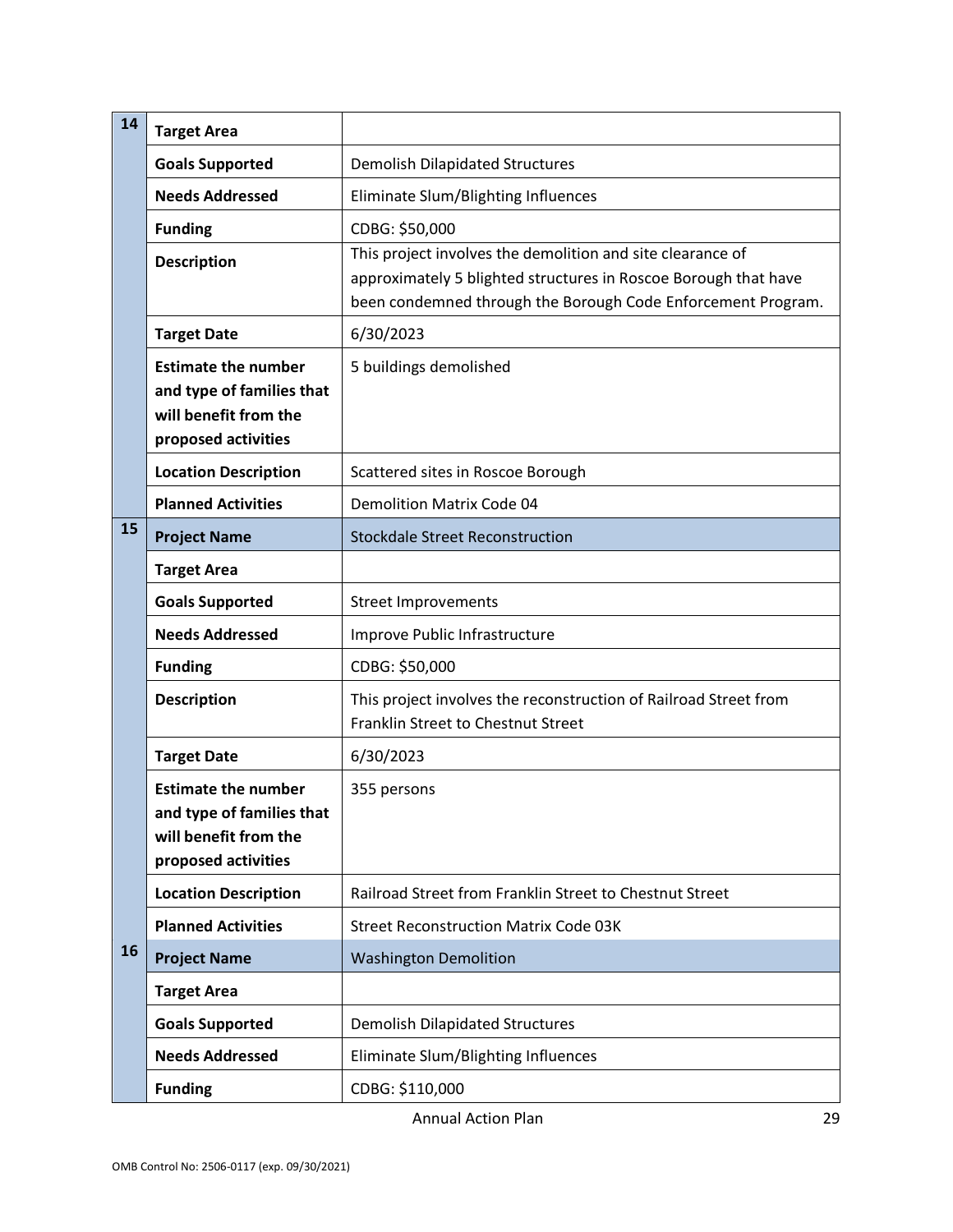|    | <b>Description</b>                                                                                      | This project involves the demolition and site clearance of<br>approximately 10 structures in the City of Washington that have                                                                                                                                                                     |
|----|---------------------------------------------------------------------------------------------------------|---------------------------------------------------------------------------------------------------------------------------------------------------------------------------------------------------------------------------------------------------------------------------------------------------|
|    |                                                                                                         | been condemned through the City Code Enforcement Program.                                                                                                                                                                                                                                         |
|    | <b>Target Date</b>                                                                                      | 6/30/2023                                                                                                                                                                                                                                                                                         |
|    | <b>Estimate the number</b><br>and type of families that<br>will benefit from the<br>proposed activities | 10 buildings demolished                                                                                                                                                                                                                                                                           |
|    | <b>Location Description</b>                                                                             | Scattered sites in the City of Washington                                                                                                                                                                                                                                                         |
|    | <b>Planned Activities</b>                                                                               | Clearance and demolition Matrix code 04                                                                                                                                                                                                                                                           |
| 17 | <b>Project Name</b>                                                                                     | Washington Central Business District Revitalization                                                                                                                                                                                                                                               |
|    | <b>Target Area</b>                                                                                      |                                                                                                                                                                                                                                                                                                   |
|    | <b>Goals Supported</b>                                                                                  | Improve Infrastructure Central Business Districts                                                                                                                                                                                                                                                 |
|    | <b>Needs Addressed</b>                                                                                  | Improve Public Infrastructure                                                                                                                                                                                                                                                                     |
|    | <b>Funding</b>                                                                                          | CDBG: \$205,300                                                                                                                                                                                                                                                                                   |
|    | <b>Description</b>                                                                                      | Bond repayment for improvements made to the City of Washington<br><b>Central Business District.</b>                                                                                                                                                                                               |
|    | <b>Target Date</b>                                                                                      | 6/30/2023                                                                                                                                                                                                                                                                                         |
|    | <b>Estimate the number</b><br>and type of families that<br>will benefit from the<br>proposed activities | 11,995 persons in the City of Washington will benefit from the<br>proposed activity.                                                                                                                                                                                                              |
|    | <b>Location Description</b>                                                                             | City of Washington                                                                                                                                                                                                                                                                                |
|    | <b>Planned Activities</b>                                                                               | Bond payment for the Central Business District Revitalization Project,<br>which involved public infrastructure improvements, including water,<br>sewer, streets, stormwater drainage, sidewalk and curb cut<br>improvements for ADA accessibility, within the Central Business<br><b>District</b> |
| 18 | <b>Project Name</b>                                                                                     | West Finley Street Reconstruction                                                                                                                                                                                                                                                                 |
|    | <b>Target Area</b>                                                                                      |                                                                                                                                                                                                                                                                                                   |
|    | <b>Goals Supported</b>                                                                                  | <b>Street Improvements</b>                                                                                                                                                                                                                                                                        |
|    | <b>Needs Addressed</b>                                                                                  | Improve Public Infrastructure                                                                                                                                                                                                                                                                     |
|    | <b>Funding</b>                                                                                          | CDBG: \$46,600                                                                                                                                                                                                                                                                                    |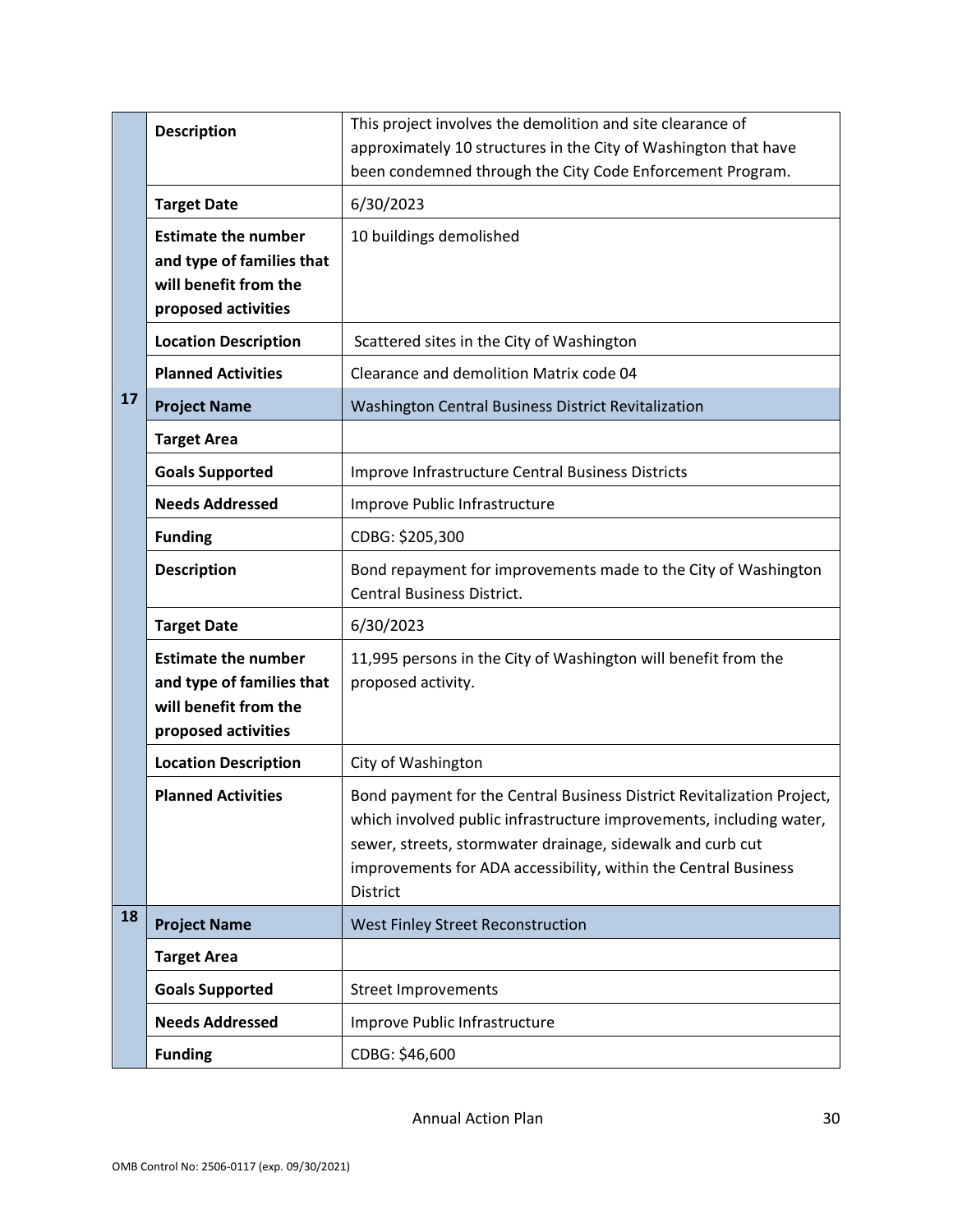|    | <b>Description</b>                                                                                      | This project involves reconstruction of a portion of Spotted Tail Road<br>from Fraction Road south towards Fraction Road                                     |
|----|---------------------------------------------------------------------------------------------------------|--------------------------------------------------------------------------------------------------------------------------------------------------------------|
|    | <b>Target Date</b>                                                                                      | 6/30/2023                                                                                                                                                    |
|    | <b>Estimate the number</b><br>and type of families that<br>will benefit from the<br>proposed activities | 9 persons                                                                                                                                                    |
|    | <b>Location Description</b>                                                                             |                                                                                                                                                              |
|    | <b>Planned Activities</b>                                                                               | <b>Street Reconstruction Matrix Code 03K</b>                                                                                                                 |
| 19 | <b>Project Name</b>                                                                                     | West Pike Run Solid Waste Disposal Improvements                                                                                                              |
|    | <b>Target Area</b>                                                                                      |                                                                                                                                                              |
|    | <b>Goals Supported</b>                                                                                  | <b>Improve Public Facilities</b>                                                                                                                             |
|    | <b>Needs Addressed</b>                                                                                  | <b>Improve Public Facilities</b>                                                                                                                             |
|    | <b>Funding</b>                                                                                          | CDBG: \$50,000                                                                                                                                               |
|    | <b>Description</b>                                                                                      | This project involves the replacement of the existing roof on the<br>sewage treatment plant serving the Abraham Plan of Lots in West<br>Pike Run Township.   |
|    | <b>Target Date</b>                                                                                      | 6/30/2023                                                                                                                                                    |
|    | <b>Estimate the number</b><br>and type of families that<br>will benefit from the<br>proposed activities | 14 persons                                                                                                                                                   |
|    | <b>Location Description</b>                                                                             | Abraham Plan in West Pike Run Township                                                                                                                       |
|    | <b>Planned Activities</b>                                                                               | Solid Waste Disposal Improvements 03H                                                                                                                        |
| 20 | <b>Project Name</b>                                                                                     | Home Rehabilitation Program                                                                                                                                  |
|    | <b>Target Area</b>                                                                                      |                                                                                                                                                              |
|    | <b>Goals Supported</b>                                                                                  | Rehabilitate Existing Housing Stock                                                                                                                          |
|    | <b>Needs Addressed</b>                                                                                  | Increase Access to/Quality of Affordable Housing                                                                                                             |
|    | <b>Funding</b>                                                                                          | CDBG: \$951,000                                                                                                                                              |
|    | <b>Description</b>                                                                                      | Assistance provided to homeowners to make repairs to the home;<br>funds will be prioritized to the elderly and those needing accessibility<br>modifications. |
|    | <b>Target Date</b>                                                                                      | 06/30/2023                                                                                                                                                   |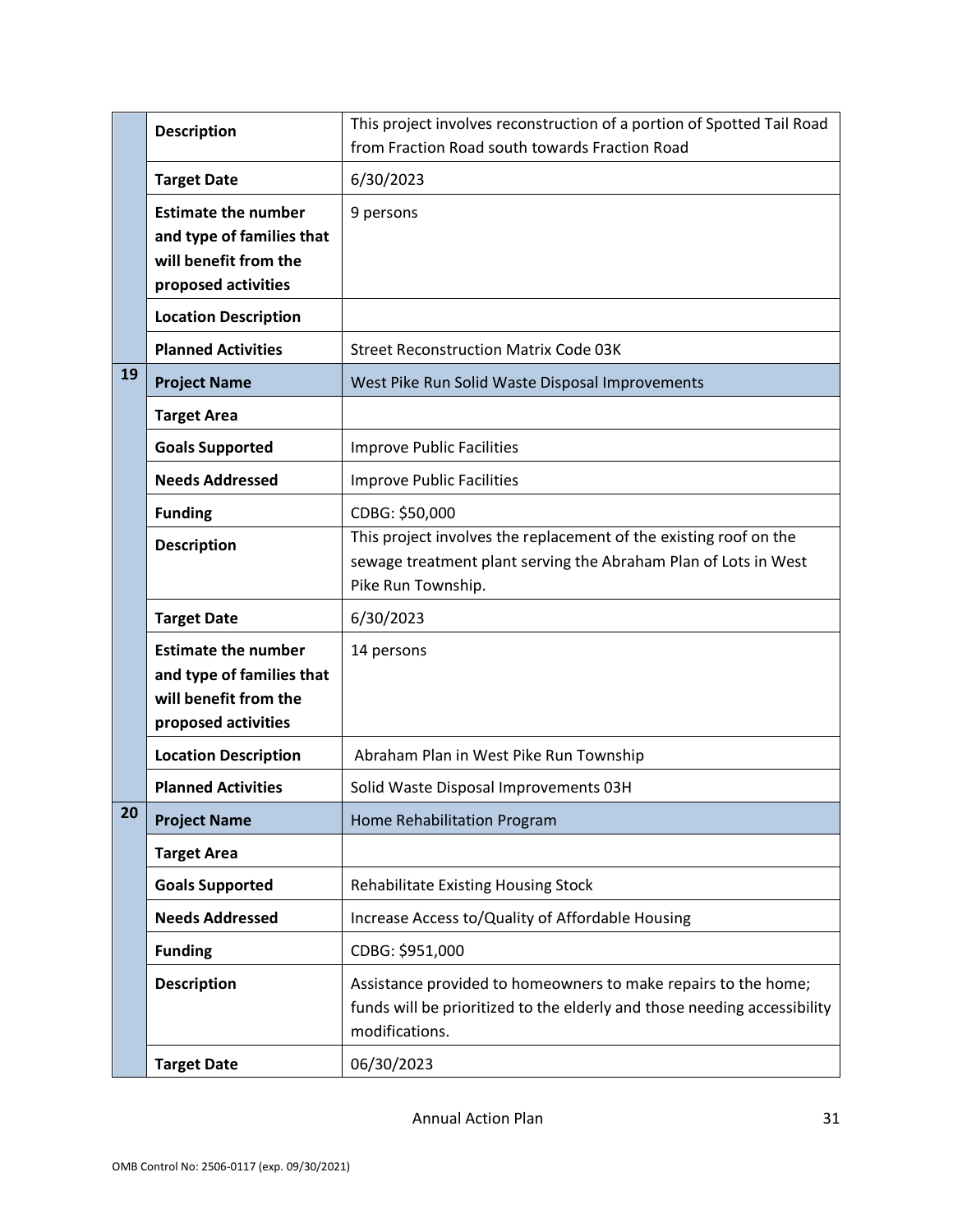|    | <b>Estimate the number</b><br>and type of families that<br>will benefit from the<br>proposed activities | Approximately 27 households will benefit from the proposed<br>rehabilitation activities.                                                                                                |
|----|---------------------------------------------------------------------------------------------------------|-----------------------------------------------------------------------------------------------------------------------------------------------------------------------------------------|
|    | <b>Location Description</b>                                                                             | Rehabilitation activities will take place Countywide, though funding<br>is reserved for Beallsville, Canonsburg, Canton, Charleroi, Donora,<br>Monongahela, and the City of Washington. |
|    | <b>Planned Activities</b>                                                                               | Housing Rehabilitation and Delivery Matrix Codes 14A and 14H                                                                                                                            |
| 21 | <b>Project Name</b>                                                                                     | <b>CDBG Planning</b>                                                                                                                                                                    |
|    | <b>Target Area</b>                                                                                      |                                                                                                                                                                                         |
|    | <b>Goals Supported</b>                                                                                  | Planning/Administration                                                                                                                                                                 |
|    | <b>Needs Addressed</b>                                                                                  | Planning/Administration                                                                                                                                                                 |
|    | <b>Funding</b>                                                                                          | CDBG: \$40,000                                                                                                                                                                          |
|    | <b>Description</b>                                                                                      | Funds reserved to assist with County planning documents.                                                                                                                                |
|    | <b>Target Date</b>                                                                                      | 6/30/2023                                                                                                                                                                               |
|    | <b>Estimate the number</b><br>and type of families that<br>will benefit from the<br>proposed activities | N/A                                                                                                                                                                                     |
|    | <b>Location Description</b>                                                                             |                                                                                                                                                                                         |
|    | <b>Planned Activities</b>                                                                               | Planning Activities Matrix Code 20                                                                                                                                                      |
| 22 | <b>Project Name</b>                                                                                     | <b>CDBG Administration</b>                                                                                                                                                              |
|    | <b>Target Area</b>                                                                                      |                                                                                                                                                                                         |
|    | <b>Goals Supported</b>                                                                                  | Planning/Administration                                                                                                                                                                 |
|    | <b>Needs Addressed</b>                                                                                  | Planning/Administration                                                                                                                                                                 |
|    | <b>Funding</b>                                                                                          | CDBG: \$669,600                                                                                                                                                                         |
|    | <b>Description</b>                                                                                      | Funds will be used for the administration of CDBG Program in<br>accordance with all federal regulations.                                                                                |
|    | <b>Target Date</b>                                                                                      | 6/30/2023                                                                                                                                                                               |
|    | <b>Estimate the number</b><br>and type of families that<br>will benefit from the<br>proposed activities | N/A                                                                                                                                                                                     |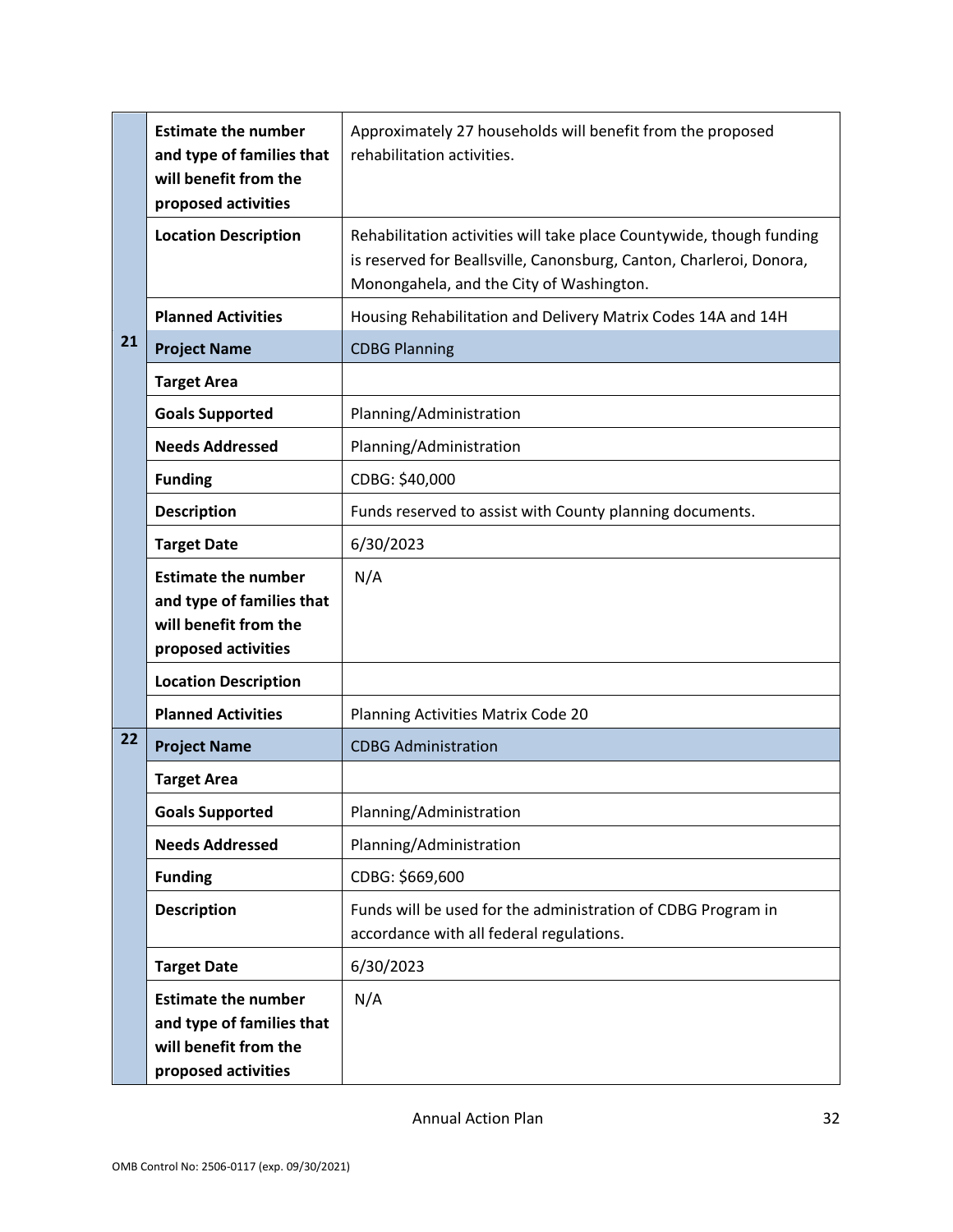|    | <b>Location Description</b>                                                                             |                                                                                           |
|----|---------------------------------------------------------------------------------------------------------|-------------------------------------------------------------------------------------------|
|    | <b>Planned Activities</b>                                                                               | General Program Administration Matrix Code 21A                                            |
| 23 | <b>Project Name</b>                                                                                     | CHDO - Homebuyer Program                                                                  |
|    | <b>Target Area</b>                                                                                      |                                                                                           |
|    | <b>Goals Supported</b>                                                                                  | Increase Homeownership                                                                    |
|    | <b>Needs Addressed</b>                                                                                  | Increase Access to/Quality of Affordable Housing                                          |
|    | <b>Funding</b>                                                                                          | HOME: \$98,349                                                                            |
|    | <b>Description</b>                                                                                      | The County will provide down payment/closing cost assistance to<br>first-time homebuyers. |
|    | <b>Target Date</b>                                                                                      | 12/31/2023                                                                                |
|    | <b>Estimate the number</b><br>and type of families that<br>will benefit from the<br>proposed activities | Two households will benefit from the proposed activities.                                 |
|    | <b>Location Description</b>                                                                             |                                                                                           |
|    | <b>Planned Activities</b>                                                                               | The County will provide down payment/closing cost assistance to<br>first-time homebuyers. |
| 24 | <b>Project Name</b>                                                                                     | <b>HOME Rehabilitation Program</b>                                                        |
|    | <b>Target Area</b>                                                                                      |                                                                                           |
|    | <b>Goals Supported</b>                                                                                  | <b>Rehabilitate Existing Housing Stock</b>                                                |
|    | <b>Needs Addressed</b>                                                                                  | Increase Access to/Quality of Affordable Housing                                          |
|    | <b>Funding</b>                                                                                          | HOME: \$311,742                                                                           |
|    | <b>Description</b>                                                                                      | The County will rehabilitate approximately 12 housing units.                              |
|    |                                                                                                         |                                                                                           |
|    | <b>Target Date</b>                                                                                      | 12/31/2022                                                                                |
|    | <b>Estimate the number</b><br>and type of families that<br>will benefit from the<br>proposed activities | 12 households will benefit from the proposed activities.                                  |
|    | <b>Location Description</b>                                                                             | County-wide                                                                               |
|    | <b>Planned Activities</b>                                                                               |                                                                                           |
| 25 | <b>Project Name</b>                                                                                     | Homebuyer Assistance Program                                                              |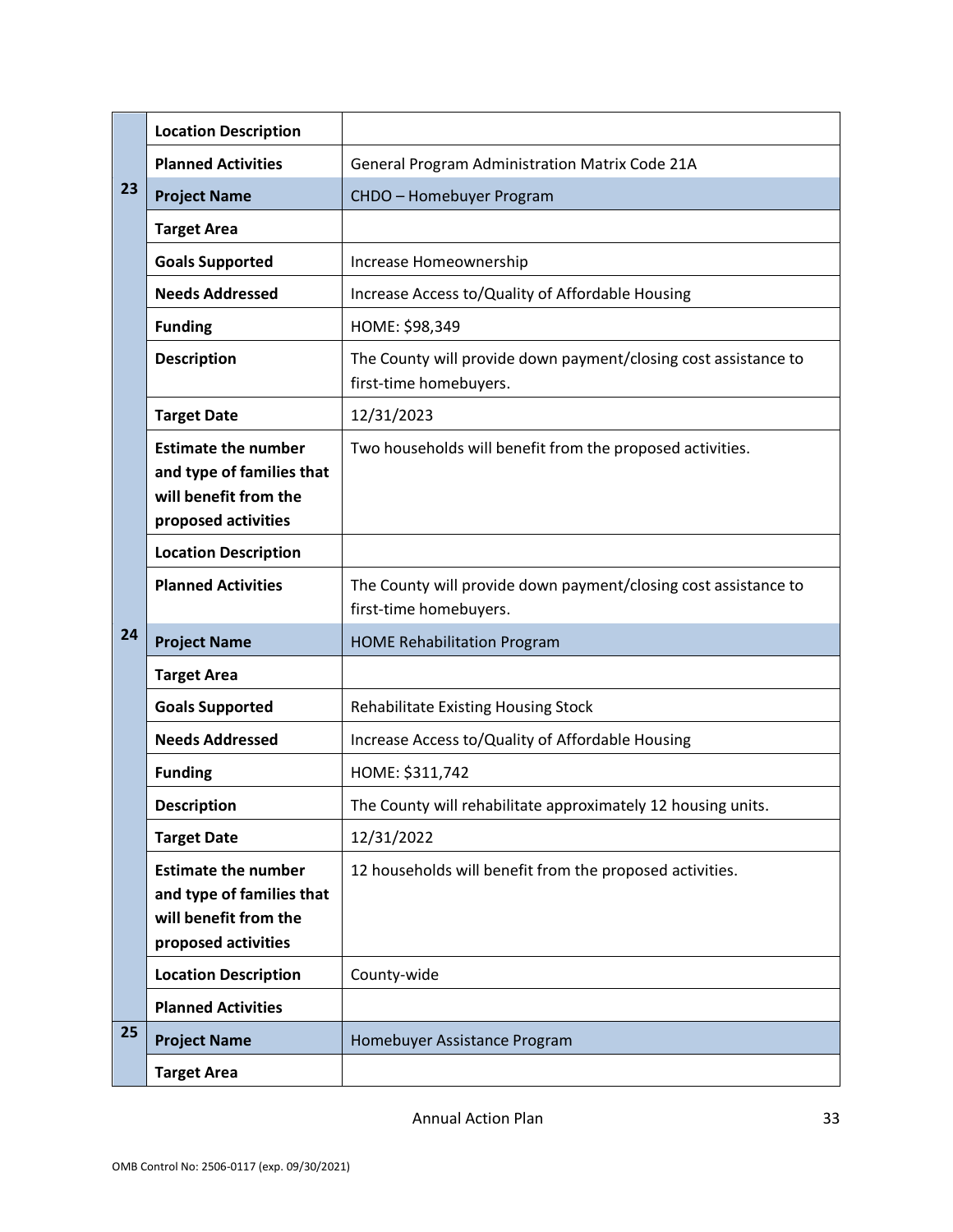|    | <b>Goals Supported</b>                                                                                  | Increase Homeownership                                                                              |
|----|---------------------------------------------------------------------------------------------------------|-----------------------------------------------------------------------------------------------------|
|    | <b>Needs Addressed</b>                                                                                  | Increase Access to/Quality of Affordable Housing                                                    |
|    | <b>Funding</b>                                                                                          | HOME: \$180,000                                                                                     |
|    | <b>Description</b>                                                                                      | The County will provide down payment/closing cost assistance to<br>first-time homebuyers.           |
|    | <b>Target Date</b>                                                                                      | 12/31/2023                                                                                          |
|    | <b>Estimate the number</b><br>and type of families that<br>will benefit from the<br>proposed activities | 3 households will benefit from the proposed activities.                                             |
|    | <b>Location Description</b>                                                                             | Countywide                                                                                          |
|    | <b>Planned Activities</b>                                                                               | The County will provide down payment/closing cost assistance to<br>first-time homebuyers.           |
| 26 | <b>Project Name</b>                                                                                     | <b>HOME Administration</b>                                                                          |
|    | <b>Target Area</b>                                                                                      |                                                                                                     |
|    | <b>Goals Supported</b>                                                                                  | Planning/Administration                                                                             |
|    | <b>Needs Addressed</b>                                                                                  | Planning/Administration                                                                             |
|    | <b>Funding</b>                                                                                          | HOME: \$65,565                                                                                      |
|    | <b>Description</b>                                                                                      | The administration of HOME funds to support the development of<br>decent, safe, affordable housing. |
|    | <b>Target Date</b>                                                                                      | 6/30/2023                                                                                           |
|    | <b>Estimate the number</b><br>and type of families that<br>will benefit from the<br>proposed activities |                                                                                                     |
|    | <b>Location Description</b>                                                                             |                                                                                                     |
|    | <b>Planned Activities</b>                                                                               | The administration of HOME funds to support the development of<br>decent, safe, affordable housing. |
| 27 | <b>Project Name</b>                                                                                     | <b>ESG 2022</b>                                                                                     |
|    | <b>Target Area</b>                                                                                      |                                                                                                     |
|    | <b>Goals Supported</b>                                                                                  | Provide Homeless Housing and Services (ESG)                                                         |
|    | <b>Needs Addressed</b>                                                                                  | Provide Homeless Housing and Services                                                               |
|    | <b>Funding</b>                                                                                          | ESG: \$302,297                                                                                      |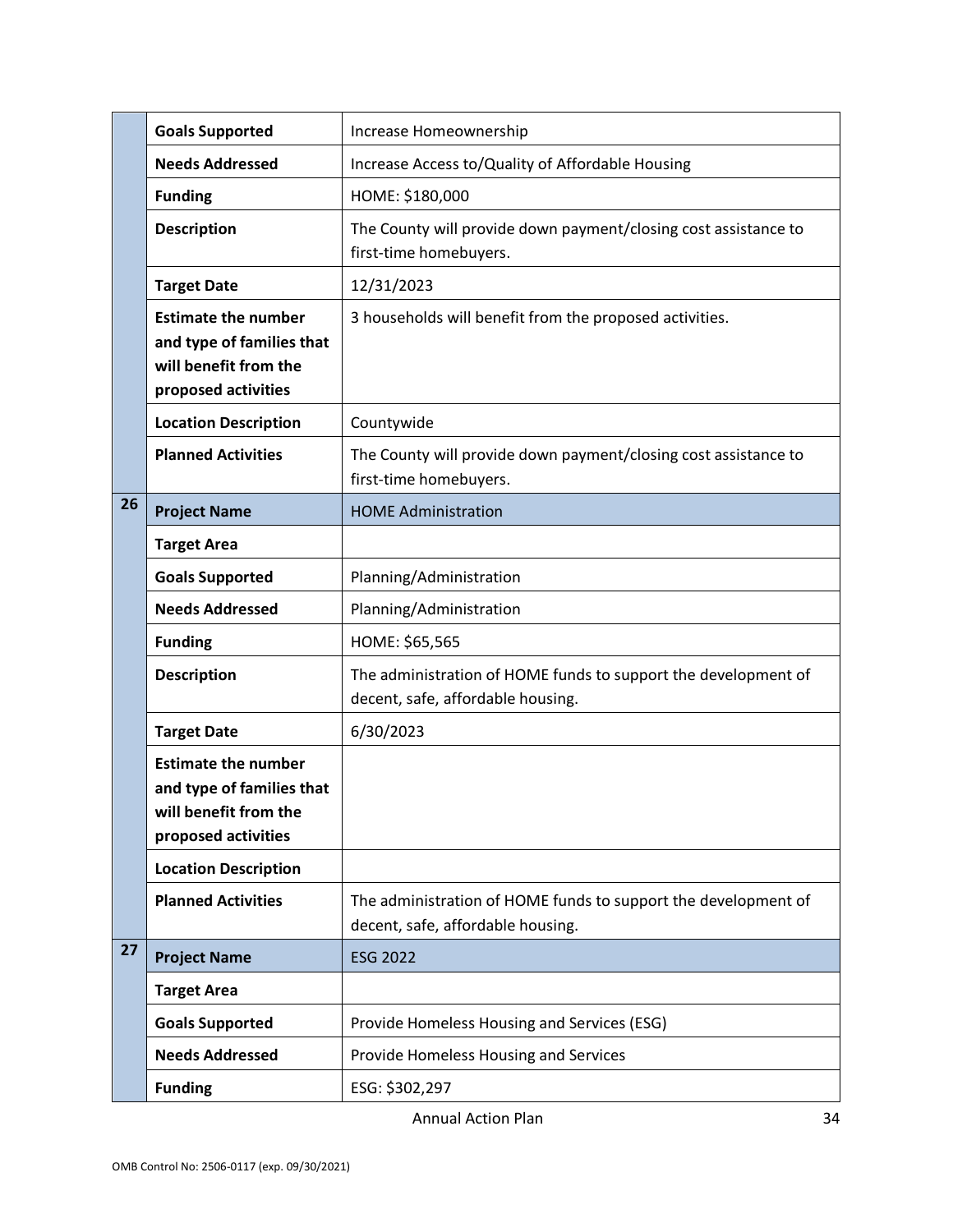| <b>Description</b>                                                                                      | ESG dollars will be used for Emergency Shelter, Rapid Rehousing and<br>Homeless Prevention activities.                                            |
|---------------------------------------------------------------------------------------------------------|---------------------------------------------------------------------------------------------------------------------------------------------------|
| <b>Target Date</b>                                                                                      | 6/30/2023                                                                                                                                         |
| <b>Estimate the number</b><br>and type of families that<br>will benefit from the<br>proposed activities |                                                                                                                                                   |
| <b>Location Description</b>                                                                             |                                                                                                                                                   |
| <b>Planned Activities</b>                                                                               | The County will subgrant ESG dollars for the following activities:<br>Domestic Violence Services of SWPA-Emergency Shelter Operations<br>\$41,500 |
|                                                                                                         | Connect, Inc-Emergency Family Shelter Operations \$133,000                                                                                        |
|                                                                                                         | Blue Prints-Homeless Prevention \$50,000                                                                                                          |
|                                                                                                         | Blue Prints-Rapid Rehousing \$58,000                                                                                                              |
|                                                                                                         | Blue Prints-Administration \$6,000                                                                                                                |
|                                                                                                         | Department of Human Services-Administration \$13,797                                                                                              |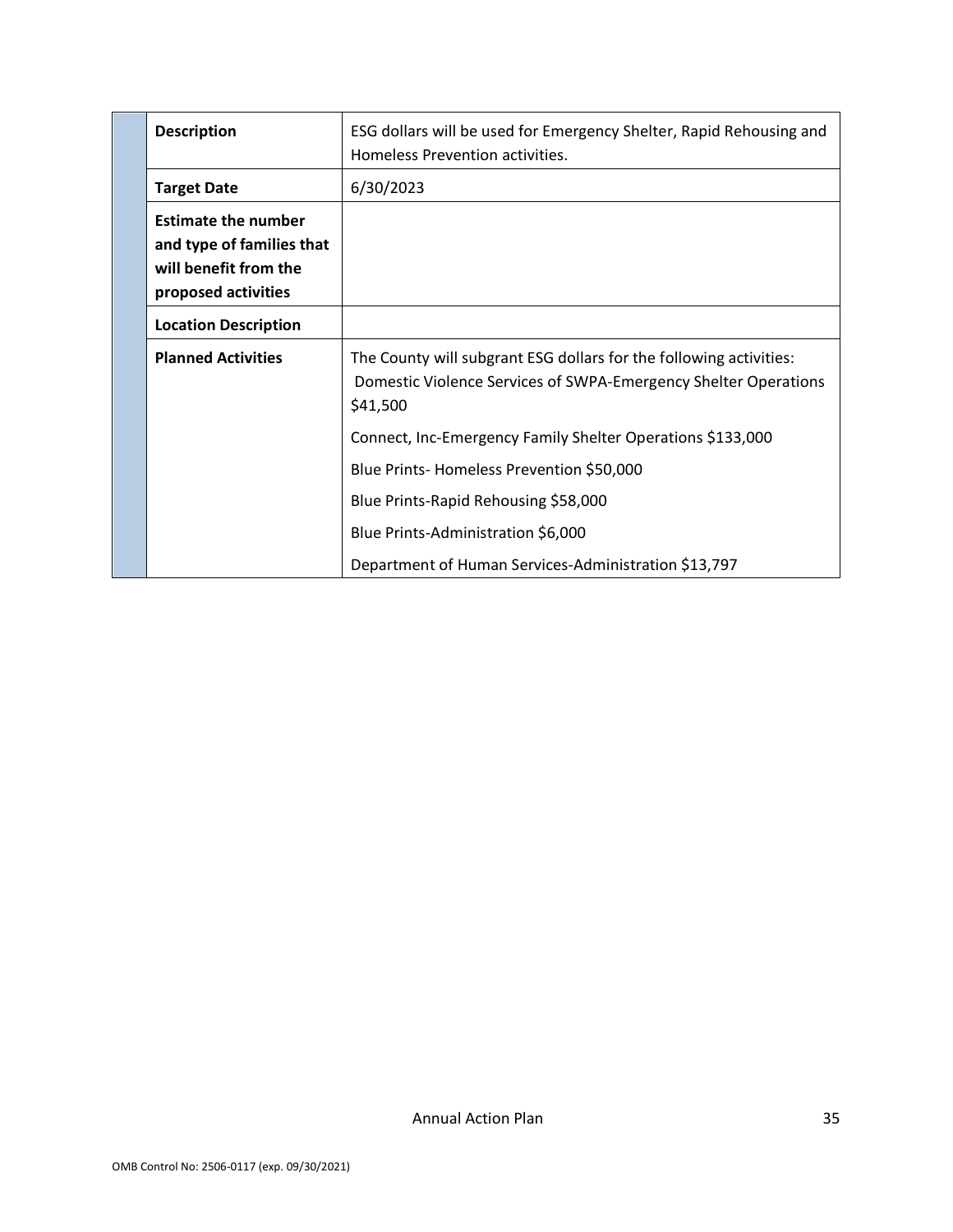## <span id="page-36-0"></span>**AP-50 Geographic Distribution – 91.220(f)**

**Description of the geographic areas of the entitlement (including areas of low-income and minority concentration) where assistance will be directed** 

#### **Geographic Distribution**

|               | Target Area   Percentage of Funds |
|---------------|-----------------------------------|
| CDBG Eligible | 100%                              |
| .             |                                   |

**Table 8 - Geographic Distribution** 

#### **Rationale for the priorities for allocating investments geographically**

CDBG and HOME funds are intended to provide low- and moderate-income households with viable communities, including decent housing, a suitable living environment, and expanded economic opportunities. The County does not target geographic areas.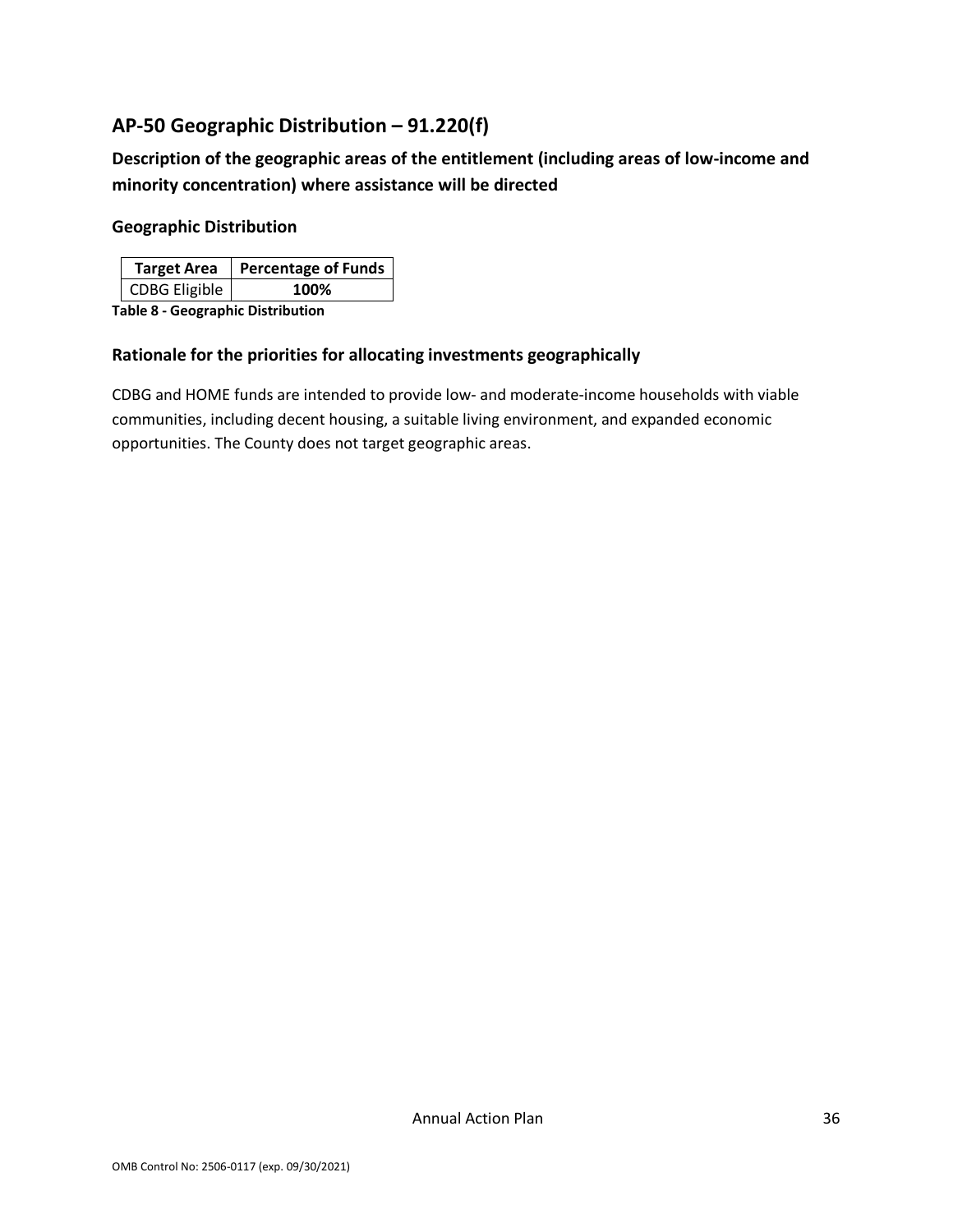# **Affordable Housing**

## <span id="page-37-1"></span><span id="page-37-0"></span>**AP-55 Affordable Housing – 91.220(g)**

#### **Introduction**

Washington County proposes to utilize HOME and CDBG funds to rehabilitate existing housing and increase homeownership through a variety of activities.

| One Year Goals for the Number of Households to be Supported |    |
|-------------------------------------------------------------|----|
| Homeless                                                    |    |
| Non-Homeless                                                | 40 |
| Special-Needs                                               | 0  |
| Total                                                       | 40 |
|                                                             |    |

**Table 9 - One Year Goals for Affordable Housing by Support Requirement**

| One Year Goals for the Number of Households Supported Through |    |
|---------------------------------------------------------------|----|
| Rental Assistance                                             |    |
| The Production of New Units                                   |    |
| <b>Rehab of Existing Units</b>                                | 40 |
| <b>Acquisition of Existing Units</b>                          |    |
| Гоtal                                                         | 40 |

**Table 10 - One Year Goals for Affordable Housing by Support Type**

## **Discussion**

The County serves households with gross income up to 80% AMI. Persons interested in receiving housing assistance are directed to the County's website (www.racw.net) for application information. Applicants are served on a first-come first-served basis.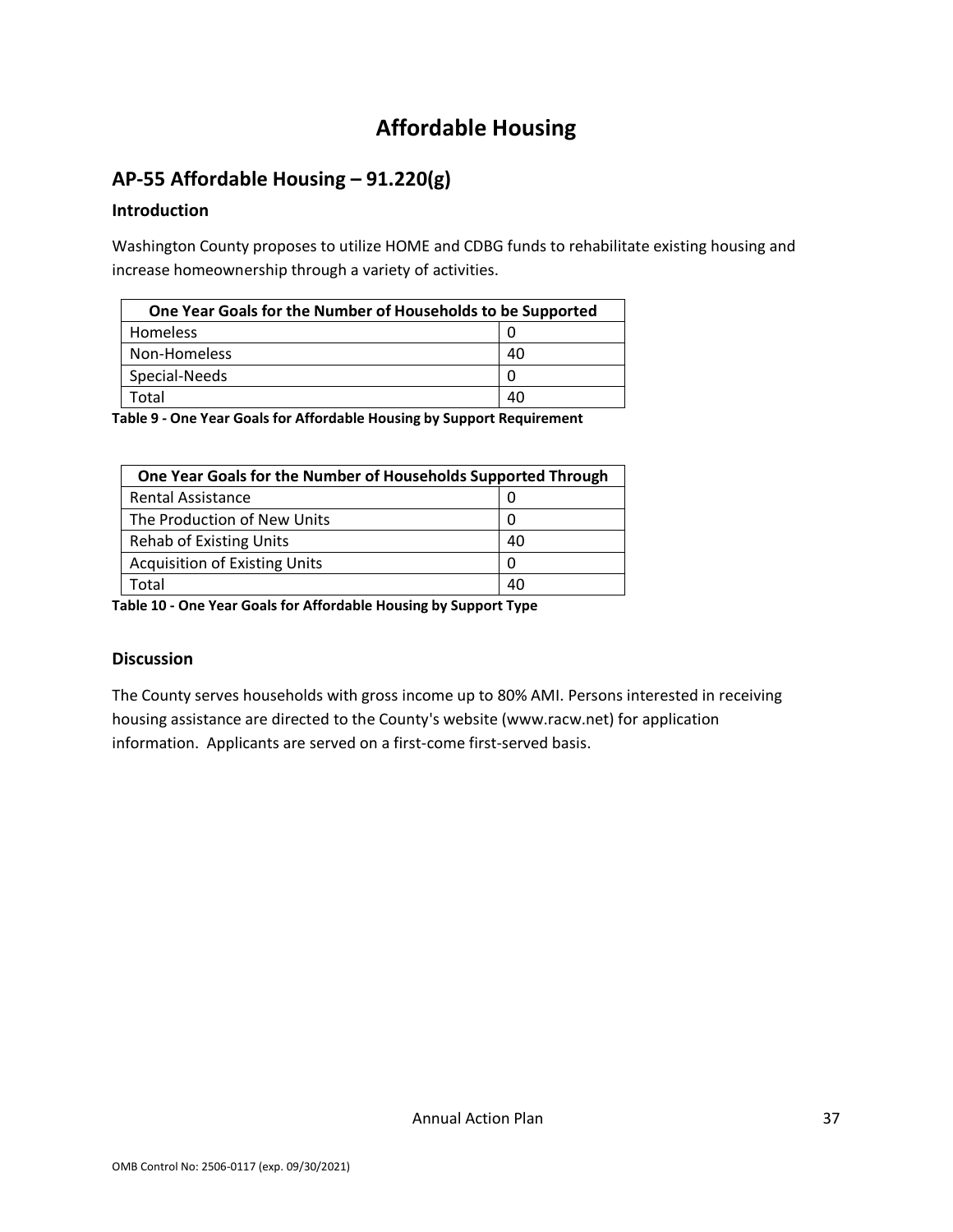## <span id="page-38-0"></span>**AP-60 Public Housing** *–* **91.220(h)**

#### **Introduction**

The Washington County Housing Authority owns and manages 909 units of public housing for both seniors and families and manages an additional 117 elderly units in the County. In addition, the Housing Authority manages 896 active Housing Choice Vouchers throughout the County.

The Washington County Housing Authority has made no changes to the waiting list preferences and there are none planned for the upcoming year. Current preferences are:

- Involuntarily displaced veteran or Active Duty
- Veteran Household including survivor threshold
- Domestic Violence Victim
- Elderly and/or Disabled
- Washington County Resident
- Near Elderly

#### **Actions planned during the next year to address the needs to public housing**

The greatest needs of public housing residents and housing choice voucher holders continue to be stable, decent living conditions and access to opportunity, in the form of employment, education or transportation connections to neighborhood amenities.

WCHA identified the major unmet need of public housing residents as being approximately 50 additional one-bedroom family units in the City of Washington, and the major unmet need of housing choice voucher holders as being an adequate supply of affordable private market rental units.

WCHA Capital Fund projects for 2022 include remodeling bathrooms at Highland Terrace and Valley View Terrace, and roof replacement at Jollick Manor.

## **Actions to encourage public housing residents to become more involved in management and participate in homeownership**

WCHA has an authority-wide advisory council through which WCHA residents are involved and provide input in WCHA's management operations and modernization needs via a resident member on the advisory council board. Over the next five years, WCHA will continue to include a resident board member on the advisory council. The WCHA does not have a plan to introduce a Public Housing Homeownership Program.

## **If the PHA is designated as troubled, describe the manner in which financial assistance will be**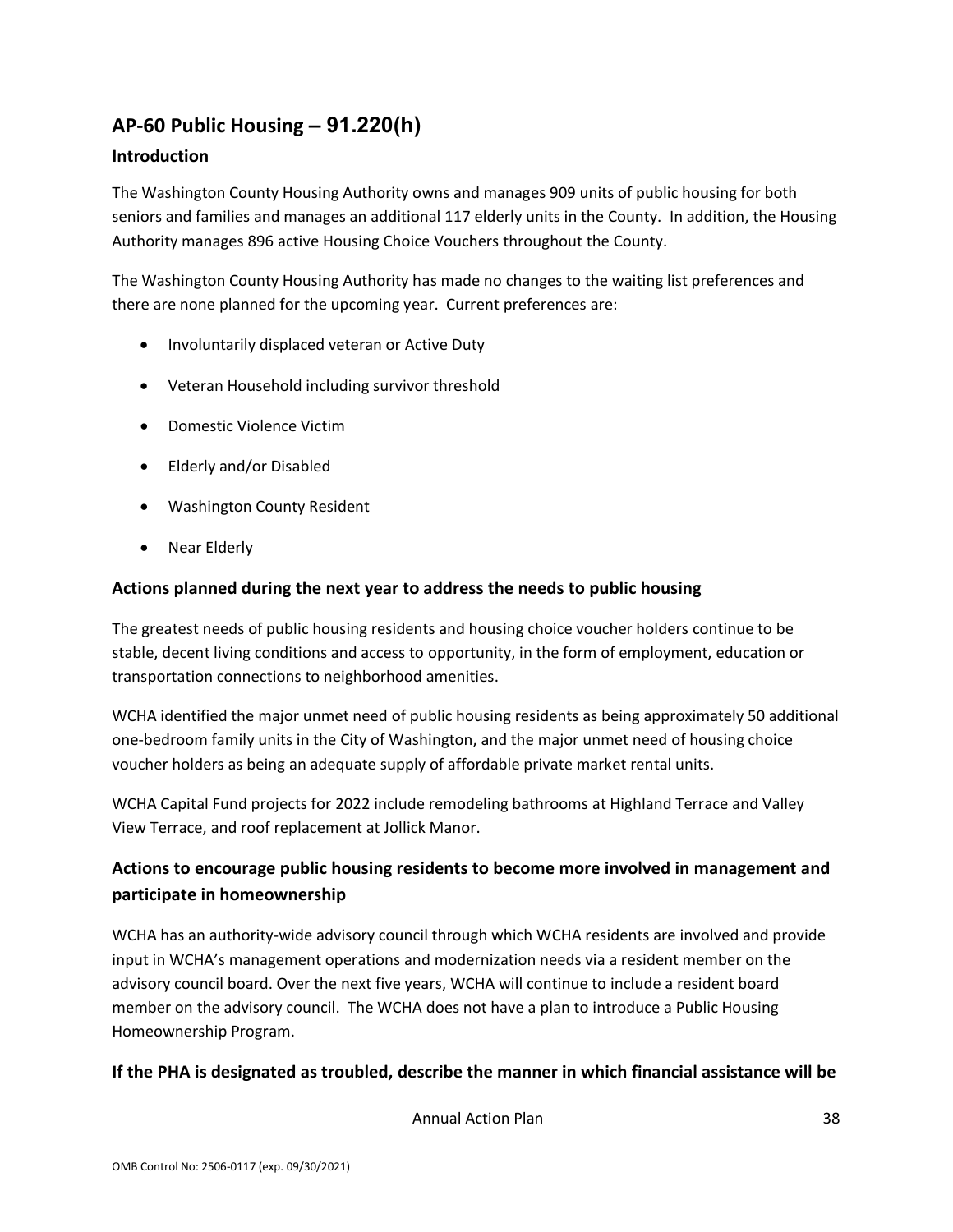## **provided or other assistance**

The PHA is not designated troubled.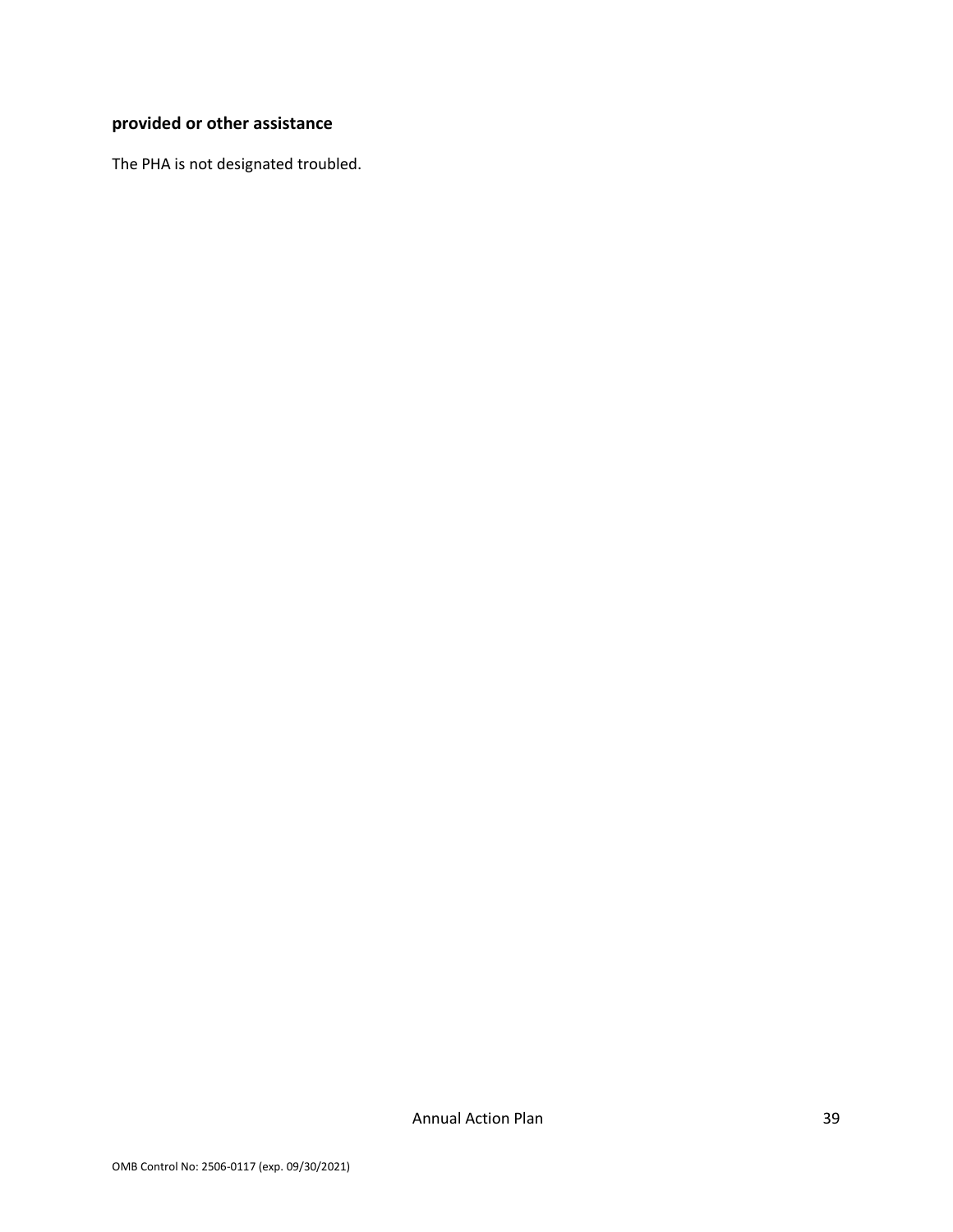## <span id="page-40-0"></span>**AP-65 Homeless and Other Special Needs Activities – 91.220(i)**

#### **Introduction**

## **Describe the jurisdictions one-year goals and actions for reducing and ending homelessness including**

## **Reaching out to homeless persons (especially unsheltered persons) and assessing their individual needs**

Washington County is a member of the Western PA Continuum of Care (CoC). Each January, the CoC conducts a Point-in-Time (PIT) count of the County's sheltered and unsheltered homeless to ascertain the number and characteristics of the homeless population and to assess their needs. During this time, providers that identify street homeless work to provide service and rapid placement into an emergency shelter or permanent housing situation.

The Coordinated Entry System uses a streamlined assessment tool to identify the needs of homeless persons in the County and makes appropriate referrals to best serve those needs. While the County will not use ESG dollars for street outreach efforts, dollars will be used for rapid rehousing and homeless prevention activities.

During FY20 the County allocated funds to provide hotel/motel vouchers to unsheltered individuals and families. During the onset of COVID-19, there were restrictions placed on new admissions into some area shelters to prevent the spread of the virus. During this time the Washington County Department of Human Services partnered with Blueprints to provide Hotel/Motel stays to unsheltered individuals or families. While in the hotel, Blueprints provided case management service to assist in locating affordable housing, job training and access to mainstream services. WCDHS continues to identify unsheltered populations and provide hotel/motel services. Although the shelters have reopened, they remain at capacity or there have been instances where they need to restrict new admissions to quell the spread of the virus, when this occurs referrals are made the County or directly to the current provider, Connect, Inc. for placement in a local hotel.

## **Addressing the emergency shelter and transitional housing needs of homeless persons**

The Coordinated Entry, Point in Time and Systems Performance Measures demonstrate the emergency shelter and transitional housing needs of homeless persons in the County. ESG dollars will be used to assist with operations of two emergency shelters and a transitional housing facility in the County.

Washington County will address the needs of homeless persons in need of emergency shelter by providing services through the county organizations that provide services to assist while the individuals are in emergency shelters. The County will continue to fund Connect, Inc. and Domestic Violence Services of Southwestern PA.

The largest provider of emergency shelter does not receive funding through the County and there are no funded transitional programs.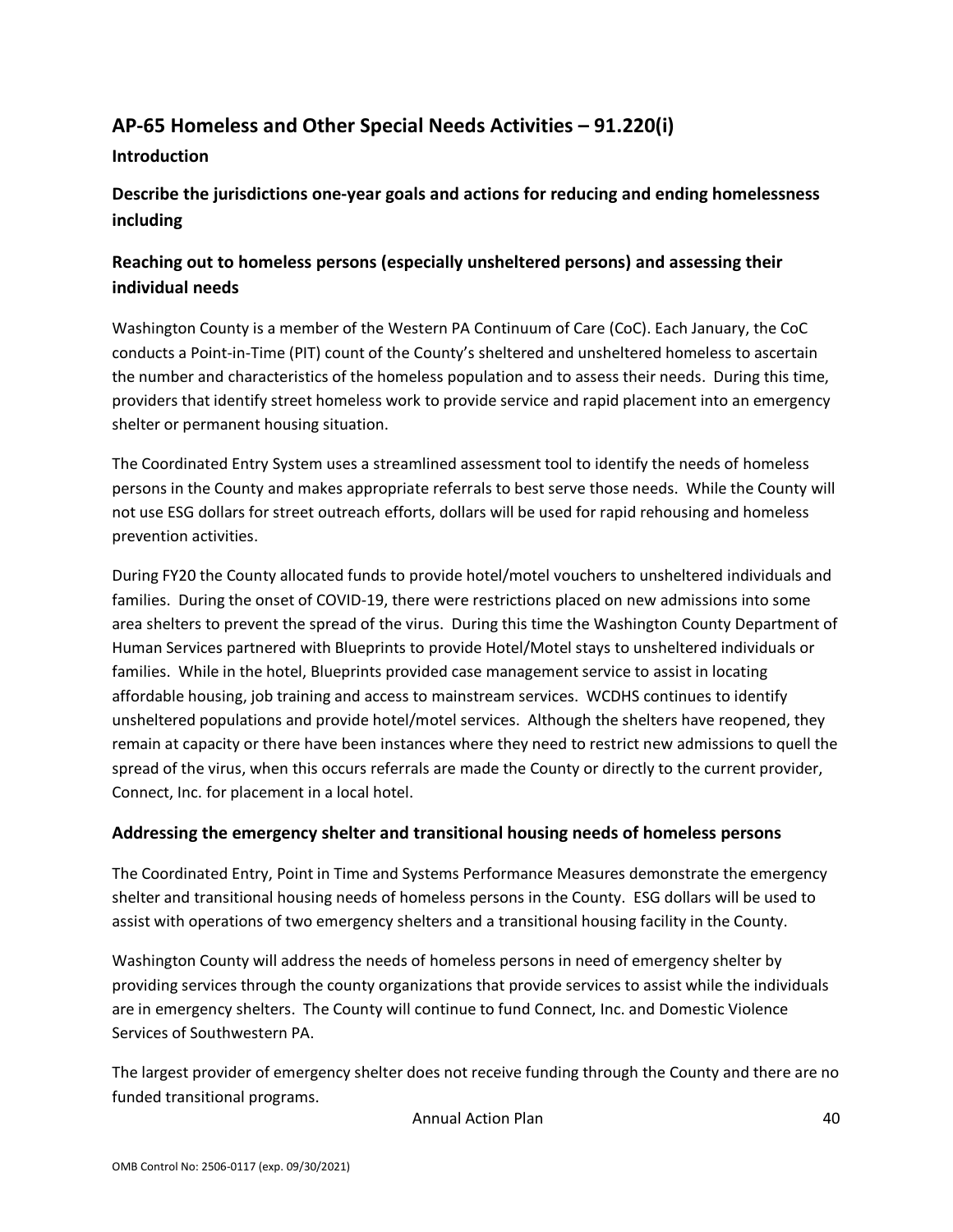**Helping homeless persons (especially chronically homeless individuals and families, families with children, veterans and their families, and unaccompanied youth) make the transition to permanent housing and independent living, including shortening the period of time that individuals and families experience homelessness, facilitating access for homeless individuals and families to affordable housing units, and preventing individuals and families who were recently homeless from becoming homeless again**

As the Washington County homelessness response system's "Front Door", the One By One Coordinated Entry System streamlines access and referral to the other components of the system to shorten the amount of time and number of referrals standing between homeless households and housing assistance.

According to the 2017 Western PA Continuum of Care Strategic Plan to Reduce and End Homelessness, providers agreed that the solution to homelessness is a collaborative response to creating new housing opportunities while increasing economic opportunities to foster stability. Rapid Rehousing (RRH) is the newest housing model that provides move-in financial assistance, short-term rental assistance, and case management services to help homeless consumers find rental housing and work with case managers to stabilize in their new homes. Permanent Supportive Housing (PSH) similarly provides rental assistance and case management but for the most vulnerable, chronic homeless persons. Assistance, however, is not time-limited and high-need consumers can permanently remain in PSH units if they choose. Along with emergency shelter and transitional housing, RRH and PSH rounded out a suite of housing and service options to address housing crisis and instability for consumers of all needs.

The strategic plan outlines four larger subject areas including housing, homeless systems collaboration, economic opportunity and stability, and data to significantly advance the CoC's vision to prevent and end homelessness for all in the region by 2021. Goals include:

- Reduce all homelessness by 50%.
- End chronic homelessness (achieve/maintain functional zero).
- End Veterans homelessness (achieve/maintain functional zero).
- Reduce homelessness among families with children by 50% (households), achieve/maintain functional zero for unsheltered families with children & reduce the number of families with children in transitional housing by at least 50%.
- Reduce homelessness among unaccompanied youth experiencing homelessness by 50%.
- Set a path to end all forms of homelessness: families with children, youth, couples, singles, people with disabilities including addiction, and those fleeing domestic violence.

Blueprints will utilize ESG dollars for rapid rehousing assistance, up to three months of rental and utility assistance to help homeless households achieve stability in housing. Washington County will provide program support to assist chronically homeless individuals and families by targeting funds to provide prevention and rapid rehousing assistance to families, youth and individuals. By targeting these funds persons in shelters the length of time these individuals and families will be reduced. By providing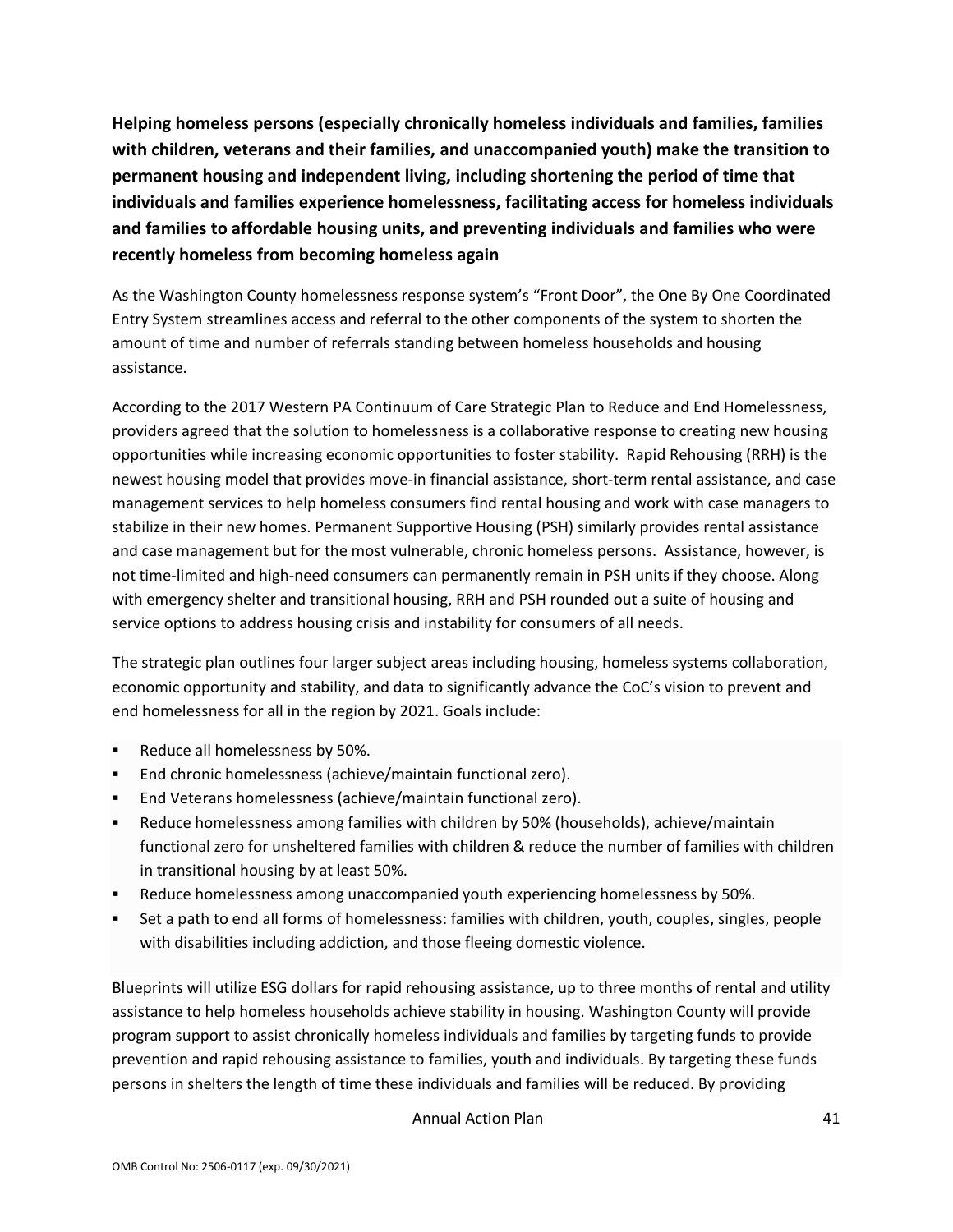supportive services to rapid rehousing, it is expected that permanent housing retention will be improved.

The One by One Continuum of Care during this most current cycle has not added any new permanent housing beds. Locally in Washington County a partnership with the Washington County Housing Authority has added Fostering Youth to Independence Vouchers. The Housing Authority has requested a total of six vouchers and three are in the process of receiving the vouchers.

**Helping low-income individuals and families avoid becoming homeless, especially extremely low-income individuals and families and those who are: being discharged from publicly funded institutions and systems of care (such as health care facilities, mental health facilities, foster care and other youth facilities, and corrections programs and institutions); or, receiving assistance from public or private agencies that address housing, health, social services, employment, education, or youth needs.**

Washington County has a number of services to assist low-income individuals and families avoid becoming homeless, including rental and utility assistance provided by Blueprints. However, stakeholders note the need for additional homeless prevention resources. Providers will be working toward the goal of enabling people at greatest risk of homelessness to maintain permanent housing through targeted prevention and diversion activities. When homelessness cannot be avoided, providers will connect people with appropriate resources to stabilize them in housing as quickly and effectively as possible.

The One by One Western Pennsylvania CoC has developed discharge coordination policies in relation to youth aging out of foster care, patients released from medical facilities, patients released from mental health institutions, and prisoners released from correctional institutions. Blueprints will use ESG dollars to provide rental and utility assistance to prevent instances of homelessness or to help a family remain stably housed.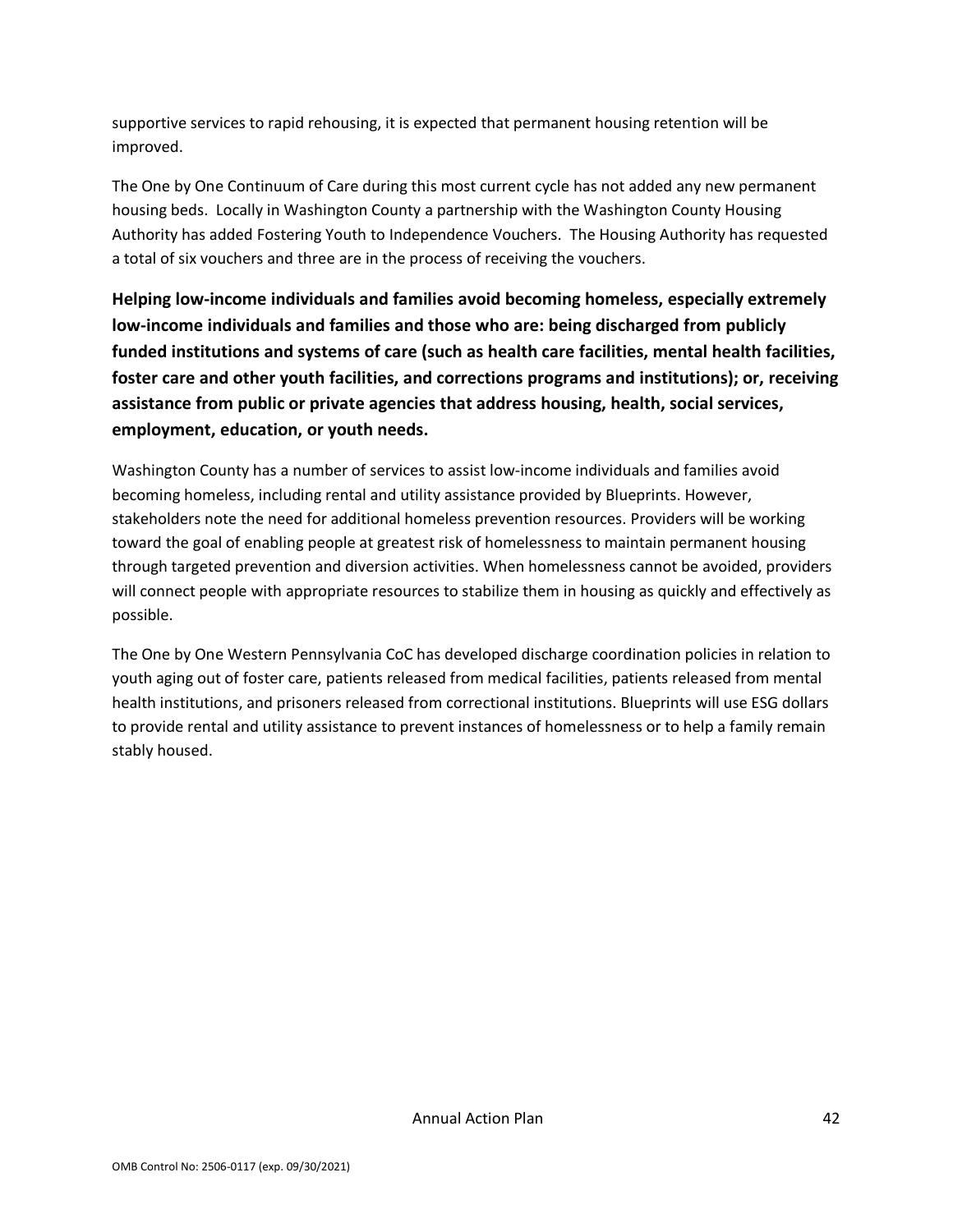## <span id="page-43-0"></span>**AP-75 Barriers to affordable housing – 91.220(j)**

#### **Introduction:**

The County updated its Analysis of Impediments to Fair Housing Choice in 2020.

**Actions it planned to remove or ameliorate the negative effects of public policies that serve as barriers to affordable housing such as land use controls, tax policies affecting land, zoning ordinances, building codes, fees and charges, growth limitations, and policies affecting the return on residential investment**

The Housing Authority utilizes the HUD required Fair Market Rent by zip code that permits lower income Section 8 residents to live in high rent areas. The Housing Authority actively encourages participants in the HCV program to locate in higher income and higher opportunity areas. Public Housing efforts are to permit higher income residents to continue to live in Public Housing by paying a Flat Rent instead of an income-based rent, thereby providing less low-income concentrated Public Housing Communities.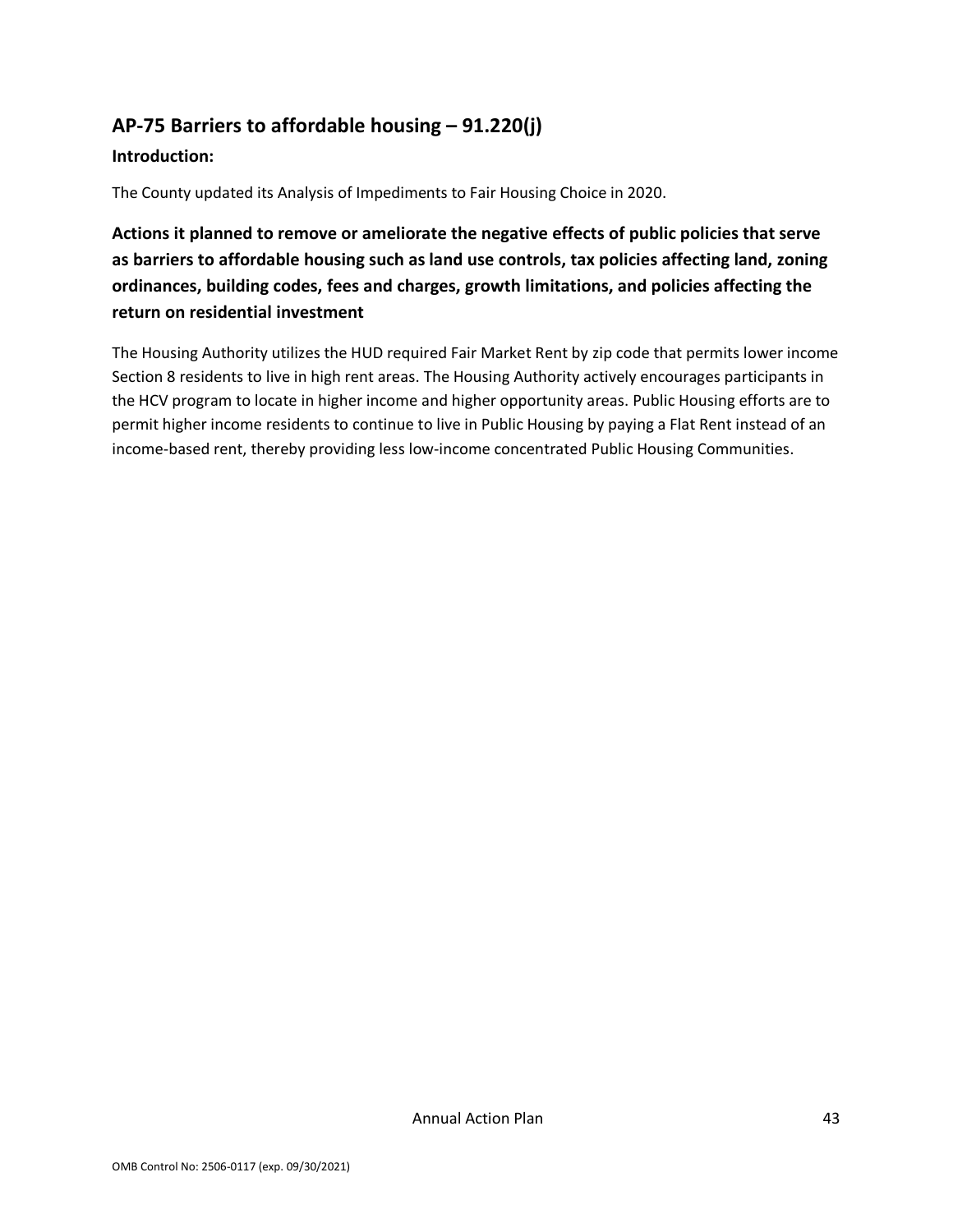## <span id="page-44-0"></span>**AP-85 Other Actions – 91.220(k)**

#### **Introduction:**

Over the next year, Washington County plans the following actions to help address the housing and community development needs of City residents, especially low and moderate-income residents.

#### **Actions planned to address obstacles to meeting underserved needs**

Washington County will continue to address the obstacles to meeting underserved needs through ongoing programs, including the infrastructure, community development, and housing needs throughout the county.

#### **Actions planned to foster and maintain affordable housing**

The County will use CDBG and HOME dollars to preserve existing housing via rehabilitation and homebuyer programs.

#### **Actions planned to reduce lead-based paint hazards**

In Washington County, the PA Department of Health (PADOH) coordinates efforts prevent, detect and treat children with elevated blood lead levels. To promote safe and healthy housing, PADOH initiated the Lead and Healthy Homes Program in 2013. The purpose of the Lead and Healthy Homes Program is to reduce hospitalizations, injuries, illnesses, or deaths from preventable home health or safety risks. This program aims to address multiple hazards in homes and prevent diseases and/or injuries that result from housing-related hazards by:

- Conducting comprehensive home assessments to identify potential hazards.
- Providing education and interventions to prevent health or safety problems before negative outcomes occur.
- Coordinating access to health, social and environmental resources as needed.
- Establishing or strengthening local partnerships to reduce health and safety risks in homes.
- Collaborating with appropriate enforcement agencies to identify existing regulations that address healthy housing issues.

Washington County seeks to reduce lead poisoning hazards in its housing stock. Federal lead-based paint regulations have been incorporated into the County's housing rehabilitation and homebuyer assistance programs, which require lead clearance testing at the conclusion of rehabilitation. Through these programs, the number of housing units containing lead-based paint hazards will decrease, thereby increasing the inventory of lead-safe housing available to extremely low-income, very low-income, and moderate-income families throughout the County.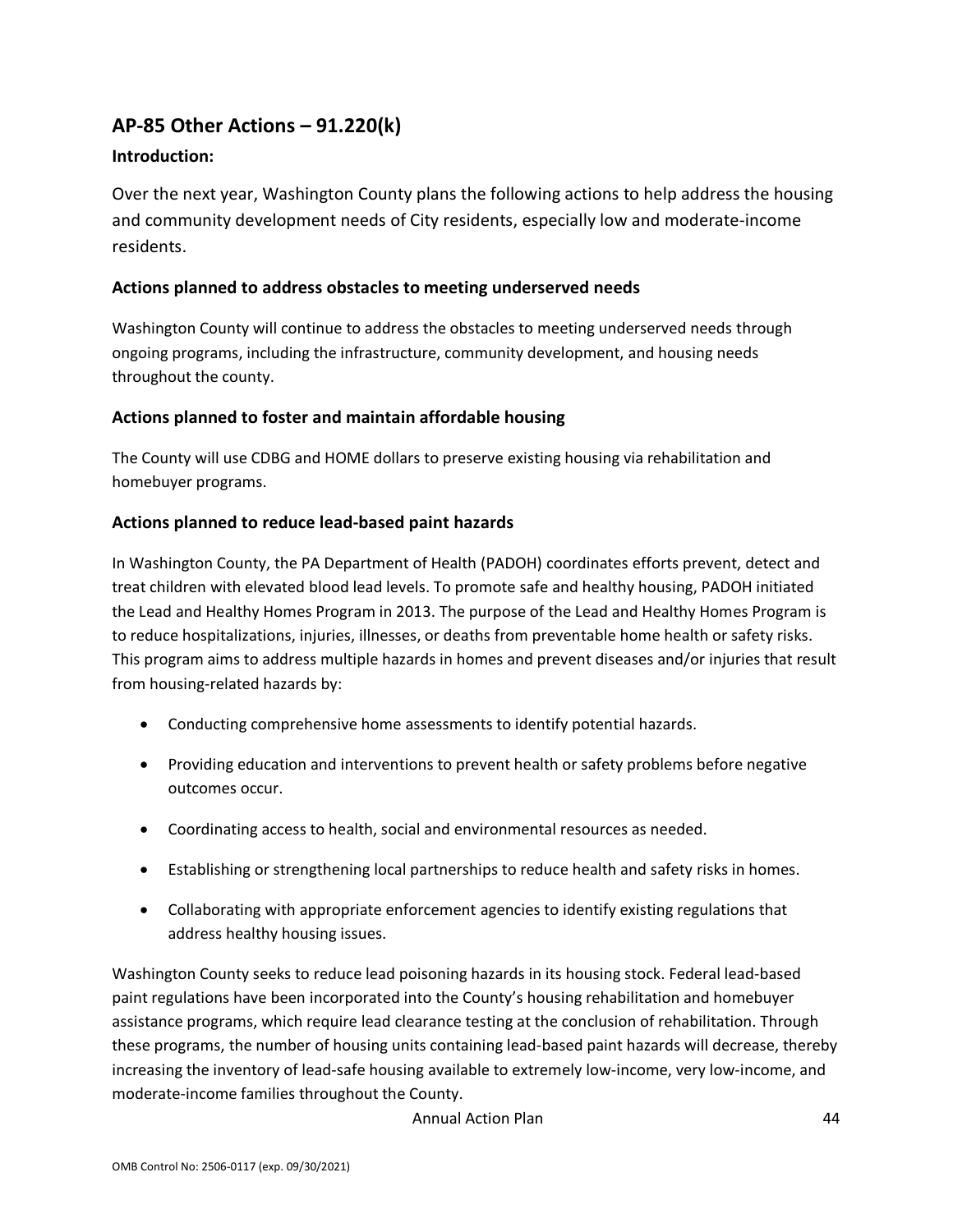#### **Actions planned to reduce the number of poverty-level families**

Washington County, in partnership with non-profit organizations and businesses, can improve the chances for poverty-stricken residents to move up and out of poverty by supporting organizations that offer job training and placement services. In addition, the County can help to reduce the number of residents living in poverty by advocating for increased/enforced public transit options to link low-income residential areas with employment centers. The County will also work with the WCHA to encourage participation in the Family Self Sufficiency Programs offered by the Housing Authority to residents of Public Housing and Housing Choice Voucher holders. In addition, the County and the WCHA partner with Blue Prints in their efforts to lift County households out of poverty by connecting residents with education, budgeting and employment services.

#### **Actions planned to develop institutional structure**

Washington County coordinated heavily with its institutional network of public sector, private sector, and non-profit organizations to identify the emergent needs for housing and community development services and coordinate their delivery. In particular, the homeless, low-income persons facing high housing cost arrears, and senior citizens continue to rely heavily on effective delivery of services and assistance.

Although the County feels that the existing institutional structure is sufficient for carrying out activities to address identified community development needs, the County will continue to strengthen its working relationships with human and social service agencies and the Continuum of Care to identify potential resources for meeting the service needs of County residents.

## **Actions planned to enhance coordination between public and private housing and social service agencies**

The WCHA will continue its meetings with the Local Housing Option Team (LHOT) and with Freedom Transit to ensure service coordination of the needs of public housing residents.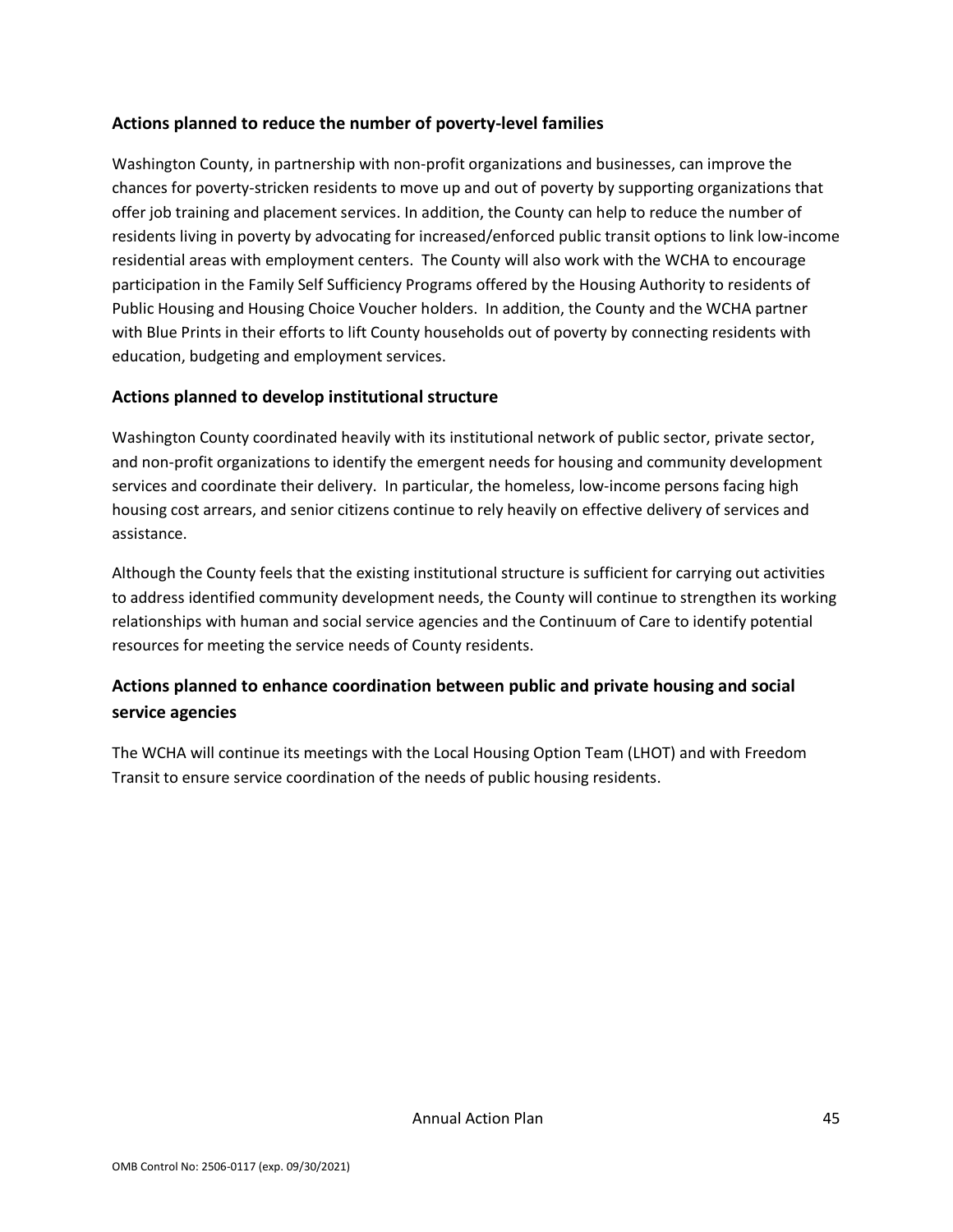# **Program Specific Requirements**

## <span id="page-46-0"></span>**AP-90 Program Specific Requirements – 91.220(l)(1,2,4)**

#### **Introduction:**

## **Community Development Block Grant Program (CDBG) Reference 24 CFR 91.220(l)(1)**

Projects planned with all CDBG funds expected to be available during the year are identified in the Projects Table. The following identifies program income that is available for use that is included in projects to be carried out.

| 1. The total amount of program income that will have been received before     | 0 |
|-------------------------------------------------------------------------------|---|
| the start of the next program year and that has not yet been reprogrammed     |   |
| 2. The amount of proceeds from section 108 loan guarantees that will be       | 0 |
| used during the year to address the priority needs and specific objectives    |   |
| identified in the grantee's strategic plan                                    |   |
| 3. The amount of surplus funds from urban renewal settlements                 | 0 |
| 4. The amount of any grant funds returned to the line of credit for which the | 0 |
| planned use has not been included in a prior statement or plan.               |   |
| 5. The amount of income from float-funded activities                          | 0 |
| <b>Total Program Income</b>                                                   | 0 |

## **Other CDBG Requirements**

| 1. The amount of urgent need activities |  |
|-----------------------------------------|--|
|                                         |  |

#### **HOME Investment Partnership Program (HOME) Reference 24 CFR 91.220(l)(2)**

- 1. A description of other forms of investment being used beyond those identified in Section 92.205 is as follows: There are no other forms of investment.
- 2. A description of the guidelines that will be used for resale or recapture of HOME funds when used for homebuyer activities as required in 92.254, is as follows: A summary of the County's HOME Recapture policy is included in the Unique Appendix.
- 3. A description of the guidelines for resale or recapture that ensures the affordability of units acquired with HOME funds? See 24 CFR 92.254(a)(4) are as follows: A summary of the County's HOME Recapture policy is included in the Unique Appendix.
- 4. Plans for using HOME funds to refinance existing debt secured by multifamily housing that is rehabilitated with HOME funds along with a description of the refinancing guidelines required that will be used under 24 CFR 92.206(b), are as follows: The County does not plan to use HOME funds to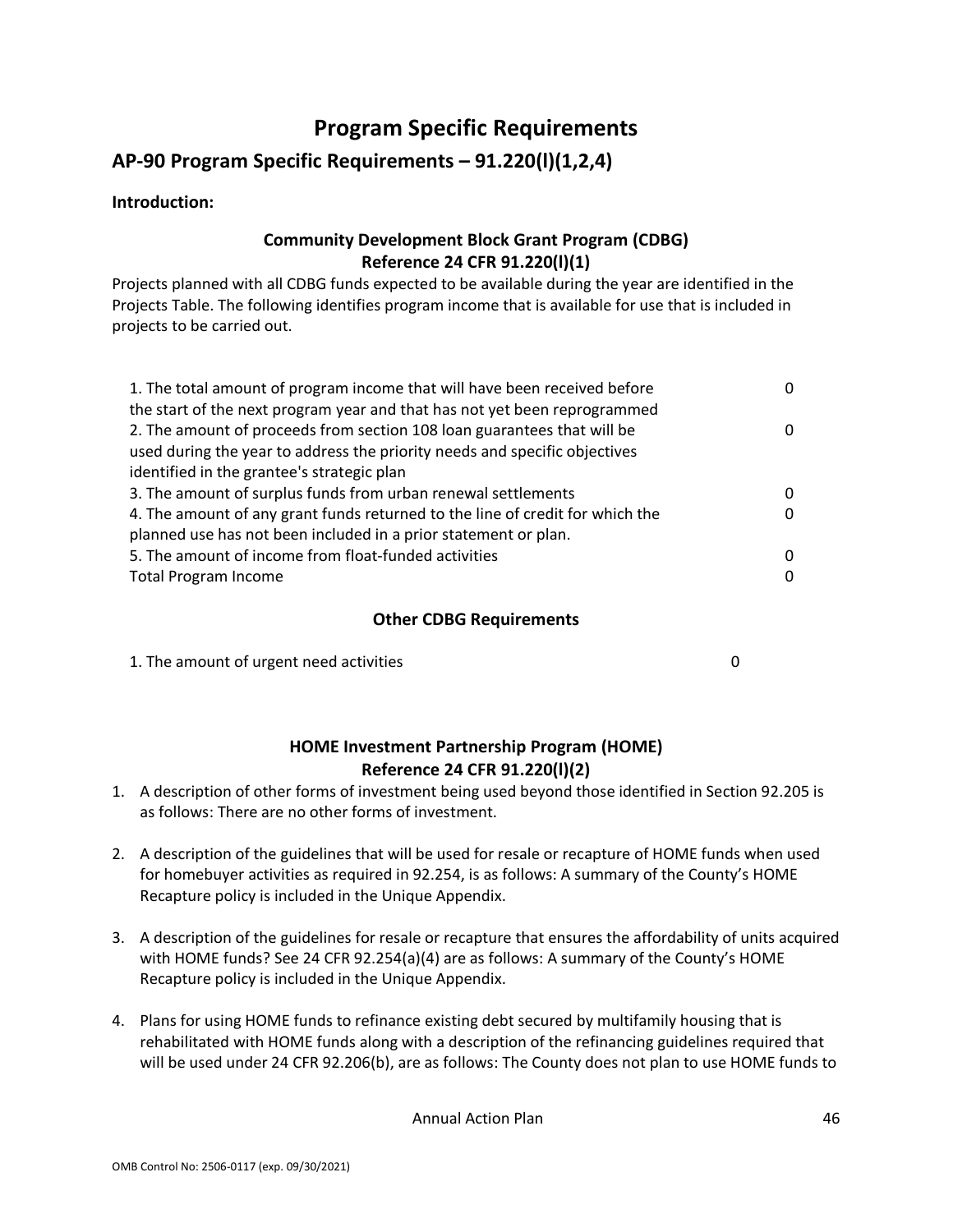refinance existing debt.

## **Emergency Solutions Grant (ESG) Reference 91.220(l)(4)**

1. Include written standards for providing ESG assistance (may include as attachment)

Written Standards for the ESG Program are included in the Unique Appendix.

2. If the Continuum of Care has established centralized or coordinated assessment system that meets HUD requirements, describe that centralized or coordinated assessment system.

As of December 11, 2017, all CoC and ESG funded programs located in the Western CoC were directed by the CoC Governing Board and Pennsylvania Community of Economic Development to utilize the Coordinated Entry System. All CoC and ESG funded projects are to prioritize individuals and households with the longest history of homelessness and with the most severe service needs for all available CoC resources. Within each community there shall be a minimum of one designated General Assessment Center (GAC). These centers are tasked with assessing the general public for homeless Services. The CoC also recognizes the importance of confidentiality and safety for all persons fleeing from domestic violence. Therefore, in addition to the GAC for each community, an approved domestic violence agency in each community will be trained and prepared to conduct the assessments on all persons fleeing a Domestic Violence situation and these agencies are designated as the Domestic Violence Assessment Center. Consumers requesting housing services should be assessed and appropriately added on the Housing Prioritization List within the following timeframe: Preferred: within the first 24 hours of the requested assessment for literally homeless. Required: by the close of the next business day of the requested assessment for literally homeless and within 3 business days of the requested assessment for at risk of homelessness.

Consumers may enter the Coordinated Entry System via any provider of social services coordinating with the Western PA CoC.

The Coordinated Entry System is designed to uniformly screen and prioritize households requiring assistance through the homeless assistance process. The tool asks a series of questions in order to collect information regarding the household's history of homelessness and the household's vulnerabilities.

Once the Eligibility and Prioritization Assessment Tool has been completed, the next step in the assessors' process is to place the consumer(s) on the CoC's Housing Prioritization List. Placement on this list allows Housing Providers to locate the consumer and offer housing placements when they are the highest prioritized consumer on the list.

When a housing provider has an opening, the provider will be expected to utilize the Housing Prioritization List in order to determine the consumer who should be offered the opportunity. The